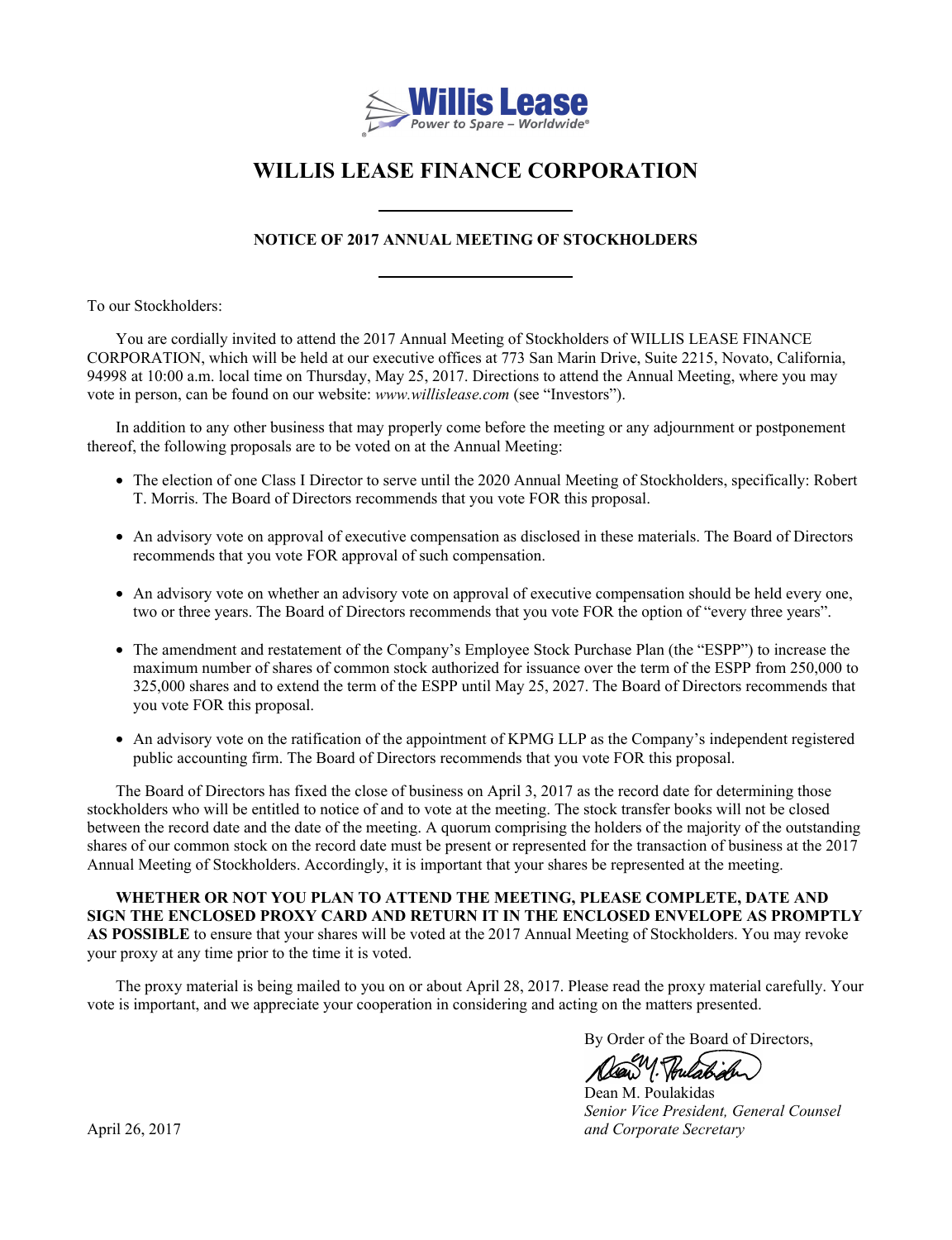# **WILLIS LEASE FINANCE CORPORATION PROXY STATEMENT TABLE OF CONTENTS**

|                                                                                   | Page           |
|-----------------------------------------------------------------------------------|----------------|
|                                                                                   |                |
| INFORMATION ABOUT THE BOARD OF DIRECTORS AND THE COMMITTEES OF THE BOARD          | $\overline{2}$ |
|                                                                                   | 6              |
| EXECUTIVE OFFICERS OF WILLIS LEASE FINANCE CORPORATION                            | 7              |
| SECURITY OWNERSHIP OF CERTAIN BENEFICIAL OWNERS AND MANAGEMENT                    | 8              |
| SECTION 16(a) BENEFICIAL OWNERSHIP REPORTING COMPLIANCE                           | 9              |
| COMPENSATION OF EXECUTIVE OFFICERS — COMPENSATION DISCUSSION AND ANALYSIS         | 9              |
|                                                                                   | 15             |
| COMPENSATION COMMITTEE INTERLOCKS AND INSIDER PARTICIPATION                       | 15             |
|                                                                                   | 16             |
| <b>PROPOSAL 2: ADVISORY VOTE ON APPROVAL OF EXECUTIVE COMPENSATION CONCERNING</b> | 23             |
| PROPOSAL 3: ADVISORY VOTE ON THE FREQUENCY OF FUTURE ADVISORY VOTING ON           |                |
|                                                                                   | 24             |
| PROPOSAL 4: APPROVAL OF AMENDMENT AND RESTATEMENT OF THE COMPANY'S EMPLOYEE       |                |
|                                                                                   | 25             |
|                                                                                   | 28             |
| PROPOSAL 5: ADVISORY VOTE ON THE RATIFICATION OF THE APPOINTMENT OF KPMG LLP AS   |                |
| THE COMPANY'S INDEPENDENT REGISTERED PUBLIC ACCOUNTING FIRM                       | 28             |
|                                                                                   | 29             |
|                                                                                   | 30             |
| STOCKHOLDERS SHARING THE SAME LAST NAME AND ADDRESS                               | 30             |
|                                                                                   | 30             |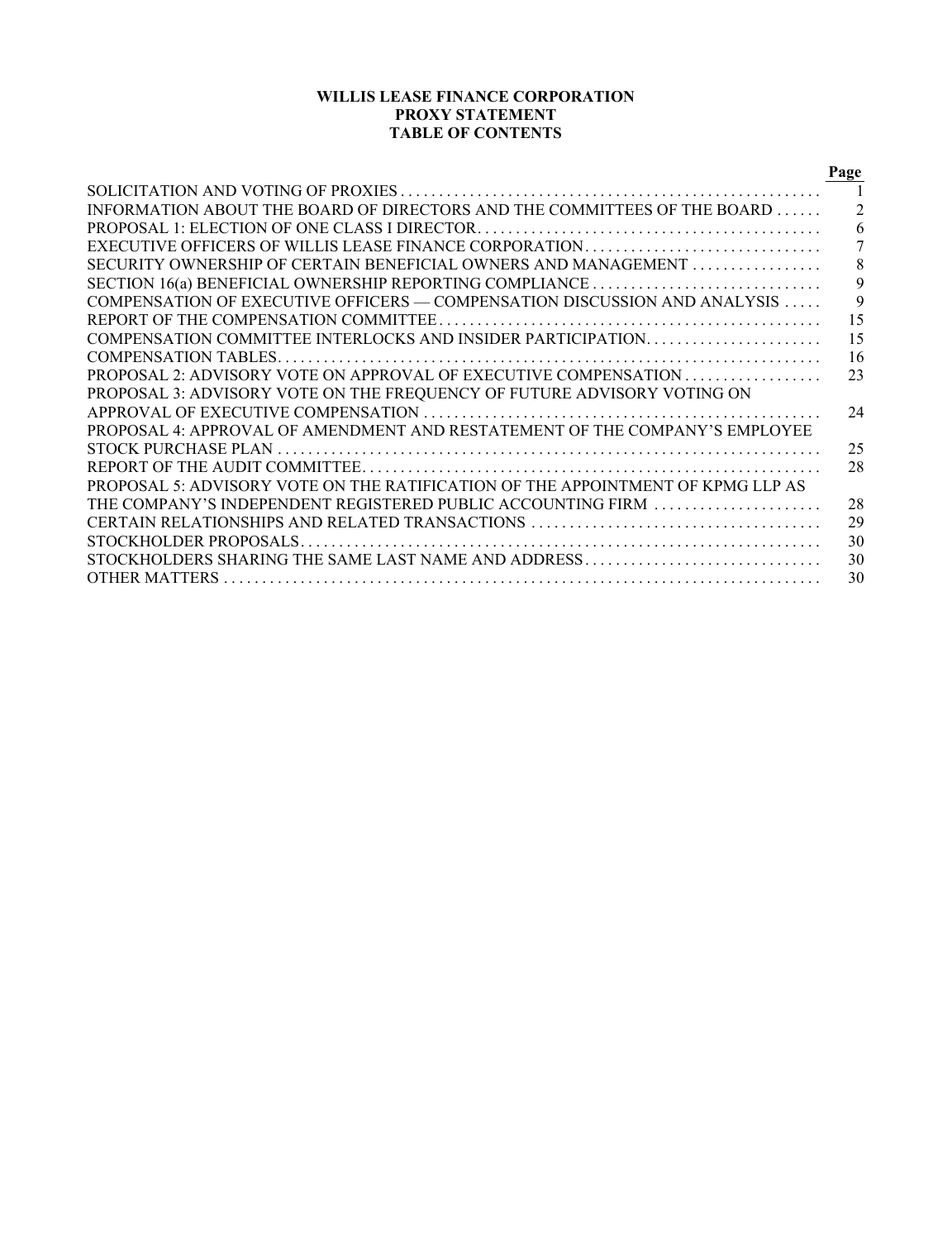# **You should read this entire proxy statement carefully prior to returning your proxy**

# **PROXY STATEMENT FOR 2017 ANNUAL MEETING OF STOCKHOLDERS OF WILLIS LEASE FINANCE CORPORATION To Be Held on May 25, 2017**

# **SOLICITATION AND VOTING OF PROXIES**

# **General**

This proxy statement is furnished in connection with the solicitation by the Board of Directors (also referred to as the "Board", "Directors", or individually, "Director") of WILLIS LEASE FINANCE CORPORATION ("we," "us," "our," "Willis Lease" or the "Company") for proxies to be voted at the 2017 Annual Meeting of Stockholders, which will be held at 10:00 a.m. local time on Thursday, May 25, 2017, at our executive offices located at 773 San Marin Drive, Suite 2215, Novato, California 94998, or at any adjournments or postponements thereof, for the purposes set forth in the accompanying Notice of 2017 Annual Meeting of Stockholders.

This proxy statement is being mailed to stockholders on or about April 28, 2017. Our 2016 Annual Report is being mailed to stockholders concurrently with this proxy statement. You should not regard the 2016 Annual Report as proxy soliciting material or as a communication by means of which any solicitation of proxies is to be made.

> **Important Notice Regarding the Availability of Proxy Materials for the Annual Meeting to be held on May 25, 2017: The Proxy Statement and the 2016 Annual Report are also available at https://materials.proxyvote.com/970646.**

# **Voting**

The close of business on April 3, 2017 is the record date for determining whether you, in your capacity as a stockholder, are entitled to notice of and to vote at the 2017 Annual Meeting of Stockholders. As of that date, we had 6,537,716 shares of common stock, \$0.01 par value, issued and outstanding. All of the shares of our common stock outstanding on the record date are entitled to vote at the 2017 Annual Meeting of Stockholders. If you are entitled to vote at the meeting, you will have one vote for each share of common stock you hold with regard to each matter to be voted upon.

The required quorum for the meeting is a majority of the outstanding shares of common stock eligible to be voted on the matters to be considered at the meeting.

Shares of our common stock represented by proxies which are properly executed and returned to us on the accompanying proxy card will be voted at the 2017 Annual Meeting of Stockholders in accordance with the instructions marked on the proxy card. If you do not mark any instructions on the proxy card, your shares represented by the proxy card will be voted for the election of the Board's nominee as Class I Director, and in favor of Proposals 2, 3, 4 and 5. In the election for a Director (Proposal 1), the nominee for Class I Director receiving the highest number of affirmative votes will be elected. The affirmative vote of a majority of the shares voted in person or by proxy at the 2017 Annual Meeting is required for the adoption of Proposal 2, 3, 4 and 5.

If a properly signed proxy or ballot indicates that you abstain from voting or that your shares are not to be voted on a particular proposal, your shares will not be counted as having been voted on that proposal, although your shares will be counted as being in attendance at the meeting for purposes of determining the presence of a quorum. Broker non-votes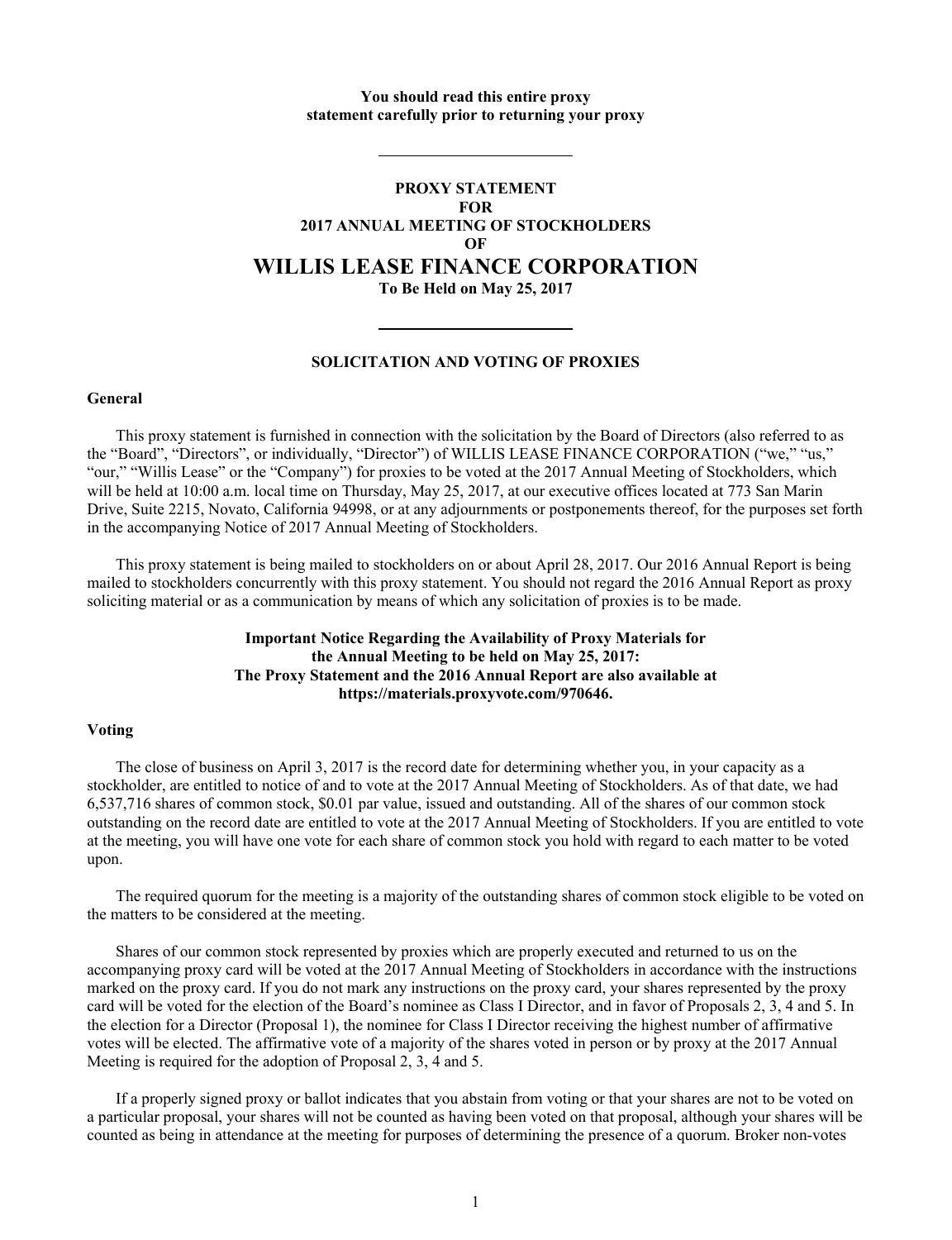(*i.e.*, shares held by brokers or nominees, as to which instructions have not been received from beneficial owners or persons entitled to vote, that the broker or nominee does not have discretionary power to vote on a particular matter) are counted towards a quorum, but are not counted for purposes of the proposals in determining whether a matter has been approved by a majority of the shares represented in person or by proxy and entitled to vote.

Our management does not know of any matters to be presented at the 2017 Annual Meeting of Stockholders other than those set forth in this proxy statement and in the Notice accompanying this proxy statement. If other matters should properly come before the meeting, the proxy holders will vote on such matters in accordance with their best judgment.

#### **Revocability of Proxies**

If you give a proxy in the form accompanying this proxy statement, you have the right to revoke it at any time before it is voted at the meeting. You may revoke your proxy by:

- filing an instrument of revocation with our Corporate Secretary:
- presenting at or prior to the meeting a duly executed proxy bearing a later date; or
- attending the meeting and electing to vote in person.

#### **Solicitation**

This solicitation is made by our Board of Directors on our behalf. The Company will cover the entire cost of preparing, assembling and mailing the Notice of 2017 Annual Meeting of Stockholders, this proxy statement and the enclosed proxy card, and of soliciting proxies. Proxies will be solicited principally through the use of mail, but we may solicit proxies personally or by telephone, electronic mail or special letter by our officers and our regular employees for no additional compensation. We have retained American Stock Transfer & Trust and Broadridge to aid in the solicitation of proxies at an estimated cost to us of approximately \$19,800 plus out-of-pocket expenses.

# **INFORMATION ABOUT THE BOARD OF DIRECTORS AND THE COMMITTEES OF THE BOARD**

# **Board of Directors**

Our Bylaws authorize us to have seven Directors. At the present time, the Board consists of five Directors who are divided into three classes, one Director in Class I and two Directors in each of Class II and Class III. One class is elected each year for a three-year term. Hans Joerg Hunziker, Robert J. Keady and Robert T. Morris are independent Directors, as defined in the NASDAQ listing standards.

Our business, property and affairs are managed under the direction of the Board. Directors are kept informed of our business through discussions with our Chairman and Chief Executive Officer ("CEO") and our other officers, by reviewing materials provided to them and by participating in meetings of the Board and its committees. The Board held a total of eight meetings during the fiscal year ended December 31, 2016. Each incumbent Director attended at least 75% of the aggregate of (i) the total number of meetings of the Board, and (ii) the total number of meetings held by all committees of the Board on which that Director served.

#### **Communications with the Board**

You may communicate with the Board of Directors by sending a letter to: Board of Directors, Willis Lease Finance Corporation, c/o Office of the Corporate Secretary, 773 San Marin Drive, Suite 2215, Novato, California 94998. Our Office of the Corporate Secretary will receive your correspondence and forward it to the Board of Directors or to any individual Director or Directors to whom your communication is directed, unless the communication is unduly hostile, threatening, illegal, does not reasonably relate to us or our business, or is similarly inappropriate. The Office of the Corporate Secretary has the authority to discard any inappropriate communications or to take other appropriate actions with respect to any such inappropriate communications.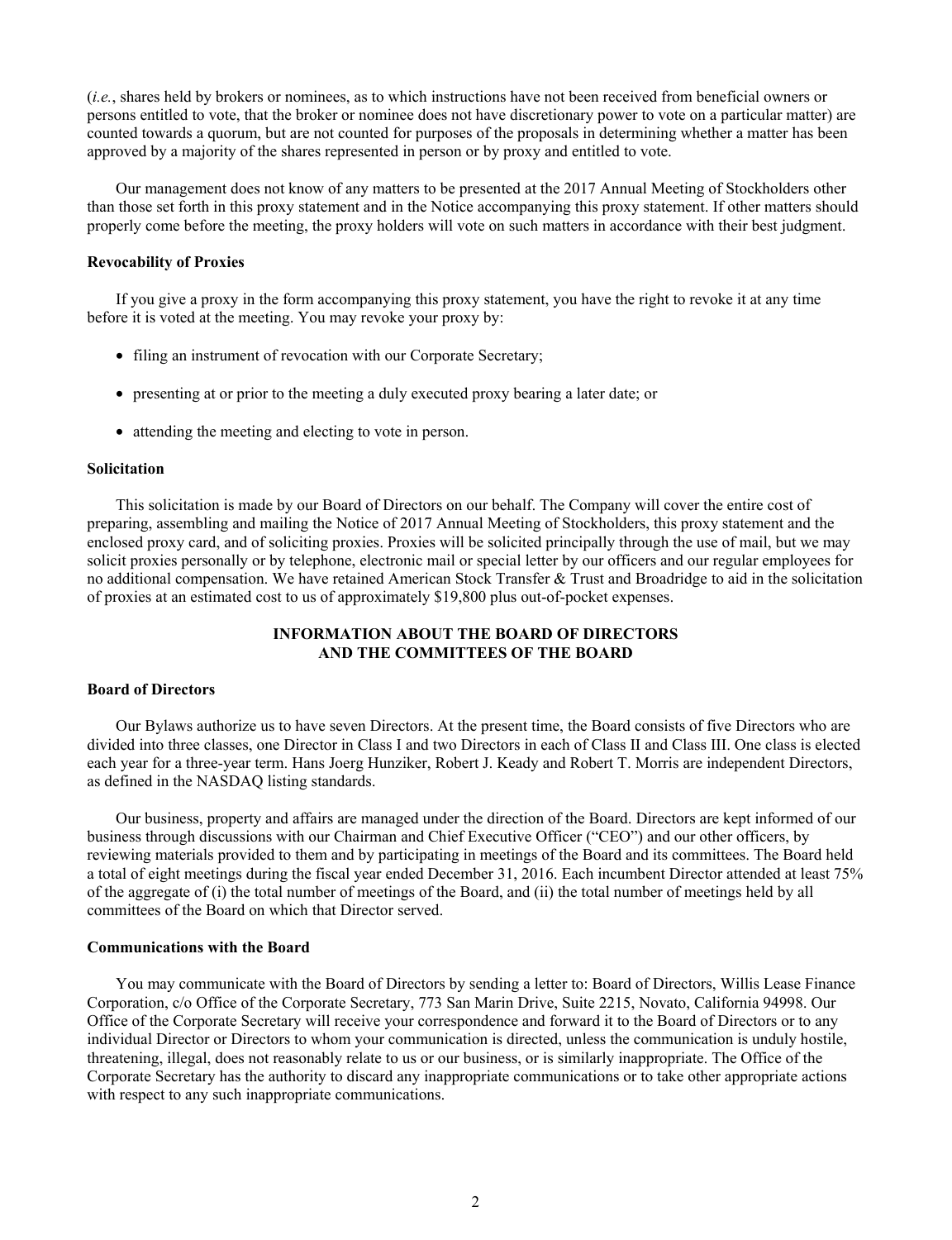#### **Attendance at the Annual Meeting of Stockholders**

Chairman Charles F. Willis, IV by video conference and Director Robert T. Morris in person attended the 2016 Annual Meeting of Stockholders. Our other Directors did not attend, and we have no policy requiring Board members to attend our annual meeting.

#### **Committees of the Board**

The Board of Directors has an Audit Committee and a Compensation Committee, both currently comprised solely of independent Directors, as defined by the NASDAQ listing standards (the "Audit Committee" and the "Compensation Committee", respectively).

The Board does not have a nominating committee or committee performing the functions of such a committee. The Board has determined that the function of a nominating committee is adequately fulfilled by the independent Directors. As there is no such established committee, the Company has no nominating committee charter. The full Board of Directors participates in the consideration of any Director nominee.

Although we have not formally set any specific minimum qualifications that Director nominees must possess, we look for candidates with appropriate experience in aviation and leasing, a strong professional background, and a general understanding of marketing, finance and other disciplines related to the success of a company in our industry. And although not part of any formal policy, our goal is a balanced and diverse Board, with members whose skills, background and experience are complementary and, together, cover the spectrum of areas that impact our business. Our Directors are generally nominated by our management or other Directors, and each nominee is evaluated based on the above qualifications and in the context of the Board as a whole. While we do not normally engage professional search firms or other third parties in connection with our Board nomination process, we may do so in the future.

As we do not have a history of stockholder nominations of Directors, we do not have a formal policy regarding stockholder nominees to the Board. Under our bylaws, stockholders wishing to nominate a candidate for Director must give notice to our Corporate Secretary no later than the close of business on the 90th day prior to the first anniversary of our preceding year's annual meeting. If the annual meeting is more than 30 days before or 60 days after such anniversary date, the notice must be delivered no later than the 90th day prior to such annual meeting or the 10th day following the day on which we publicly announce the annual meeting date. The notice should set forth: (i) the name, age, business address and residence address of the nominee; (ii) the principal occupation or employment of the nominee; (iii) the class and number of our shares beneficially owned by the nominee; (iv) a description of all arrangements or understandings between the stockholder and the nominee and any other person(s) pursuant to which the nomination is made by the stockholder; and (v) any other information relating to the nominee that is required to be disclosed in proxy statements for the election of Directors pursuant to Regulation 14A under the Securities Exchange Act of 1934. Nominees proposed by stockholders will be evaluated in the same manner as those proposed by management or existing Directors.

The Audit Committee oversees our accounting function, internal controls and financial reporting process on behalf of the Board. The NASDAQ's listing rules require that our Audit Committee be composed of at least three independent Directors. The Audit Committee meets with our financial management and our independent registered public accounting firm to review our financial statements and filings, the audit and matters arising from them, and financial reporting procedures, including any significant judgments made in preparation of the financial statements. The Audit Committee currently consists of Directors Robert T. Morris (Chair), Hans Joerg Hunziker and Robert J. Keady. All members of the Audit Committee are able to read and understand financial statements. Mr. Morris also qualifies as an audit committee financial expert, as defined by the SEC, and is financially sophisticated as required by the NASDAQ listing standards. The Committee held four meetings during the 2016 fiscal year. The Audit Committee's charter is available on the Company's web site (*www.willislease.com*).

The Compensation Committee reviews and approves our compensation arrangements for executive officers and administers the Company's 2007 Incentive Stock Plan, amended and restated with the approval of the Shareholders at the 2015 Annual Meeting (the "2007 Incentive Stock Plan"). The Compensation Committee currently consists of the Board's independent Directors: Directors Hans Joerg Hunziker (Chair), Robert J. Keady and Robert T. Morris. The Compensation Committee held eight meetings during the 2016 fiscal year. For additional details, see "Compensation of Executive Officers — Compensation Discussion and Analysis" elsewhere in this proxy statement. The Compensation Committee's charter is available on the Company's web site (*www.willislease.com*).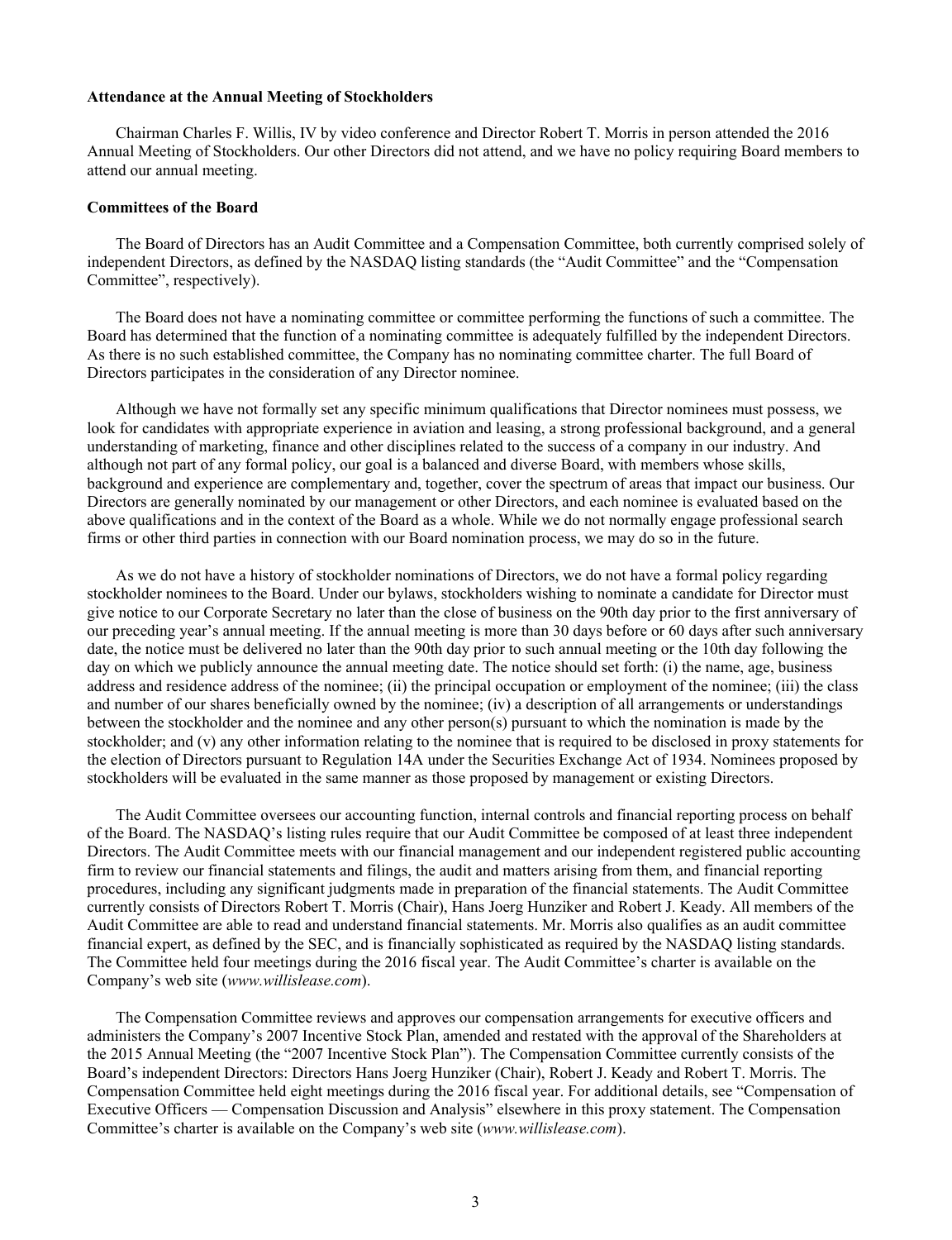The Board of Directors may also establish a committee of independent Directors, as defined by the NASDAQ listing standards, to address specific issues from time to time. In 2016, such a committee was formed on different occasions to approve the purchase for Company events of a small fishing boat from our CEO, evaluate and approve the adoption of a 10b5-1 plan to purchase up to \$15 million shares of the Company's stock, assess and approve (at two different times) the purchase of shares of Company stock from our CEO, as well as to consider and approve the purchase of Company stock from our former Chief Financial Officer Bradley S. Forsyth.

# **Board Leadership Structure**

Our Company is led by its founder, Charles F. Willis, IV, who serves as Chairman of the Board and Chief Executive Officer. This approach is commonly utilized by public companies in the United States and we believe it has been effective for our Company as well. Serving in both these roles since the Company was founded has allowed Mr. Willis to be seen by participants in the aviation industry and by our customers, business partners, investors and other stakeholders as providing strong leadership for our Company and in our industry. The Board believes that his combined role is the optimal structure for us and our stockholders because it enables decisive leadership, ensures clear accountability and enhances our ability to consistently communicate our message and strategy to all of our stakeholders. Moreover, Mr. Willis possesses detailed and in-depth knowledge of the issues, opportunities and challenges facing us and our business and, therefore, is best positioned to develop agendas that focus the Board's time and attention on the most critical matters, while minimizing the potential for confusion or duplication of efforts. We recognize that different board leadership structures may be appropriate for companies in different situations and at different times, and we believe that no one structure is suitable for all companies. While we believe that our current Board leadership structure remains optimal for us, demonstrating to our employees, suppliers, customers and other stakeholders that Willis Lease is under strong leadership, this may change in the future and we may decide having different individuals serve as Chairman and CEO is preferable.

We have not appointed an independent Board chairman or lead independent Director, as we believe that the members of our Board and the two standing Board committees consisting of entirely independent Directors provide an appropriate level of oversight. In this regard, the Audit Committee oversees the accounting and financial reporting processes, as well as risk, legal and compliance matters. The Compensation Committee oversees the compensation of our Chairman and Chief Executive Officer and, upon the recommendation of the CEO, the compensation of the other Named Executive Officers ("NEOs"). Each of these committees is led by a chairperson other than the Chairman and CEO and, as discussed in more detail in this proxy, the entire Board of Directors is actively involved in overseeing our risk management. The entire Board monitors or, as appropriate, the independent Directors monitor matters such as the composition of the Board and its committees, Board performance and "best practices" in corporate governance. Our independent Directors also conduct meetings in executive session. These meetings are typically held in conjunction with Board meetings. In 2016, five Board meetings included an independent Directors' session. This allows Directors to speak candidly on any matters of interest without the Chief Executive Officer or other managers present. We believe this framework strikes a sound balance with appropriate oversight and that appointing an independent Board chairman would not improve the performance of the Board in a material way.

#### **The Board's Role in Risk Oversight**

It is management's responsibility to manage risk and bring to the Board's attention the most material risks to the Company. Our Board, including through the Audit Committee and Compensation Committee, each of which are comprised solely of independent Directors, regularly reviews various areas of significant risk to the Company, and advises and directs management on the scope and implementation of policies, strategic initiatives and other actions designed to mitigate various types of risks. Specific examples of risks primarily overseen by the full Board include competition risks, industry risks, economic risks, interest rate risks, liquidity risks, business operations risks and risks related to acquisitions and dispositions. Our Audit Committee regularly reviews with management and the independent auditors significant financial risk exposures and the processes management has implemented to monitor, control and report such exposures. Specific examples of risks primarily overseen by the Audit Committee include risks related to the preparation of Willis Lease's financial statements, disclosure controls and procedures, internal controls and procedures required by the Sarbanes-Oxley Act and the Dodd-Frank Act, accounting, financial and auditing risks, treasury risks (insurance, credit and debt), risks posed by significant litigation matters, and risks associated with proposed affiliate transactions. Our Audit Committee also overseas compliance with the Company's Standards of Ethical Conduct Policy and other applicable laws and regulations, and any reports received on the Company's whistleblower hotline are submitted to the Chair of the Audit Committee. The Compensation Committee reviews and evaluates risks related to the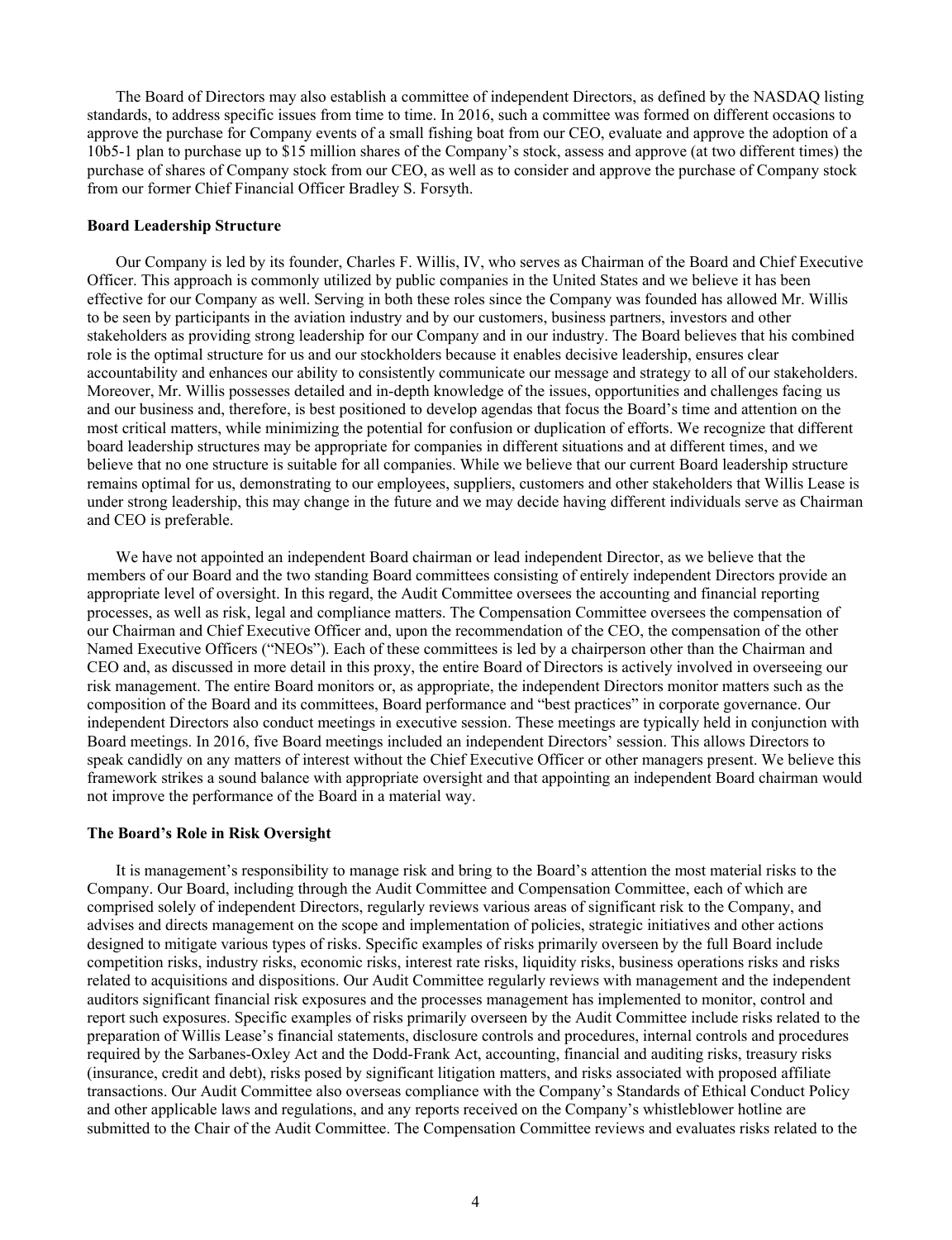attraction and retention of talent, risks associated with management succession planning, and risks related to the design of compensation programs established by the Compensation Committee for our executive officers. The Compensation Committee has determined in its reasonable business judgment that our compensation policies and practices for all employees, including executive officers, do not create risks that are reasonably likely to have a material adverse effect on the Company.

# **Director Compensation**

For details regarding Director compensation, see "Compensation Tables — Director Compensation" elsewhere in this proxy statement.

#### **Biographical Information**

|                                                                                                                                  | <b>Director</b><br><b>Since</b> | Age* |
|----------------------------------------------------------------------------------------------------------------------------------|---------------------------------|------|
| <b>Class I Director Whose Term Expires at the 2020 Annual Meeting</b><br>(provided he is re-elected at the 2017 Annual Meeting): |                                 |      |
|                                                                                                                                  | 2006                            | 68   |
| Class II Directors Whose Term Expires at the 2018 Annual Meeting:                                                                |                                 |      |
|                                                                                                                                  | 2008                            | 36   |
|                                                                                                                                  | 2015                            | 66   |
| Class III Directors Whose Term Expires at the 2019 Annual Meeting :                                                              |                                 |      |
|                                                                                                                                  | 1985                            | 68   |
|                                                                                                                                  | 2006                            | 67   |

Age as of April 1, 2017.

# **Principal Occupations, Background and Qualifications of Director Nominees and Continuing Directors**

*Charles F. Willis, IV* is the founder of Willis Lease, has served as Chief Executive Officer and a Director since our incorporation in 1985, served as President until July 2011, and has served as Chairman of the Board of Directors since 1996. Mr. Willis has over 45 years of experience in the aviation industry. From 1975 to 1985, Mr. Willis served as President of Willis Lease's predecessor, Charles F. Willis Company, which purchased, financed and sold a variety of large commercial transport aircraft and provided consulting services to the aviation industry. During 1974, Mr. Willis operated a small business not involved in the aviation industry. From 1972 through 1973, Mr. Willis was Assistant Vice President of Sales at Seaboard World Airlines, a freight carrier. From 1965 through 1972, he held various positions at Alaska Airlines, including positions in the flight operations, sales and marketing departments. As our founder and Chief Executive Officer, Mr. Willis brings to the Board significant senior leadership, sales and marketing, industry, technical and global experience, as well as a deep institutional knowledge of the Company, its operations and customer relations.

*Hans Joerg Hunziker* previously served as one of our Directors from November 2000 until July 1, 2003. He was elected a Class II Director at the 2006 Annual Meeting. Since 2002, Mr. Hunziker has been the owner and CEO of AllJets AG (formerly known as HLF Aviation GmbH and Hunziker Lease & Finance), a company he founded in Switzerland that offers independent business consulting services to the aviation industry. From 1998 to 2002, he was the President and Chief Executive Officer of Flightlease AG Ltd., a public company involved in aircraft leasing as a subsidiary of SAirGroup whose headquarters are in Zurich, Switzerland. From 1998 to 2001, he was also co-CEO of GATX Flightlease Management GmbH, an asset management and commercial aircraft leasing company. From 1996 to 1998, he was the Chief Financial Officer of SAirServices Ltd., a group of companies including aircraft maintenance and overhaul, ground handling services, information technology and real estate, and Managing Director of SAirServices Invest Ltd. From 1991 to 1996, he was Chief Financial Officer of Swissair Associated Companies Ltd., a group of 150 companies, primarily in the hotel, catering (Gate Gourmet) and trading business. Mr. Hunziker holds a master's degree in Economics and Business Administration from the University of Zurich. He also received the equivalent of a doctoral degree from the University of Zurich, after successful completion of his thesis on Strategic Planning in the Airline Industry. In addition to previously serving as a director of Willis Lease, he was Chairman of the Board of Flightlease Holdings (Guernsey) Limited (and a director of several of its subsidiaries in Guernsey and Bermuda), as well as Chairman of the Board of Flightlease (Netherlands) B.V., SRTechnics Group AG, SRTechnics Switzerland AG, Swisscargo AG and SAirServices Invest AG. He was a member of the Board of Directors of Jetbird AG from 2006- 2009, and was also previously a member of the Board of Directors of each of FlightTechnics LLC, Delaware, Swissport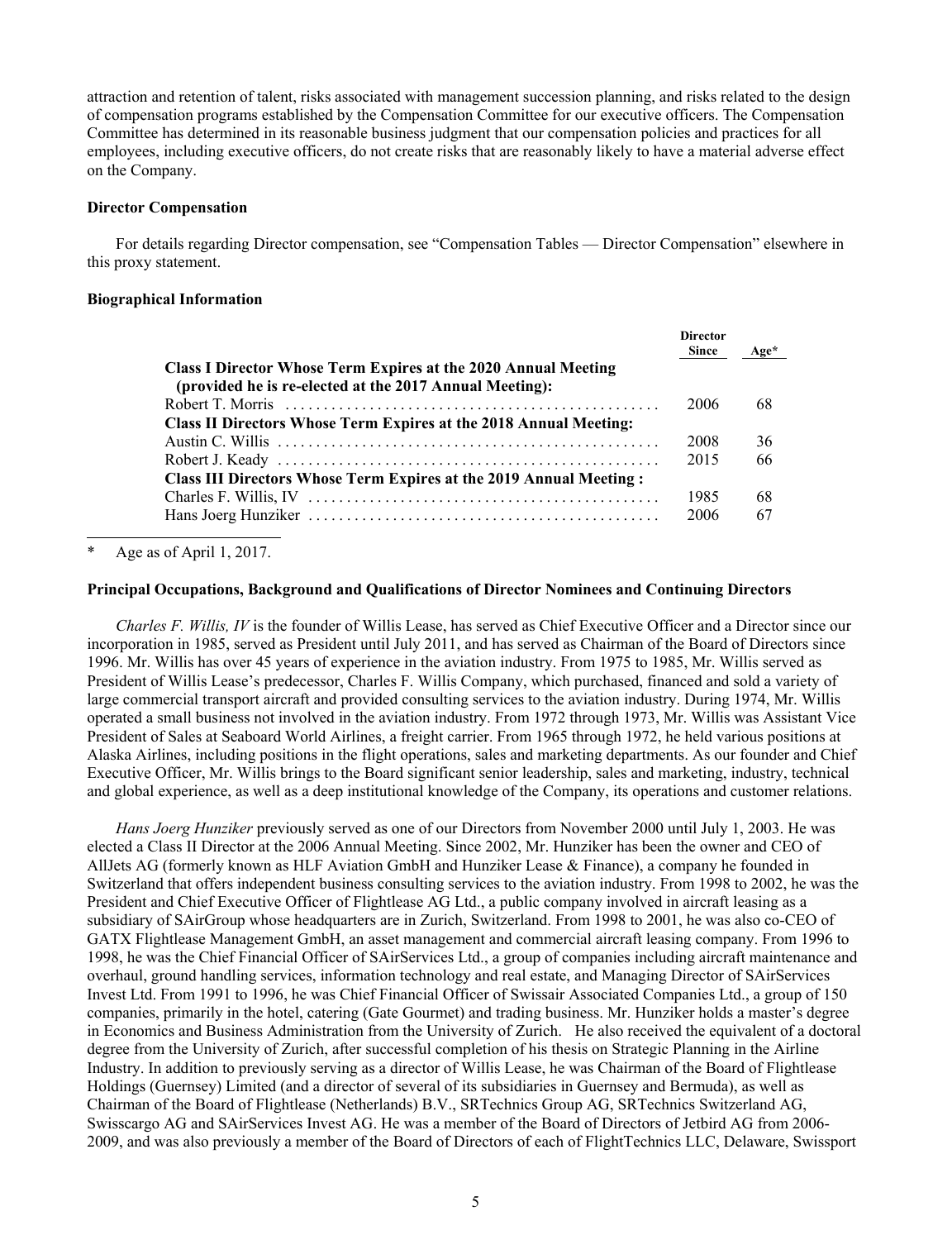Brazil Ltd., Polygon Insurance Company Ltd. and Gotland Shipping AG. Mr. Hunziker brings to the Board a high level of financial sophistication, broad international exposure and significant experience in commercial aviation and the aviation equipment leasing industry.

*Robert J. Keady* was elected to the Board in February 2015 and re-elected at the 2015 Annual Meeting. Mr. Keady founded and currently serves as the President of Eastern Aviation Consulting Group, LLC, a company that provides consulting services for several aerospace and aviation firms. Prior to Eastern Aviation Consulting Group, LLC, Mr. Keady spent 33 years at Pratt & Whitney Commercial Engines, where he served as Vice President, Business Development & Marketing, as well as in numerous other senior management positions. Eastern Aviation Consulting Group's client list has included major aviation manufacturers as well as a diverse client base of maintenance, repair and operations companies and services providers. Mr. Keady received his BA in Sociology from the University of Notre Dame and a Master of Science in Management from Purdue University. Mr. Keady brings to the Board an in-depth understanding of and experience in the engine, airline, lessor and MRO industries.

*Robert T. Morris* was elected to the Board in October, 2006. He is currently President of Robert Morris & Company, a company he founded in 1992. Mr. Morris joined Union Bank of California Leasing in 2004 to establish an innovative equipment leasing group, and served as its President through March 2007. Prior to joining Union Bank of California Leasing, he was a consultant to more than 25 commercial banks for their equipment leasing operations over a 12 year period. He has also worked for Bank of San Francisco, Bank of Montreal and GATX Leasing Corporation. Mr. Morris holds a master's degree from the American Graduate School of International Management and a Bachelor of Arts Degree from the University of Denver with majors in Economics, Political Science and History. Mr. Morris brings to the Board considerable expertise in the aviation equipment leasing industry, with a focus on finance and risk evaluation.

*Austin C. Willis* was elected to the Board in December 2008. Mr. Willis was the founder of J.T. Power LLC, a privately held company engaged in the business of selling commercial jet turbine engine parts and leasing commercial aircraft. He served as J.T. Power's President from its founding in 2004 until 2012 when day-to-day management as President of J.T. Power was transitioned to another individual with Mr. Willis continuing as Chief Executive Officer. This transition was implemented to facilitate Mr. Willis' enlistment in the U.S. armed forces in 2012. The Board is fully supportive of Mr. Willis' decision to enter into military service and his efforts to continue fulfilling his duties as a member of the Board. In addition to his duties with J.T. Power and the U.S. armed forces, Mr. Willis has invested in commercial real estate in south Florida since 2013. Since 2006 Mr. Willis also owned and served as Chief Executive Officer of Aviation Management LLC, an aviation consulting firm, which Mr. Willis sold in 2014. From February, 2016 until his deployment by the Special Forces of the U.S. Army in July, 2016, Mr. Willis served as the Company's Senior Vice President of Corporate Development, a position he will resume upon his return in 2017. Mr. Willis holds a bachelor's degree from the London School of Economics and Political Science where he studied finance and industrial relations. He is the son of Charles F. Willis, IV. Mr. Willis brings to the Board familiarity with the aviation industry generally, with a focus on the after-market disposition of the aircraft engines and parts that comprise the Company's engine portfolio.

# **PROPOSAL 1 ELECTION OF ONE CLASS I DIRECTOR**

Our Board is divided into three classes, each class having a three-year term that expires in successive years. At the 2017 Annual Meeting of Stockholders, one Director will be elected in Class I, to serve a three-year term expiring at the 2020 Annual Meeting of Stockholders or until succeeded by another qualified Director who has been duly elected.

The nominee for Director in Class I is Robert T. Morris.

The proxy holders intend to vote all proxies received by them for the foregoing nominee, unless instructions to the contrary are marked on the proxy. In the event that any nominee is unable or declines to serve as a Director at the time of the 2017 Annual Meeting of Stockholders, the proxies will be voted for any nominee who shall be designated by the present Board to fill the vacancy. As of the date of this proxy statement, the Board is not aware of any nominee who is unable or will decline to serve as a Director.

# **THE BOARD OF DIRECTORS UNANIMOUSLY RECOMMENDS A VOTE "FOR" THE ELECTION OF THE NOMINEE AS CLASS I DIRECTOR.**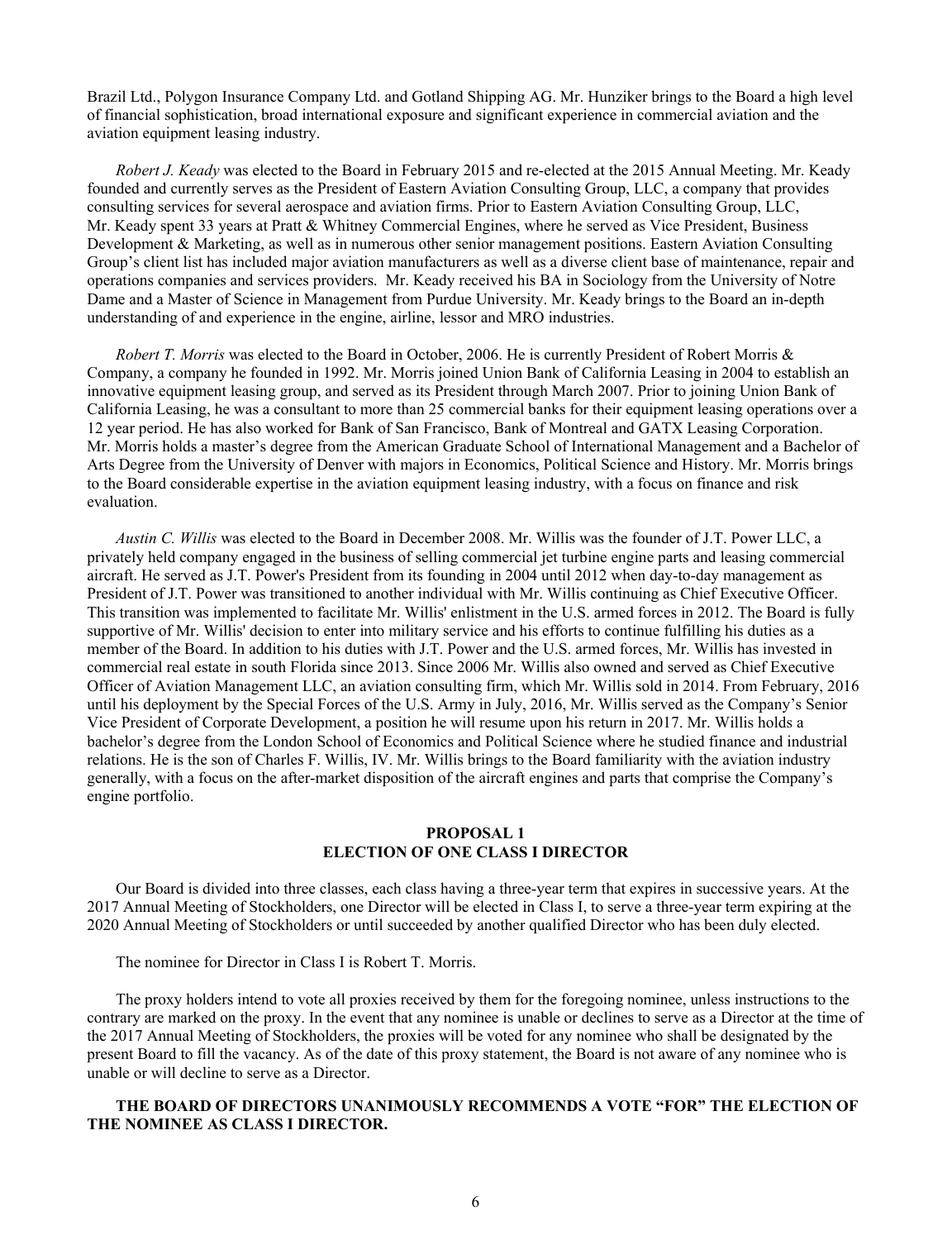# **EXECUTIVE OFFICERS OF WILLIS LEASE FINANCE CORPORATION**

Our current executive officers and their respective ages as of April 3, 2017 were as listed below.

| Name                                   | Age  | <b>Positions and Offices</b>                                   |
|----------------------------------------|------|----------------------------------------------------------------|
| Charles F. Willis, $IV^*$              | 68   | Chief Executive Officer                                        |
|                                        | -39. | President                                                      |
| Scott B. Flaherty                      | 51   | Senior Vice President, Chief Financial Officer                 |
| Dean M. Poulakidas $\ldots$ , $\ldots$ | 48   | Senior Vice President, General Counsel and Corporate Secretary |
| Anthony R. Spaulding.                  | 49   | Senior Vice President, Technical Engine Services and Program   |
|                                        |      | and Chief Services Officer                                     |

See business experience background under "Principal Occupations, Background and Qualifications of Director Nominees and Continuing Directors."

*Brian R. Hole* joined Willis Lease in August 2014 and was promoted to President on April 1, 2016. Prior to his appointment as President, he served as Senior Vice President & Chief Investment Officer. Formerly, Mr. Hole was Owner and President of Aviation Opportunity Management LLC, where he advised bank, private equity and alternative investment funds regarding investment in large commercial aircraft and engines. Prior to starting his own business, from 2008 to 2012, Mr. Hole served as an attorney for United Technologies Corporation, Pratt & Whitney Division, where he worked with the Commercial Engines Group in assisting with the next generation product family of engines, and specifically, on the partnership for the PW1100G engine on the Airbus A320neo family of aircraft and at IAE International Aero Engines, where he structured and negotiated engine sales and aftermarket programs as well as spare engine and aircraft financings. Mr. Hole earned his undergraduate degree from Georgetown University and a law degree, with high honors, from the University of Connecticut School of Law.

*Scott B. Flaherty* joined Willis Lease in June 2016 and serves as our Senior Vice President and Chief Financial Officer. Prior to joining Willis Lease, Scott was Senior Vice President of Finance and Chief Financial Officer at Colt Defense LLC from 2009 until April of 2016. Colt Defense LLC emerged from a Chapter 11 reorganization in January of 2016. Prior to Colt Defense LLC, Mr. Flaherty was a Managing Director at Banc of America Securities LLC where he ran the origination effort, within the equity capital markets group, for various industries. Mr. Flaherty also was an investment banker at Credit Suisse First Boston. He worked as an engineer at the Pratt and Whitney division of the United Technologies Corporation for eight years. Mr. Flaherty earned his undergraduate degree from Worcester Polytechnic Institute and an MBA from the Leonard N. Stern School of Business at New York University.

*Dean M. Poulakidas* joined Willis Lease in September 2011 and currently serves as our Senior Vice President, General Counsel and Corporate Secretary. Prior to his appointment as General Counsel, he served as Senior Counsel until March 31, 2013. Formerly, Mr. Poulakidas was Vice President and Corporate Counsel with International Lease Finance Corporation (ILFC), where he managed a wide variety of aviation transactions working with airlines, manufacturers, purchasers, financiers, service providers and aviation authorities in many jurisdictions. Prior to ILFC, he was a corporate attorney at Pillsbury Madison & Sutro, where his transactional experience included international and domestic joint ventures, mergers and acquisitions. Mr. Poulakidas earned his undergraduate degree from the University of California at Los Angeles, his masters degree from Columbia University and his law degree from the University of California's Hastings College of the Law.

*Anthony R. Spaulding* was promoted in June 2016 to the position of Senior Vice President, Technical Engine Services and Program and Chief Services Officer, having been with the Company since 2012. Mr. Spaulding resigned from his position at the Company effective April 14, 2017. Immediately prior to joining us, he was with Pratt & Whitney Commercial Engines where he spent seven years in various roles of increasing responsibility within Pratt & Whitney and the International Aero Engine Consortium. Mr. Spaulding also worked for Continental Airlines where he managed all the outsourced engine maintenance for the airline's fleet of over 350 aircraft. Mr. Spaulding began his 30-year aviation career by serving as an Airframe and Powerplant Technician in the United States Navy. Mr. Spaulding earned his undergraduate degree in Aeronautics and his Master's in Business Administration/Aviation from Embry Riddle Aeronautical University, Daytona Beach, FL. He holds a FAA Airframe and Powerplant License as well as his FAA Private Pilot License.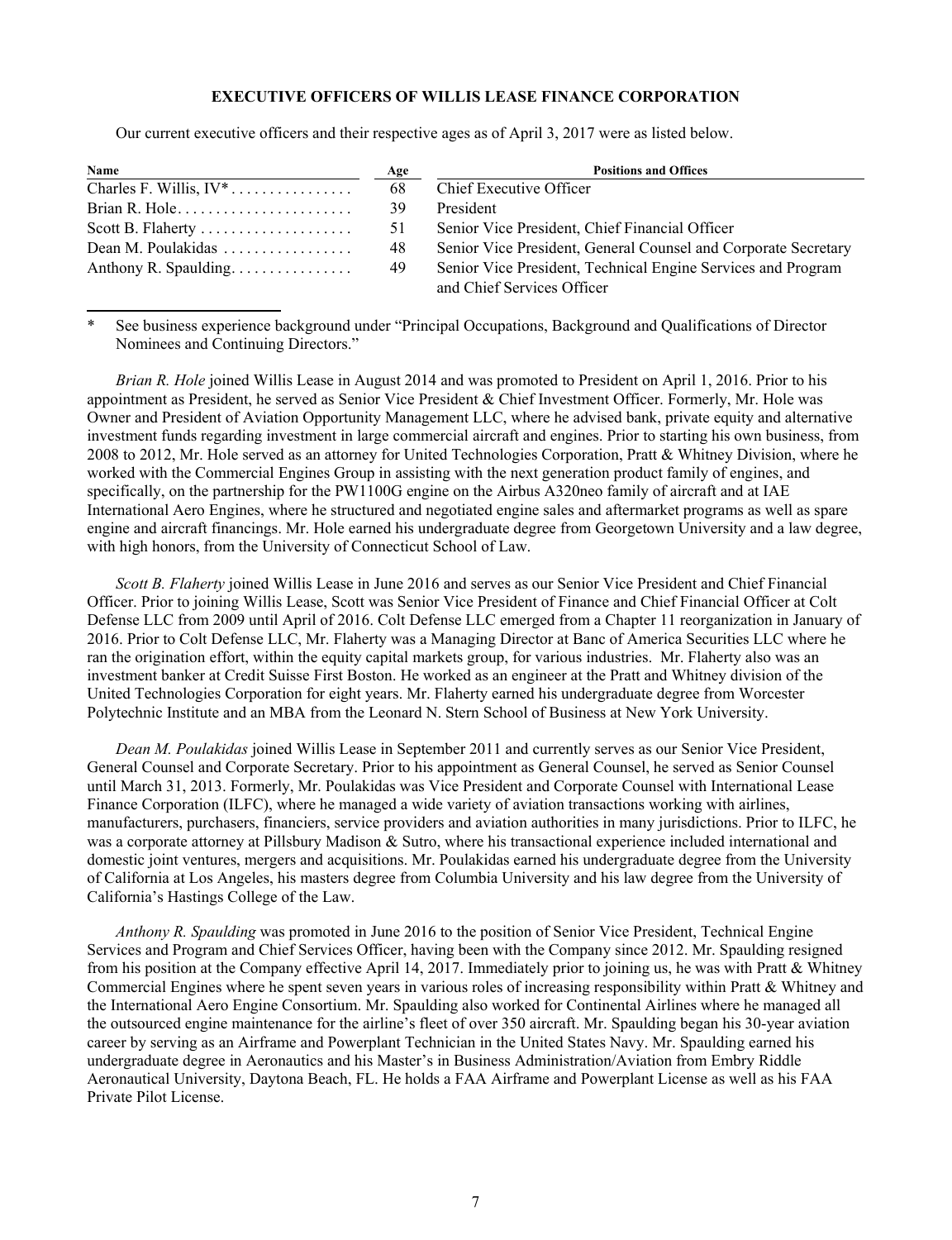Certain NEOs not included in the above table, but referenced in this proxy statement, are no longer executive officers at the Company. Bradley S. Forsyth resigned as our Chief Financial Officer ("CFO") effective February 22, 2016.

# **SECURITY OWNERSHIP OF CERTAIN BENEFICIAL OWNERS AND MANAGEMENT**

The following table sets forth information regarding the beneficial ownership of our common stock as of April 15, 2017 by: (i) each person who is known to us to own beneficially more than five percent of the outstanding shares of our common stock; (ii) each Director; (iii) each officer listed in the Summary Compensation Table; and (iv) all current Directors and Executive Officers as a group. Unless specified below, the mailing address for each individual, officer or director is c/o Willis Lease Finance Corporation, 773 San Marin Drive, Suite 2215, Novato, CA 94998. As of April 15, 2017 we had 6,490,638 shares of common stock, \$0.01 par value, issued and outstanding.

|                                                                     | Common stock(1)            |                        |  |
|---------------------------------------------------------------------|----------------------------|------------------------|--|
| <b>Name and Address of Beneficial Owner</b>                         | Number of<br><b>Shares</b> | Percentage<br>of Class |  |
|                                                                     | 2,830,938 (2)              | 43.62 $\%$             |  |
|                                                                     | 106,689(3)                 | 1.64%                  |  |
|                                                                     | 45.585                     | $\ast$                 |  |
|                                                                     | 32,119                     | $\ast$                 |  |
|                                                                     | 25,500                     | $\ast$                 |  |
|                                                                     | 17,560                     | $\ast$                 |  |
|                                                                     | 16.495                     | $\ast$                 |  |
|                                                                     | 10.219                     | $\ast$                 |  |
| All Current Directors and Executive Officers as a group (8 persons) | 3,085,105                  | $47.53\%$              |  |
|                                                                     | 313                        | $\ast$                 |  |
|                                                                     |                            | $- \frac{9}{6}$        |  |
|                                                                     |                            | $- \frac{9}{6}$        |  |
|                                                                     | 549,629 (4)                | 8.47 %                 |  |
|                                                                     | 408,200(5)                 | 6.29 $%$               |  |
|                                                                     | 245,402 (6)                | 3.78 %                 |  |

Less than one percent of our outstanding common stock.

- (1) Except as indicated in the footnotes to this table, the stockholders named in the table are known to us to have sole voting and investment power with respect to all shares of common stock shown as beneficially owned by them, subject to community property laws where applicable. With respect to restricted stock, individuals have voting power but not investment power before such restricted stock vests. Of the shares listed above for Messrs. Charles F. Willis, IV, Austin C. Willis, Poulakidas, Hole, Flaherty, Keady, Hunziker, and Morris, 256,333 shares, 9,333 shares, 21,666 shares, 26,500 shares, 25,000 shares, 8,450 shares, 6,783 shares, and 6,783 shares, respectively, are unvested shares of restricted stock over which the respective stockholder has voting power but not investment power.
- (2) Includes 2,134,148 shares held by CFW Partners, L.P., a California limited partnership, of which Charles F. Willis, IV, holds a one percent (1%) interest as sole general partner and an eighty percent (80%) interest as a limited partner. A trust for the benefit of Austin C. Willis holds the remaining nineteen percent (19%) interest as a limited partner. Also includes (i) 6,338 shares held under an account in the name of Charles F. Willis, V for which Mr. Willis is the custodian; (ii) 1,176 shares held under an account in the name of Charlotte Montresor Willis; and, (iii) 689,276 shares held by Mr. Willis in his individual capacity.
- (3) Includes (i) 2,046 shares under an account in the name of Austin Willis, for which Mr. Willis is the custodian, and (ii) 104,643 shares held by Mr. Willis in his individual capacity of which 50,000 shares are pledged.
- (4) Based on Schedule 13G filed by Dimensional Fund Advisors LP with the Securities and Exchange Commission on February 9, 2017. According to its Schedule 13G/A, Dimensional Fund Advisors LP reported having sole voting power over 547,532 shares and sole dispositive power over 549,629 shares and is the beneficial owner of 549,629 shares as a result of its serving as investment advisor, sub-adviser and/or manager to four investment companies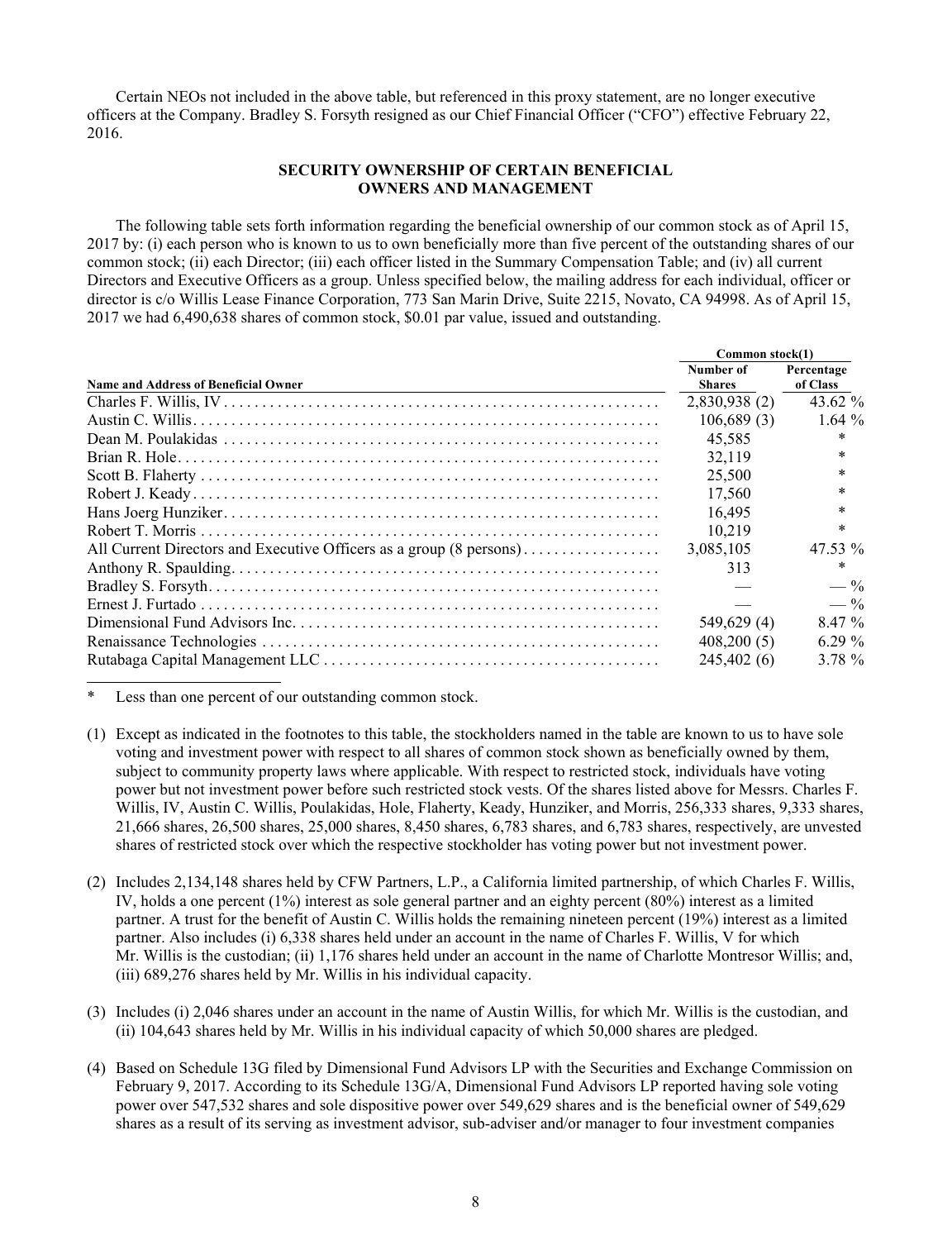registered under the Investment Company Act of 1940. Dimensional Fund Advisors LP's mailing address is Building One, 6300 Bee Cave Rd., Austin, TX 78746.

- (5) Based on Schedule 13G filed by Renaissance Technologies LLC with the Securities and Exchange Commission on February 14, 2017. According to its Schedule 13G, Renaissance Technologies LLC ("RTC") reported having sole voting power over 376,515 shares, sole dispositive power over 393,873 shares, and shared dispositive power over 14,327 shares and Renaissance Technologies Holding Corporation, as majority owner of RTC, has beneficial ownership of 408,200 shares beneficially owned by RTC. Renaissance Technologies LLC's mailing address is 800 Third Avenue, New York, NY 10022.
- (6) Based on Schedule 13G/A filed by Rutabaga Capital Management with the Securities and Exchange Commission on February 15, 2017. According to its Schedule 13G/A, Rutabaga Capital Management reported having sole voting power over 171,815 shares, shared voting power over 73,587 shares, and sole dispositive power over 245,402 shares. Rutabaga Capital Management's mailing address is 64 Broad Street, 3<sup>rd</sup> Floor, and Boston, MA 02109.

### **SECTION 16(a) BENEFICIAL OWNERSHIP REPORTING COMPLIANCE**

Section 16(a) of the Securities Exchange Act of 1934, as amended, requires our Directors and executive officers, and persons who own more than ten percent of a registered class of our equity securities, to file with the Securities and Exchange Commission initial reports of ownership and reports of changes in ownership of common stock and our other equity securities. Directors, executive officers and holders of more than ten percent of our common stock are required by Securities and Exchange Commission regulation to furnish us with copies of all Section 16(a) reports they file.

Based solely upon review of the copies of such reports furnished to us and written representations from our officers and Directors for the fiscal year ended December 31, 2016, we believe that during the fiscal year ended December 31, 2016 and through April 15, 2017, our Directors, executive officers and holders of more than ten percent of our common stock complied with all applicable Section 16(a) filing requirements.

# **COMPENSATION OF EXECUTIVE OFFICERS**

# **COMPENSATION DISCUSSION AND ANALYSIS**

This Compensation Discussion and Analysis describes the material elements of our compensation program for NEOs. The Compensation Committee oversees the design and administration of our executive compensation programs. The Compensation Committee is currently comprised of three independent Directors: Hans Joerg Hunziker (Chair), Robert J. Keady and Robert T. Morris. The Compensation Committee meets formally at least twice per year, and more often if needed. Each meeting agenda includes an executive session with no member of management present. The Compensation Committee's charter is available on the Company's web site *(www.willislease.com)*.

#### **2016 Performance Overview**

In 2016 the Company again saw record revenues driven through improvements in our global sales force, portfolio utilization, maintenance reserve management and trading volume. Highlights of our 2016 financial and operational performance include:

- Pre-tax earnings increased 87.4% to \$23.9 million in 2016 from \$12.8 million in 2015.
- Average utilization in the fourth quarter was sustained at 92% up from 91% reported for the year ago period.
- Total revenues grew 4.7% to \$207.3 million in 2016, fueled primarily by a growing lease portfolio, higher portfolio utilization and rising lease rates.
- Lease rent revenues grew 11.0% to \$119.9 million for the full 2016 calendar year.
- The equipment portfolio grew 2.5% in 2016 to \$1.137 billion from \$1.109 billion a year ago.
- The Company purchased \$149 million of equipment in 2016 as compared to \$171 million in 2015.
- We repurchased a total of 1.2 million shares in 2016 at a weighted average price of \$23.71 per share.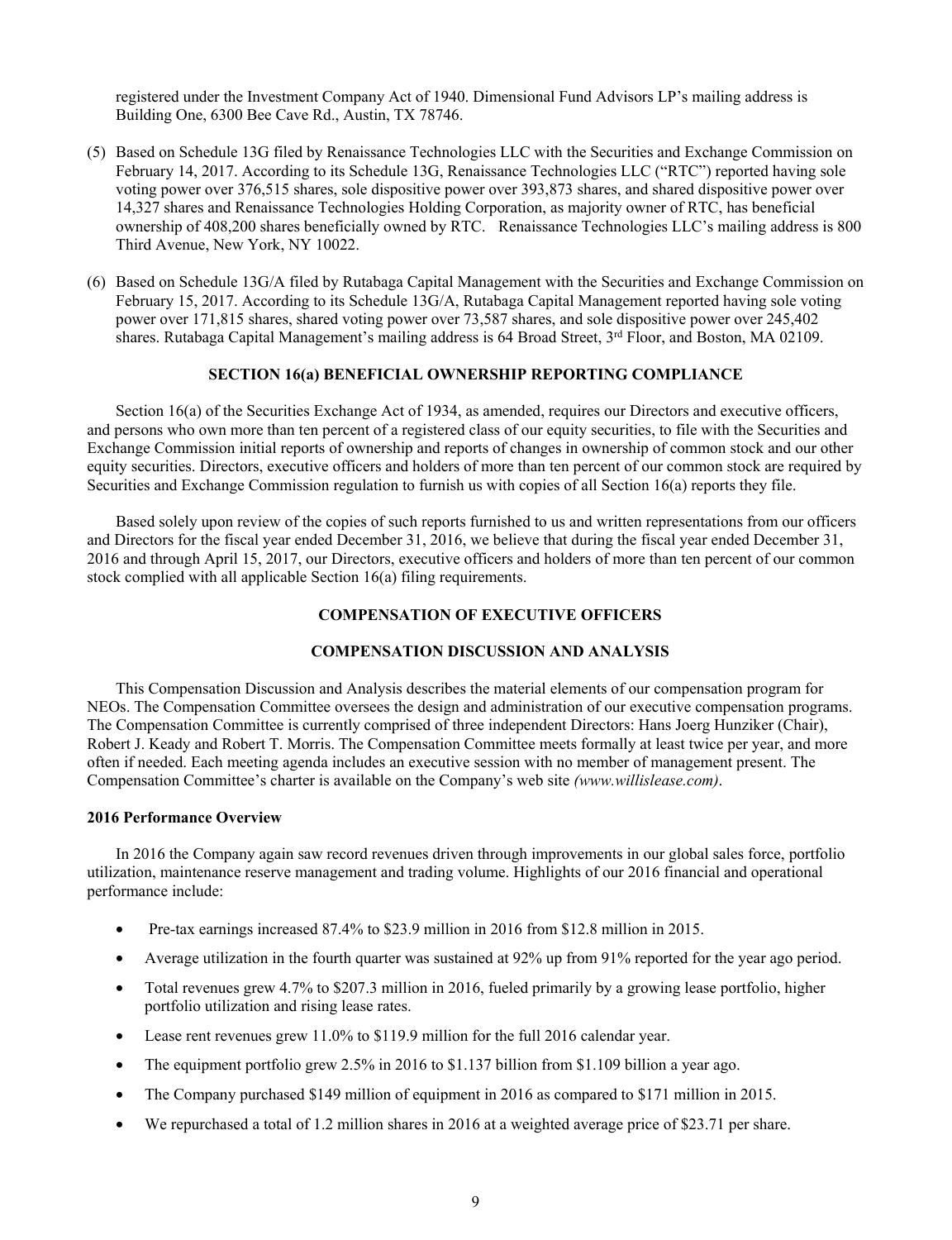- On October 14, 2016, the Company issued \$20.0 million of 6.5% Series A Preferred Stock.
- On October 26, 2016, through its wholly owned subsidiary Willis Asset Management Limited, the Company purchased the consultancy business of Total Engine Support Limited, significantly improving the Company's asset management service offering and growing the Company's owned and managed portfolio of engines, aircraft and equipment by over 500 assets.

We feel each of the above items contributed to our superior return to our shareholders, with a 13.8% annualized return over the prior three years and a 16.4% annualized return over the prior five year period (both ending December 31, 2016).

## **Results from Our Stockholder Advisory Vote**

The Compensation Committee carefully considers feedback from the Company's stockholders regarding the Company's executive compensation program, including the results of the stockholders' advisory vote on executive compensation at the 2014 annual meeting which was approved by more than 85% of the votes cast. In accordance with the preference which received the most votes cast at the 2011 annual meeting among the alternatives regarding the frequency of future advisory votes on executive compensation, the Board decided that until at least the next advisory vote on the frequency of future advisory votes on executive compensation, such advisory votes would be submitted to stockholders every three years. The 2017 annual meeting provides stockholders with their next advisory vote on executive compensation as well as a vote on the preferred frequency of future advisory votes on executive compensation. Stockholders are invited to express their views to the Board regarding executive compensation as well as other matters as described in this proxy statement under the heading "Communications with the Board".

#### **Compensation Philosophy and Objectives**

The objectives of our compensation programs are to attract and retain high performing executives, to provide a substantial link between the Company's performance and executive pay, and to provide stockholders with a superior rate of return. It is the Compensation Committee's philosophy to link the NEOs' compensation to corporate performance. The individual elements of compensation are addressed differently. Base salaries should be sufficiently competitive to attract and retain highly capable executives; annual incentive bonuses are intended to reward meeting or exceeding budgeted earnings and other established goals each year; long-term incentives, now primarily in the form of grants of restricted stock, are intended to align executive and stockholder interest, reward long term growth of revenues and earnings, and provide an incentive for key executives to stay with the organization over the long term.

The charts below show that a significant portion of our CEO's and slightly less than half of our other NEOs' target total direct compensation (current salary, target annual cash incentives, and the three-year average long-term equity award values) is variable, "at-risk" or focused on long-term results ("at-risk" actual compensation as a percentage of total actual direct compensation is higher due to above target bonus payments made in 2016). "At-risk" pay is tied to the achievement of corporate and individual performance or share price performance.



\* Reflects the average grant date fair value of awards issued to executives in 2014, 2015 and 2016.

#### **Compensation Committee Process for Establishing Pay**

The Compensation Committee retains compensation consultants from time to time to evaluate executive compensation levels and advise on specific programs. Those compensation consultants report directly to the Compensation Committee. During 2016, the Compensation Committee retained Pearl Meyer to advise on various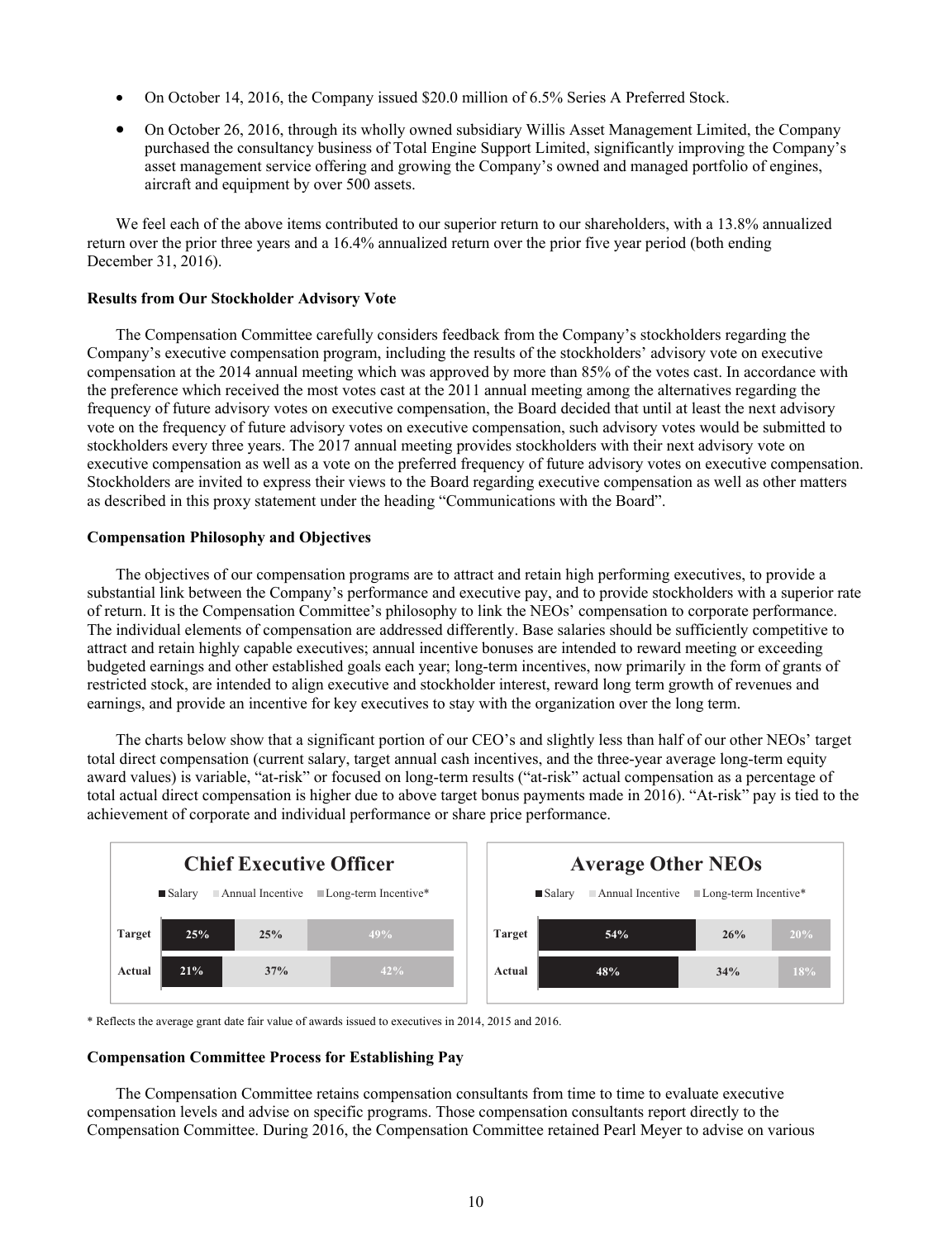compensation issues. Pearl Meyer has provided the Compensation Committee information regarding its independence as an advisor, including the fact that it has no other contract or business relationship with Willis Lease, and the Compensation Committee took that information into account in concluding that there was no conflict of interest within the meaning of Rule 10C-1 under the Securities Exchange Act of 1934 affecting Pearl Meyer's independence.

The base salary, annual incentive compensation and long-term incentive compensation of the NEOs are determined in part by the Compensation Committee reviewing data on prevailing compensation practices of comparable companies with whom we compete for executive talent and evaluating such information in connection with our corporate goals and compensation practices. The Compensation Committee considers various sources of data when determining executive compensation levels, including compensation data from a sampling of public companies and public compensation surveys.

However, it is difficult to determine a precise peer group of publicly held companies because the vast majority of the Company's direct competitors are business units within much larger corporations, such as General Electric, United Technologies and Bank of Tokyo Mitsubishi, such that the heads of the leasing divisions do not appear in proxy statements as NEOs. Other direct competitors are internationally based, where compensation programs are not comparable due to the fact that components of compensation are often driven by the cultural norms and local tax implications. In 2015, the Compensation Committee, with the assistance of Pearl Meyer, reviewed the approach to identify companies for compensation comparison ("2015 Comparator Companies") to supplement the Committee's understanding of compensation policies and practices of aviation leasing and finance competitors. In selecting the public companies for inclusion as 2015 Comparator Companies, the following factors were considered: a more analogous range of annual revenues (\$30 million to \$600 million), business operation (leasing, distribution, or support services), and location. The approved 2015 Comparator Companies include:

| LMI Aerospace Inc.                    |
|---------------------------------------|
| Marlin Business Services Corp.        |
| McGrath Rentcorp                      |
| Medallion Financial Corp.             |
| Mobile Mini, Inc.                     |
| Neff Corp.                            |
| NewStar Financial, Inc.               |
| Nuverra Environmental Solutions, Inc. |
|                                       |

On Deck Capital, Inc. P.A.M. Transportation Services, Inc. Patriot Transportation Holding, Inc. Regional Management Corp. SIFCO Industries Inc. Spartan Motors Inc.

In 2016, Pearl Meyer evaluated our group of 2015 Comparator Companies and recommended no changes to the comparator group. Subsequent to the Compensation Committee's approval of the 2016 Comparator Group, Electro Rent Corporation was taken private and Erickson Incorporated has filed for bankruptcy protection and will no longer be included as Comparator Companies.

Our general guideline is to provide a total compensation opportunity that is reasonable. The Compensation Committee does not seek to specifically benchmark compensation based upon the sample companies reviewed nor does the Compensation Committee employ any other formulaic process in making compensation decisions. Rather the Compensation Committee uses its subjective judgment based upon a review of all information, including an annual review for each officer of his or her level of responsibility, contributions to our financial results and our overall performance. The Compensation Committee makes a generalized assessment of these factors and this information is not weighted in any specific manner. Actual compensation packages may vary based on the Compensation Committee's and Mr. Willis' subjective evaluation of each executive's performance and potential as well as the Company's overall financial position and performance.

# **Governance of Compensation Programs**

Our Chief Executive Officer, in conjunction with our human resources department, develops recommended annual salaries, incentive targets and long-term incentive compensation for the NEOs. After reviewing the survey and peer group information described above under "Compensation Philosophy and Objectives" and the market information provided by the Compensation Committee's outside consultant, the Compensation Committee determines in its subjective judgment the annual salaries, incentive targets and long-term incentive compensation for the NEOs.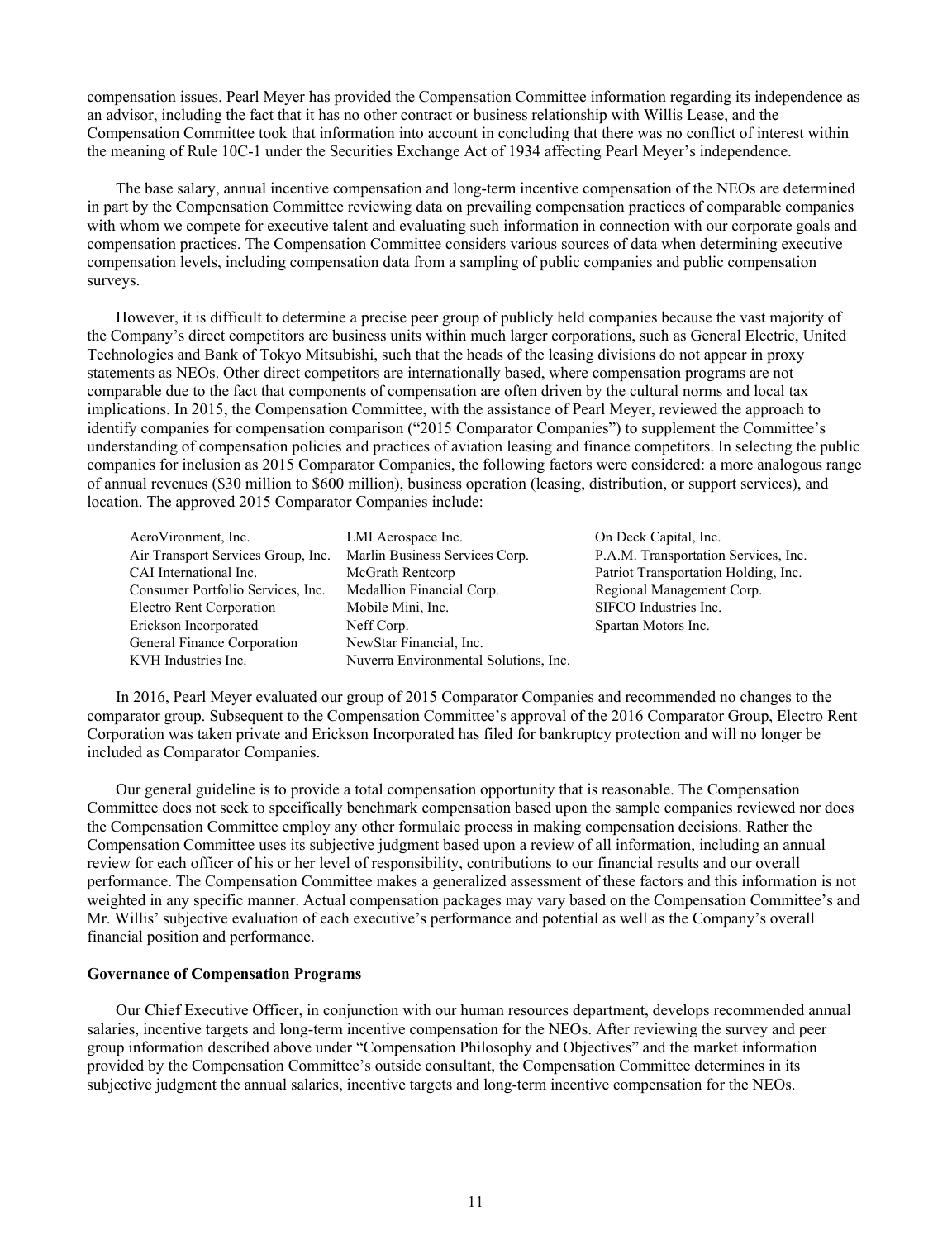# **Elements of Compensation**

Each element of compensation has a different purpose, although in combination they are intended to make sure that Willis Lease has a competitive compensation package that attracts top talent and provides incentives that encourage a high level of short- and long-term performance for the benefit of stockholders. The Compensation Committee looks at these elements both individually (to ensure that each element is achieving its objective) and collectively (to ensure that the total compensation package is competitive). Components of the total executive compensation package, the details of which are discussed below, generally include (i) base salary, (ii) annual incentive compensation in the form of cash bonuses, (iii) long-term incentive compensation in the form of restricted stock and target performance shares, (iv) participation in the Company's employee stock purchase plan and other employee benefit plans and programs, and (v) in some cases, severance payments to be made upon an employment termination or change of control of the Company.

The Compensation Committee's subjective determinations for 2016 compensation took special note of NEOs' contribution to the transactions and other strategic initiatives set forth in the "2016 Performance Overview" above.

**Base Salary:** Each officer's base salary is set on the basis of the Compensation Committee's assessment of salary levels in effect for comparable positions in the labor market, the officer's personal performance, and considerations of any special internal responsibilities. Specifically, as the Company is different in some respects from the other industrial and financial companies in the survey samples, and as to some degree responsibilities of the Company's executive officers differ from those in typical companies, the Compensation Committee gives some consideration to internal responsibilities when determining salaries. The weight given to these various factors may vary from individual to individual.

Base salaries are reviewed annually each year after updated peer company salary information becomes available, and adjustments are made in accordance with the factors described above. Base salary increases depend in part on market competitiveness, time in position, individual performance and growth during the year, and expected future performance. In 2016, the Compensation Committee approved an increase of 5.27%, 3.5% and 12.5% to each of Mr. Willis', Mr. Poulakidas' and Mr. Spaulding's base salary, respectively. In addition, the Compensation Committee approved an increase of 19.5% to Mr. Hole's salary as part of his promotion to President of the Company. There were no increases in base salaries for the other executive officers in 2016.

**Annual Incentive Compensation:** Target bonus percentages for the NEOs started with the target bonus percentage set forth in their respective employment agreements, which percentages were determined in part by compensation negotiations at hire and by evaluating target incentive levels in the prevailing market. (See "Compensation Philosophy and Objectives".) The employment agreement for Messrs. Willis, Hole, Forsyth, Flaherty and Poulakidas provide for target bonus percentages of 100%, 50%, 60%, 50% and 50%, respectively. Mr. Spaulding's target bonus percentage was 40%. Based on the Company's achievement of budgeted pre-tax net income of more than \$13 million in 2016, Mr. Hole's target bonus percentage pursuant to his employment agreement will increase to 65% for 2017.

The Company established a Company-wide bonus plan for 2016. The 2016 bonus pool was determined based on lease portfolio utilization rate, weighted 20% and pre-tax income (defined as profits reported by the Company and referenced in its income statements as "income before income taxes"), weighted 80%. 70% of such bonus pool was to be allocated in proportion to target bonuses and the other 30% of the pool was to be allocated based on individual contributions. No bonuses would have been paid under the plan if (i) the Company did not achieve a lease portfolio utilization rate of at least 84.8% for 2016, or (ii) pre-tax income for the full year 2016 of at least \$9.527 million was not achieved. The 2016 bonus pool funds at the target level with lease portfolio utilization rate of \$87.3% and \$13,610,000 of pre-tax income. Mid-year bonuses equal to 30% of target bonuses may be payable if interim lease portfolio utilization and pre-tax income goals are met, with such mid-year bonuses reducing dollar for dollar the bonus to be paid after the end of the year. With an average 90% lease portfolio utilization rate and \$23,946,000 pre-tax income, the 2016 bonus pool was funded at 172% of target bonuses.

Because of the performance of the Company as reflected above, the Compensation Committee approved bonuses for the 2016 year with 70% of the potential bonus based objectively on the lease portfolio utilization rate and pre-tax income achievement as set forth above. The other 30% of the potential bonus (based on the bonus pool established by the lease portfolio utilization rate and pre-tax income achievement) with respect to each individual was determined by the Committee based on the Committee's subjective judgment after receiving input regarding executive performance and recommendations from the Chief Executive Officer with respect to executives other than the Chief Executive Officer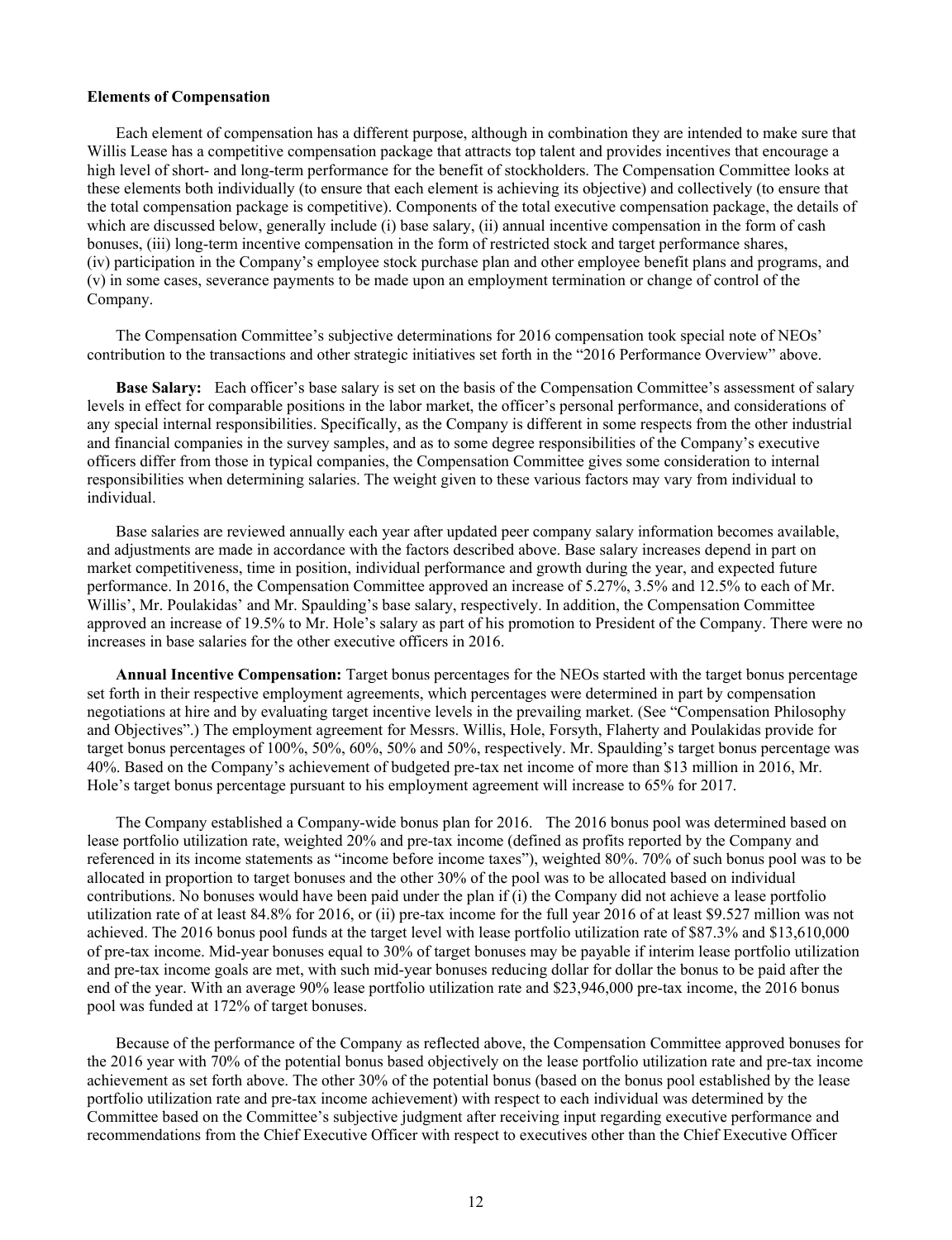and other reports from management about each such individual's contribution to the Company's performance during 2016. The Compensation Committee considered numerous quantitative and qualitative factors for this portion of the bonus in a subjective manner, including:

- Management focus on growing the Company and successfully pursuing growth;
- Securing financing to enable targeted growth;
- Salesforce and leadership development and focus on attractive markets;
- General economic and market conditions:
- Maintenance of customer, vendor and joint venture relationships; and
- Management efficiency.

The amounts earned by the NEOs under the Company's 2016 bonus plan are set forth under the "Non-Equity Incentive Plan Compensation" column of the Summary Compensation Table.

**Long-term Incentive Compensation:** To reward executives for the long-term growth in the value of the Company's shares, the Compensation Committee also makes long-term incentive grants annually. Grants of restricted stock awarded to officers, including all NEOs, are based primarily on competitive grant practices as determined by the Compensation Committee. Also, as explained above, each element of compensation is determined separately and therefore other forms of compensation paid to the NEOs do not directly influence the amount of long-term incentive compensation that the Company awards.

The 2007 Incentive Stock Plan provides the flexibility to grant a variety of types of equity awards to provide long-term incentives to employees. The Compensation Committee's primary type of long-term incentive grants is restricted stock. The Compensation Committee, after consulting with its compensation consultants, has determined that restricted stock is the best vehicle for long-term executive incentives, instead of the stock options previously granted. In the Compensation Committee's judgment, restricted stock reduces the dilution of stockholders' interest by providing similar value with an estimate of only  $\frac{1}{3}$  of the number of shares as would be involved in an option grant. The introduction of the requirement to expense option awards for financial statement reporting purposes also makes restricted stock more attractive in both an absolute dollar sense and simplicity in calculating the accounting expense of the grants. The Compensation Committee also believes that restricted stock has a stronger retention value than do options which can expire without providing any incentive benefit. The current expectation is that restricted stock awards will be the primary form of long-term incentives for our executives.

The Compensation Committee approved a grant of 75,000 shares of restricted stock to Mr. Willis in 2016. Messrs. Hole and Flaherty received grants of 5,000 and 10,000 shares of restrictive stock, respectively, under their corresponding new employment agreements with the Company. The 5,000 shares of restrictive stock granted to Mr. Hole vested on March 31, 2017, and such vesting was contingent on the Company earning budgeted pre-tax net income of \$13 million. No other executive officer was issued a long-term incentive grant in 2016.

Beginning in 2016, the Compensation Committee established an equity award grant structure which awards a combination of time-based vesting restricted stock and target performance shares. Each NEO was eligible to receive a range of performance shares based on achievement of a minimum, target or maximum Pre-Tax Return on Equity or growth in share price over the one-year period ending December 31, 2016. For the CEO, if the Company's stock price achieves a 5%, 10% or 15% growth over a base price of \$17.60 per share, the CEO would receive 50%, 100% or 200% of his target number of performance shares. Our year ending stock price was \$25.58, which reflects a 45% increase over the base price. For the other NEOs, if the Company's Pre-Tax Return on Equity (income before taxes divided by prior year-end equity) for fiscal year 2016 achieved 8%, 9% or 10%, each NEO would receive 50%, 100% or 200% of their target number of performance shares. Our fiscal year 2016 Pre-Tax Return on Equity was 11.4%, which reflects a 94% increase over fiscal year 2015 Pre-Tax Return on Equity. Once earned, performance shares are subject to additional vesting over a three year period. As a result of the Company's performance on the two measures, the Compensation Committee approved granting of the maximum number of performance shares which occurred March 17, 2017.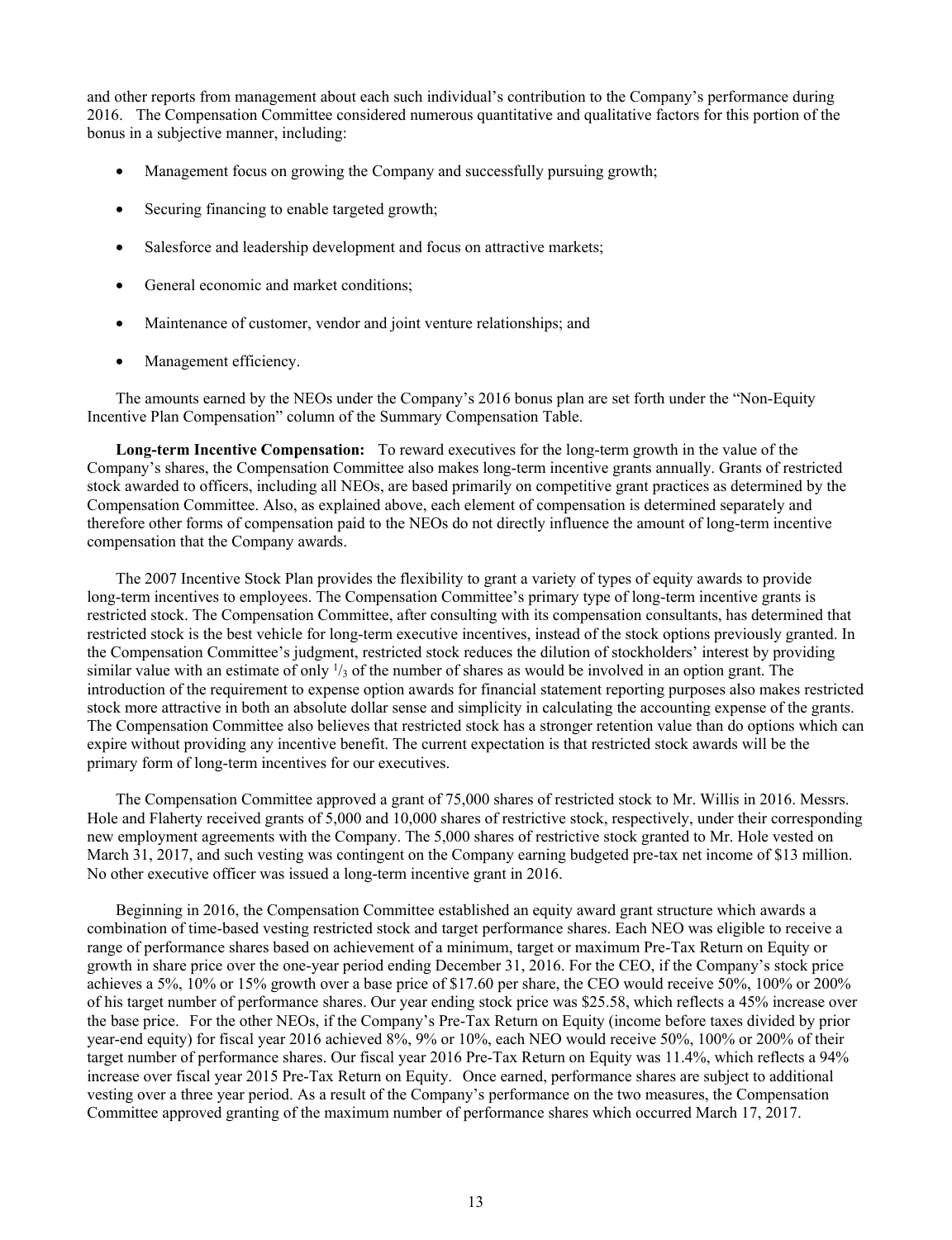Restricted stock awards granted on March 17, 2017, which will be disclosed in the 2018 proxy statement under the Grants of Plan-Based Awards and the Summary Compensation Table:

|                       | Restricted   | <b>Target Performance</b> | Earned             | <b>Total Restricted Shares</b> |
|-----------------------|--------------|---------------------------|--------------------|--------------------------------|
| Executive             | <b>Stock</b> | <b>Shares</b>             | Performance Shares | Granted on March 17, 2017      |
| Charles F. Willis, IV | 54,000       | 22,000                    | 44,000             | 94,000                         |
| Brian R. Hole         | 7,500        | 7,500                     | 15,000             | 22,500                         |
| Scott B. Flaherty     | 5.000        | 5.000                     | 10,000             | 15.000                         |
| Dean M. Poulakidas    | 5,000        | 5,000                     | 10,000             | 15,000                         |
| Anthony R. Spaulding  | 3,000        | 3,000                     | 6.000              | 9.000                          |

Pursuant to Mr. Flaherty's employment agreement with the Company, he is eligible to receive 10,000 shares of the Company's common stock on or about March 31, 2018, provided that the Company achieves its adjusted budget during the 2017 fiscal year. One-third of these shares will vest on each anniversary of the grant date through the third anniversary provided that Mr. Flaherty is employed by the Company on each such anniversary date.

**Employee Stock Purchase Plan:** With the exception of the CEO, whose ownership level precludes his participation under IRS regulations, our NEOs, as well as all other eligible employees, may purchase Company shares at a discount under the Employee Stock Purchase Plan.

Under our Employee Stock Purchase Plan (as amended, the "ESPP") 250,000 shares of common stock were reserved for issuance, of which only 2,833 remain available to be issued to employees. Therefore, the Company is asking stockholders to approve an additional 75,000 shares for issuance under the ESPP. Participants may purchase no more than 1,000 shares or \$25,000 of common stock in any one calendar year. Each January 31 and July 31, shares of common stock are purchased with the employees' payroll deductions from the immediately preceding six months at a price per share of 85% of the lesser of the market price of the common stock on the purchase date or the market price of the common stock on the date of entry into an offering period.

**Perquisites and Other Personal Benefits:** The Company provides its NEOs with limited perquisites and other personal benefits in addition to those provided to other employees, including additional life insurance, financial tax planning, personal use of company cars, golf club memberships, travel expenses, and spousal travel under limited circumstances. The Company also provided Mr. Willis with relocation assistance in connection with his moves to the United Kingdom and Florida. The costs of the perquisites and personal benefits for the NEOs for the fiscal year ended December 31, 2016 are included in the "2016 Summary Compensation Table" in this Proxy Statement.

#### **Executive Stock Ownership**

The Company promotes share ownership by its executives, and encourages them to acquire shares through the ESPP (in which all eligible executives may participate) and long-term stock incentives in the form of restricted stock. At its meeting on October 24, 2016, the Compensation Committee approved stock ownership guidelines that cover NEOs and directors. Pursuant to the guidelines, the Company's NEOs and directors are required to maintain the following levels of equity in the Company: Chief Executive Officer, five times base salary; President, three times base salary; other NEOs, two times base salary; and directors, three times the amount of their annual cash retainer. For purposes of determining an individual's ownership level, shares held directly or indirectly with a pecuniary interest, vested restricted stock and unvested time-based restricted stock are included in the calculation while unexercised options and unvested performance-contingent restricted stock are not. The covered individuals generally have five years to achieve the required ownership level.

#### **Employment Agreements and Severance Payments**

Employment agreements have been entered into with Messrs. Willis, Forsyth, Hole, Flaherty and Poulakidas, with such agreement with Mr. Forsyth now terminated. In addition to providing for severance as described below, such agreements provide for base salary (subject to increase but not decrease unless part of a salary reduction program affecting all senior executive officers), bonus compensation (as described in the "Annual Incentive Compensation" section of the "Elements of Compensation" portion of the Compensation Discussion and Analysis) and certain benefits. Mr. Flaherty's employment agreement provided for a one-time signing bonus of \$70,000 which he must repay if he leaves the Company or is terminated by the Company for cause within 12 months of his employment start date. As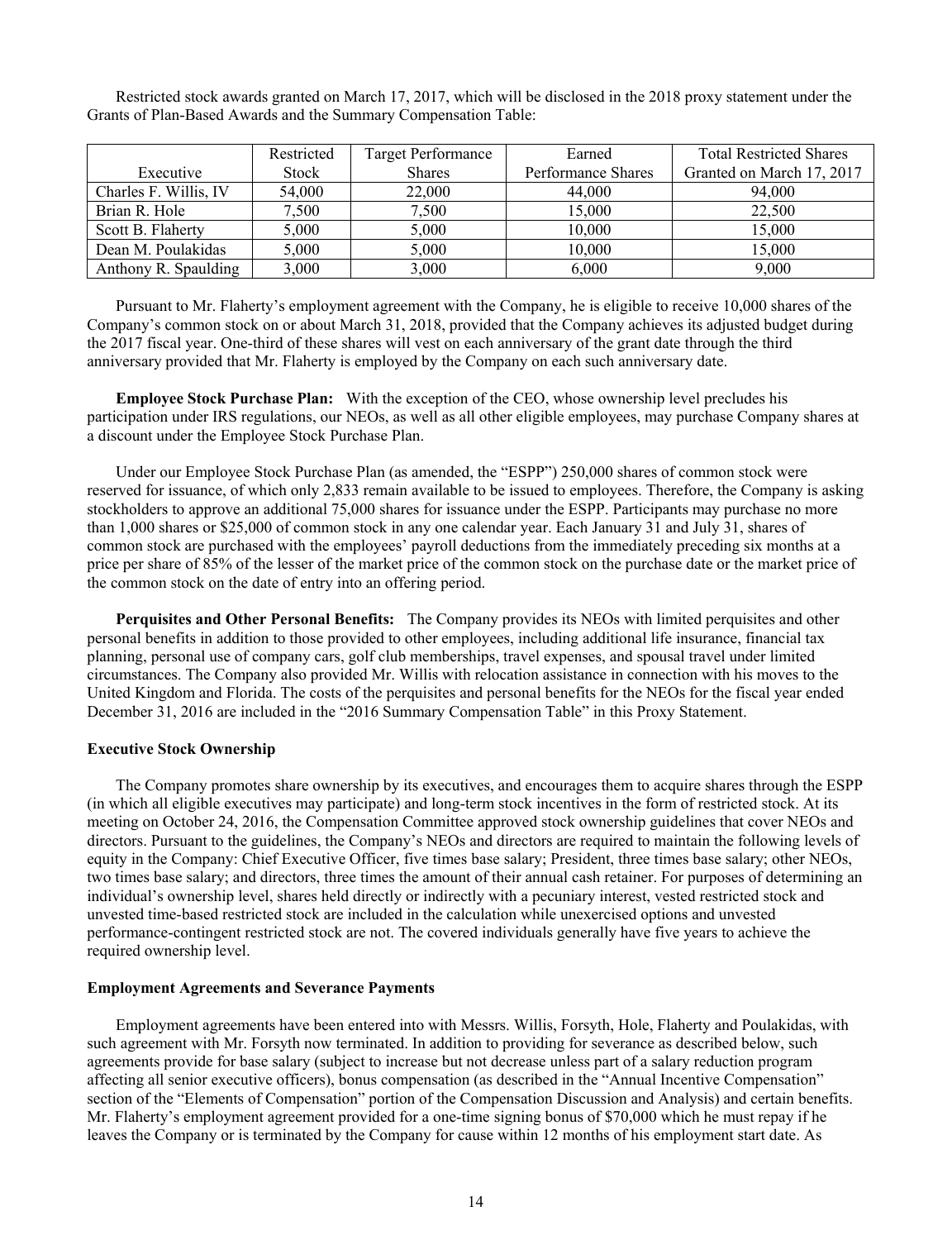described in detail below, the employment contracts specify certain severance benefits to be paid in the event of an involuntary termination. Consistent with our compensation philosophy, the Compensation Committee believes that the interests of stockholders are best served if the interests of senior management are aligned with those of the stockholders. To this end, we provide enhanced change of control severance benefits to certain of our executive officers to reduce any reluctance of the executive officers to pursue or support potential change in control transactions that would be beneficial to our stockholders. The agreement to pay such severance resulted from negotiations of employment terms with our NEOs. For further details, please refer to the section "Termination and Change in Control Payments" elsewhere in this proxy statement. The employment agreements also provide a nondisclosure and non-solicitation of employees covenant for three years after termination of employment (except for Mr. Forsyth whose non-solicitation covenant period is two years after termination of employment). None of the NEOs are eligible for a tax gross-up of any parachute excise tax in the event of a change in control.

#### **Impact of Accounting and Tax Treatments of a Particular Form of Compensation**

The accounting and tax treatment of the elements of our compensation program is one factor considered in the design of the compensation program. Under Section 162(m) of the Internal Revenue Code of 1986, as amended, the federal income tax deduction for certain types of compensation paid to the chief executive officer and the three other most highly compensated executive officers of publicly held companies (other than the principal financial officer) is limited to \$1 million per officer per fiscal year unless such compensation meets certain requirements. The principal requirement is that such compensation must qualify as "performance-based."

The Compensation Committee believes that it is important to preserve flexibility in administering compensation programs in a manner designed to promote varying corporate goals. Accordingly, the Board has not adopted a policy that all compensation must qualify as deductible under Section 162(m). Amounts paid under any of our compensation programs, including salaries, annual incentive awards, performance awards and grants of restricted stock units, may not qualify as performance-based compensation that is excluded from the limitation on deductibility. In addition, due to the ambiguities and uncertainties as to the application and interpretation of Section  $162(m)$ , no assurance can be given that compensation even if intended by the Compensation Committee to satisfy the requirements for deductibility under Section 162(m) would, in fact, do so.

# **REPORT OF THE COMPENSATION COMMITTEE**

The Compensation Committee of the Board of Directors has submitted the following report for inclusion in this Proxy Statement:

The Compensation Committee has reviewed and discussed the Compensation Discussion and Analysis contained in this Proxy Statement with management. Based on our review of and the discussions with management with respect to the Compensation Discussion and Analysis, we recommended to the Board of Directors that the Compensation Discussion and Analysis be included in this Proxy Statement and in the Company's Annual Report on Form 10-K for the fiscal year ended December 31, 2016 for filing with the SEC.

The foregoing report is provided by the following Directors, who constitute the Compensation Committee:

#### **COMPENSATION COMMITTEE**

Hans Joerg Hunziker, Committee Chair Robert J. Keady Robert T. Morris

# **COMPENSATION COMMITTEE INTERLOCKS AND INSIDER PARTICIPATION**

The Compensation Committee consists of the following three independent Directors: Hans Joerg Hunziker (Chair), Robert J. Keady and Robert T. Morris. None of our executive officers currently serve on our Compensation Committee. None of our executive officers is, or was during 2016, serving as a director of or member of the compensation committee of another entity, one of whose executive officers serves, or served, on our Compensation Committee or our Board.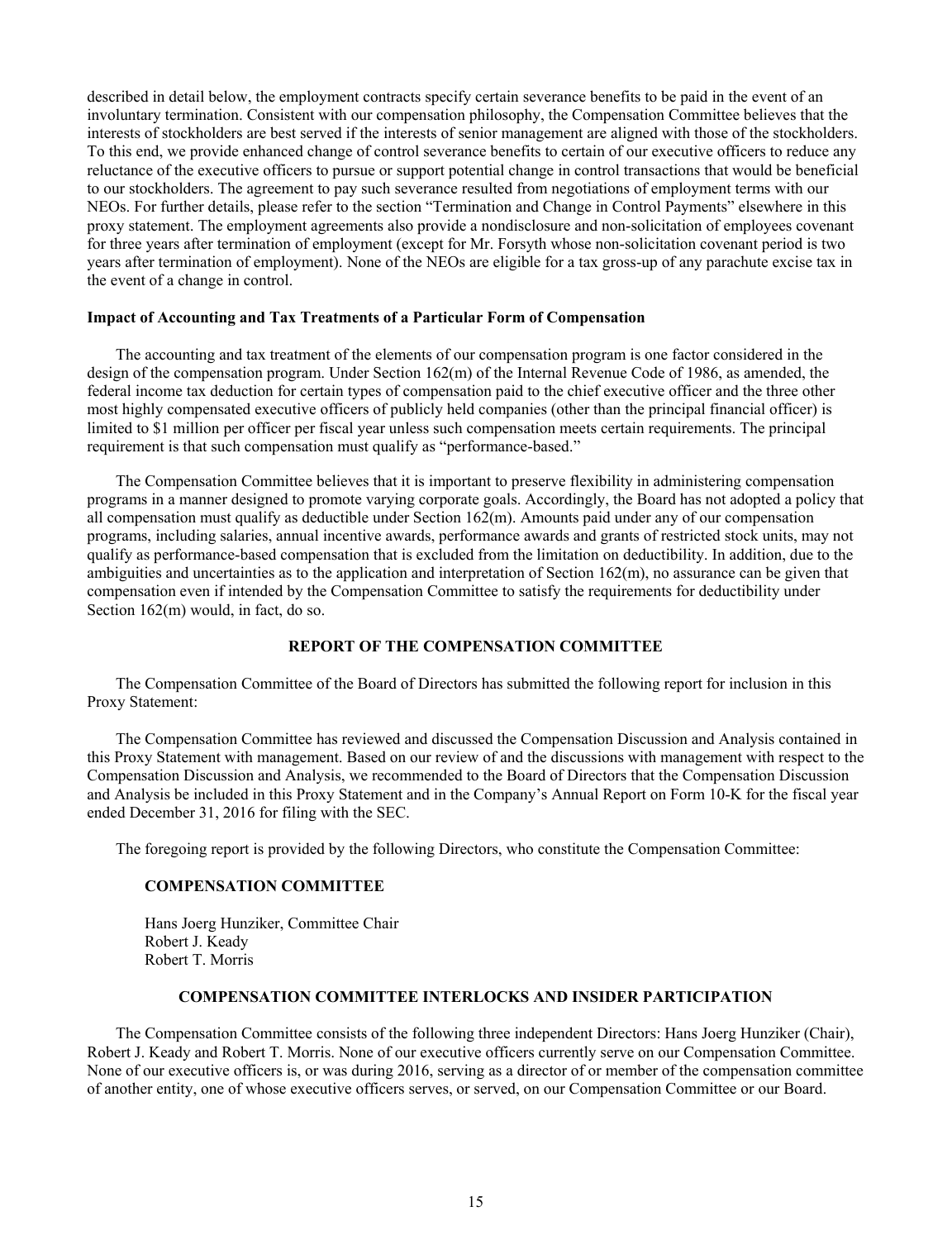The following table sets forth certain information with respect to the compensation of our Chief Executive Officer, Chief Financial Officer, the three most highly compensated Executive Officers other than the CEO and CFO based on total compensation for their services with us in all capacities.

# **SUMMARY COMPENSATION TABLE FOR FISCAL YEAR 2016**

|                                                               |      |               |              |              |        | <b>Non-Equity</b><br><b>Incentive</b> |                  |              |
|---------------------------------------------------------------|------|---------------|--------------|--------------|--------|---------------------------------------|------------------|--------------|
|                                                               |      |               |              | <b>Stock</b> | Option | Plan                                  | <b>All Other</b> |              |
| Name and                                                      |      | <b>Salary</b> | <b>Bonus</b> | Awards       | Grants | Compensation                          | Compensation     | <b>Total</b> |
| <b>Principal Position</b>                                     | Year | (S)           | (S)          | () (1)       | $(\$)$ | <b>(\$)</b>                           | <b>(S)</b>       | $(\$)$       |
| (a)                                                           | (b)  | (c)           | (d)          | (e)          | (f)    | (g)                                   | (h)              | (i)          |
| Charles F. Willis, IV,                                        | 2016 | 991,667       |              | 1,583,250    |        | 1,704,000                             | 247,886 (2)      | 4,526,803    |
| Chief Executive                                               | 2015 | 950,000       | 815,000      | 2,306,250    |        |                                       | 325,036          | 4,396,286    |
| Officer                                                       | 2014 | 931,250       |              | 1,963,000    |        |                                       | 690,359          | 3,584,609    |
| Brian R. Hole                                                 | 2016 | 364,500       |              | 108,050      |        | 257,000                               | 9,726(3)         | 739,276      |
| President                                                     | 2015 | 306,000       | 202,000      |              |        |                                       | 7,934            | 515,934      |
|                                                               | 2014 |               |              |              |        |                                       |                  |              |
| Scott B. Flaherty                                             | 2016 | 199,306       | 70,000       | 233,900      |        | 176,625                               | 74,793 (4)       | 754,624      |
| Senior Vice President                                         | 2015 |               |              |              |        |                                       |                  |              |
| and Chief Financial<br>Officer                                | 2014 |               |              |              |        |                                       |                  |              |
| Dean M. Poulakidas,                                           | 2016 | 369,375       |              |              |        | 318,875                               | 11,481(5)        | 699,731      |
| Senior Vice President                                         | 2015 | 360,000       | 154,000      |              |        |                                       | 17,209           | 531,209      |
| General Counsel and<br>Corporate Secretary                    | 2014 | 397,500       | 20,000       | 405,200      |        |                                       | 24,994           | 847,694      |
| Anthony R. Spaulding                                          | 2016 | 262,500       |              |              |        | 165,400                               | 10,166(6)        | 438,066      |
| Former Senior Vice President<br>Technical Engine Services and | 2015 | 235,188       | 61,000       |              |        |                                       | 10,103           | 306,291      |
| Program Chief Services Officer                                | 2014 |               |              |              |        |                                       |                  |              |
| Bradley S. Forsyth,                                           | 2016 | 109,622       |              |              |        |                                       | 3,974(7)         | 113,596      |
| Former Senior Vice President                                  | 2015 | 327,215       | 130,000      |              |        |                                       | 15,896           | 473,111      |
| and Chief Financial Officer                                   | 2014 | 361,250       | 18,000       | 202,600      |        |                                       | 15,245           | 597,095      |
| Ernest J. Furtado<br>Interim Chief Financial Officer          | 2016 | 88,800        |              |              |        |                                       | 1,600(8)         | 90,400       |

(1) The amounts in this column represent the grant date fair value of awards computed in accordance with Financial Accounting Standards Board Accounting Standards Codification Topic 718 as discussed in Note 12 – Stock-Based Compensation Plans - in our report filed on Form 10K for the fiscal year 2016 filed with the Securities and Exchange Commission.

- (2) Includes (i) a 401(k) matching contribution in the amount of \$12,000 (ii) \$3,126 for the allocated cost of Mr. Willis' participation in a group life, disability and accidental death and dismemberment policy that covers certain of the Company's executive officers, (iii) \$7,478 for an individual accidental death and dismemberment policy for Mr. Willis, (iv) \$2,133 for UK insurance for spouse, (v) \$1,855 for tax gross-ups for personal UK expenses and the following perquisites:
	- \$17,542 for spousal travel. This amount is based on the actual cost to the Company
	- \$316 for personal use of a company car. This amount was calculated as a proration of total fuel costs and highway tolls (based on personal use as a percentage of total use)
	- \$30,000 for financial, tax and estate planning services. This amount is based on the actual cost to the Company.
	- \$173,436 moving reimbursements benefits paid to or on behalf of Mr. Willis in connection with his relocation to the United Kingdom. This amount is based on the actual cost to the Company.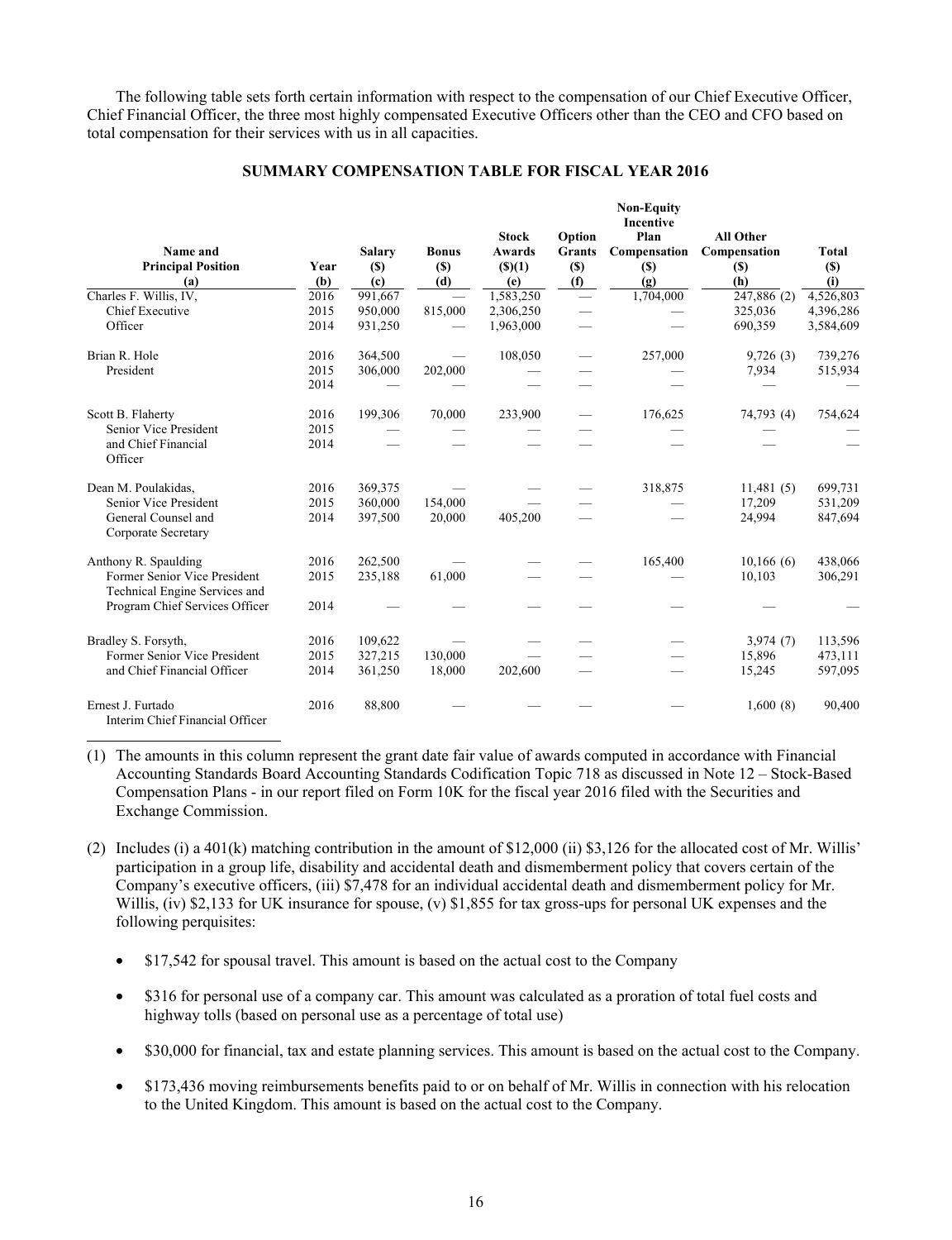- In addition, Mr. Willis had guests accompany him on the Company's plane on business trips during 2016 with no or *de minimis* incremental costs.
- (3) Includes (i) a 401(k) matching contribution in the amount of \$6,342, (ii) \$2,309 for the allocated cost of Mr. Hole's participation in a group life, disability and accidental death and dismemberment policy that covers certain of the Company's executive officers, and (iii) \$1,075 for personal use of a company car which was calculated as a proration of total fuel costs and highway tolls (based on personal use as a percentage of total use).
- (4) Includes (i) \$2,597 for the allocated cost of Mr. Flaherty's participation in a group life, disability, and accidental death and dismemberment policy that covers certain of the Company's executive officers, and (ii) \$72,196 moving reimbursements benefits paid on behalf of Mr. Flaherty in connection with his relocation to California.
- (5) Includes (i) a 401(k) matching contribution in the amount of \$9,000, and (ii) \$2,481 for the allocated cost of Mr. Poulakidas' participation in a group life, disability, and accidental death and dismemberment policy that covers certain of the Company's executive officers.
- (6) Includes (i) a 401(k) matching contribution in the amount of \$8,586, and (ii) \$1,580 for the allocated cost of Mr. Spaulding's participation in a group life, disability, and accidental death and dismemberment policy that covers certain of the Company's executive officers.
- (7) Includes (i) a 401(k) matching contribution in the amount of \$3,263, and (ii) \$711 for the allocated cost of Mr. Forsyth's participation in a group life, disability, and accidental death and dismemberment policy that covers certain of the Company's executive officers. Mr. Forsyth ceased to be an officer February 2016.
- (8) Includes a 401(k) matching contribution in the amount of \$1,600. Mr. Furtado's interim role with the Company ceased on June 9, 2016.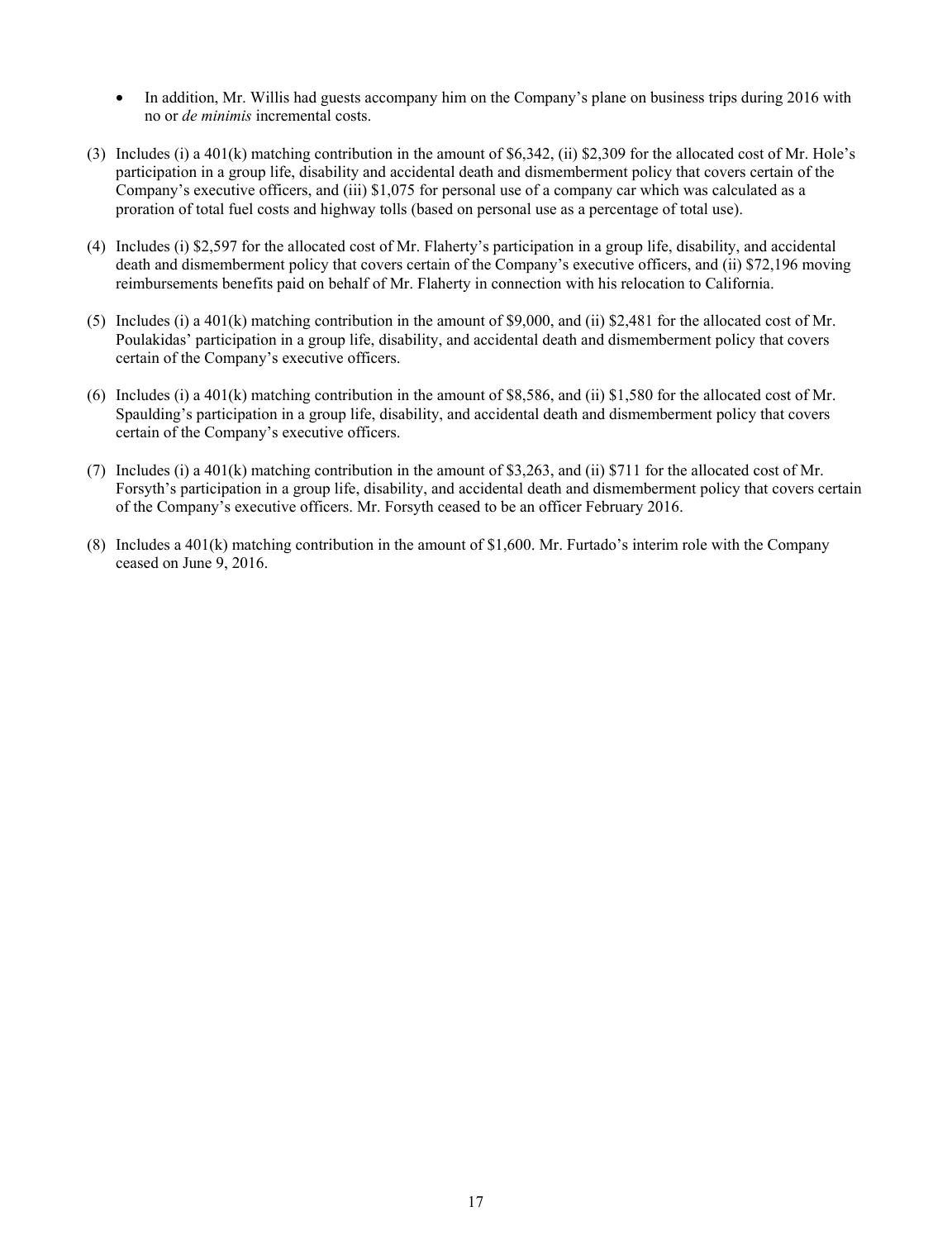# **GRANTS OF PLAN-BASED AWARDS For Fiscal Year Ended 2016**

|                                      |                                  | <b>Estimated Future Pavouts Under</b><br><b>Non-Equity Incentive Plan Awards</b> |    |                                               |                               |                               |                                   | <b>Estimated Future Payouts Under</b><br><b>Equity Incentive Plan Awards</b> | All Other<br><b>Stock Awards:</b><br><b>Number of Shares</b><br>of Stock or |    | <b>Grant Date</b><br><b>Fair Value of</b><br><b>Stock and</b><br>Option |
|--------------------------------------|----------------------------------|----------------------------------------------------------------------------------|----|-----------------------------------------------|-------------------------------|-------------------------------|-----------------------------------|------------------------------------------------------------------------------|-----------------------------------------------------------------------------|----|-------------------------------------------------------------------------|
| Name<br>(a)<br>Charles F. Willis, IV | Grant<br>Date<br>(b)<br>3/1/2016 | <b>Threshold</b><br>(S)(1)<br>(c)                                                |    | <b>Target</b><br>(S)(1)<br>(d)<br>\$1,000,000 | Maximum<br>$($ (\$)(1)<br>(e) | Threshold<br>$(\#)(2)$<br>(f) | <b>Target</b><br>$(\#)(2)$<br>(g) | Maximum<br>$(\#)(2)$<br>(h)                                                  | <b>Units</b><br>$(\#)(3)$<br>(i)<br>75,000                                  |    | Awards<br>(S)(4)<br>(j)<br>\$1,583,250                                  |
|                                      | 4/1/2016                         |                                                                                  | \$ | 380,000                                       |                               | 5,000                         | 5,000                             | 5,000                                                                        |                                                                             | \$ | 108,050                                                                 |
|                                      | 7/5/2016                         |                                                                                  | \$ | 350,000                                       |                               |                               |                                   |                                                                              | 10,000                                                                      |    | 233,900                                                                 |
| Dean M. Poulakidas                   |                                  |                                                                                  | \$ | 375,000                                       |                               |                               |                                   |                                                                              |                                                                             |    |                                                                         |
| Anthony R. Spaulding                 |                                  |                                                                                  | \$ | 270,000                                       |                               |                               |                                   |                                                                              |                                                                             |    |                                                                         |
| Bradley S. Forsyth                   |                                  |                                                                                  |    |                                               |                               |                               |                                   |                                                                              |                                                                             |    |                                                                         |
| Ernest J. Furtado                    |                                  |                                                                                  |    |                                               |                               |                               |                                   |                                                                              |                                                                             |    |                                                                         |

(1) See "Compensation Discussion and Analysis – Elements of Compensation – Annual Incentives" for details regarding the annual incentive.

- (2) The amounts reported in the Estimated Future Payouts Under Equity Incentive Plan Awards columns represent performance shares awarded under the 2007 Incentive Stock Plan. Performance share awards are granted for a oneyear performance period with payout determined at the end of the period based on if the Company achieves budgeted pre-tax net income of \$13 million or more in 2016.
- (3) Reflects restricted stock awards granted in 2016. For additional information, please see "Compensation of Executive Officers—Long-Term Incentive Compensation" above.
- (4) The amounts in this column represent the grant date fair value of awards computed in accordance with Financial Accounting Standards Board Accounting Standards Codification Topic 718.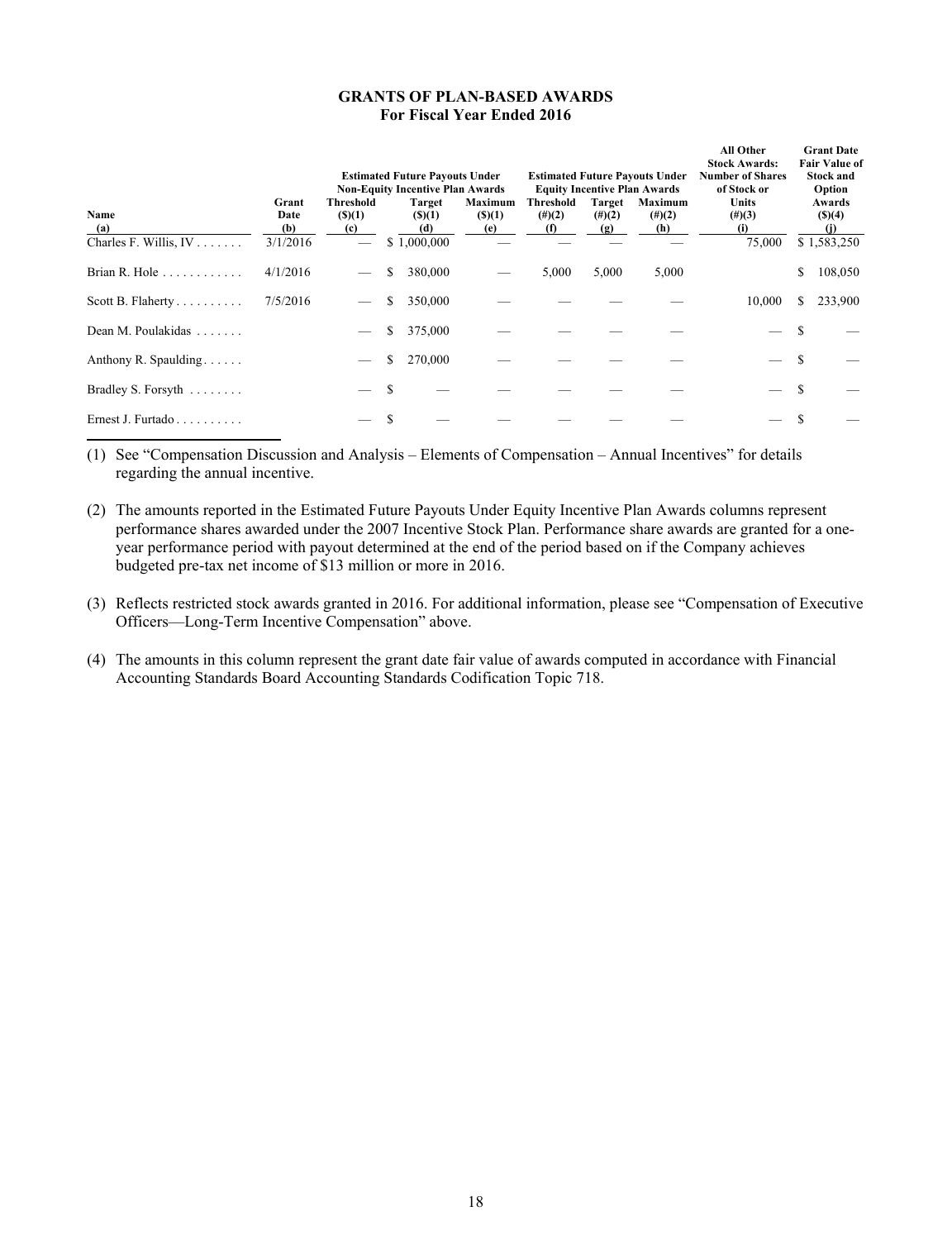The following table sets forth certain information with respect to the outstanding equity awards held by the NEOs at the end of 2016.

|                       |                                                                                                                        | <b>Option Awards</b>                          |                                            | <b>Stock Awards</b>                           |                                                                                                                              |                                                                                                                        |  |  |
|-----------------------|------------------------------------------------------------------------------------------------------------------------|-----------------------------------------------|--------------------------------------------|-----------------------------------------------|------------------------------------------------------------------------------------------------------------------------------|------------------------------------------------------------------------------------------------------------------------|--|--|
| <b>Name</b><br>(a)    | Number of<br><b>Securities</b><br>Underlying<br>Unexercised<br><b>Options</b><br>$^{(#)}$<br><b>Exercisable</b><br>(b) | Option<br><b>Exercise</b><br>Price(\$)<br>(c) | Option<br><b>Expiration</b><br>Date<br>(d) | Award<br>Grant<br>Date<br>(e)                 | Number of<br><b>Shares</b> or<br><b>Units of</b><br><b>Stock That</b><br><b>Have Not</b><br><b>Vested</b><br>$^{(#)}$<br>(f) | Market<br>Value of<br><b>Shares</b> or<br><b>Units of</b><br><b>Stock That</b><br><b>Have Not</b><br>Vested(\$)<br>(g) |  |  |
|                       |                                                                                                                        |                                               |                                            | 4/9/2013<br>10/1/2014<br>7/1/2015<br>3/1/2016 | 16,250(1)<br>25,000(2)<br>83,333 (2)<br>75,000(2)<br>199,583                                                                 | \$5,105,333                                                                                                            |  |  |
| Brian R. Hole         |                                                                                                                        |                                               |                                            | 9/23/2014<br>4/1/2016                         | 4,000(1)<br>5,000(3)<br>9,000                                                                                                | \$<br>230,220                                                                                                          |  |  |
| Scott B. Flaherty     |                                                                                                                        |                                               |                                            | 7/5/2016                                      | 10,000(2)<br>10,000                                                                                                          | \$<br>255,800                                                                                                          |  |  |
| Dean M. Poulakidas    |                                                                                                                        |                                               |                                            | 4/9/2013<br>10/1/2014                         | 3,750(1)<br>6,666(2)<br>10,416                                                                                               | \$<br>266,441                                                                                                          |  |  |
| Anthony R. Spaulding. |                                                                                                                        |                                               |                                            | 4/9/2013<br>10/1/2014                         | 500(1)<br>1,666(2)<br>2,166                                                                                                  | \$<br>55,406                                                                                                           |  |  |
| Bradley S. Forsyth    |                                                                                                                        |                                               |                                            |                                               |                                                                                                                              | \$                                                                                                                     |  |  |
|                       |                                                                                                                        |                                               |                                            |                                               |                                                                                                                              | \$                                                                                                                     |  |  |

# **OUTSTANDING EQUITY AWARDS AT FISCAL 2016 YEAR-END**

(1) Shares of restricted stock vest in four equal annual installments on each anniversary of the grant date.

(2) Shares of restricted stock vest in three equal annual installments on each anniversary of the grant date.

(3) Shares of restricted stock vest on March 31, 2017 provided the Company achieves budgeted pre-tax net income of at least \$13 million in 2016.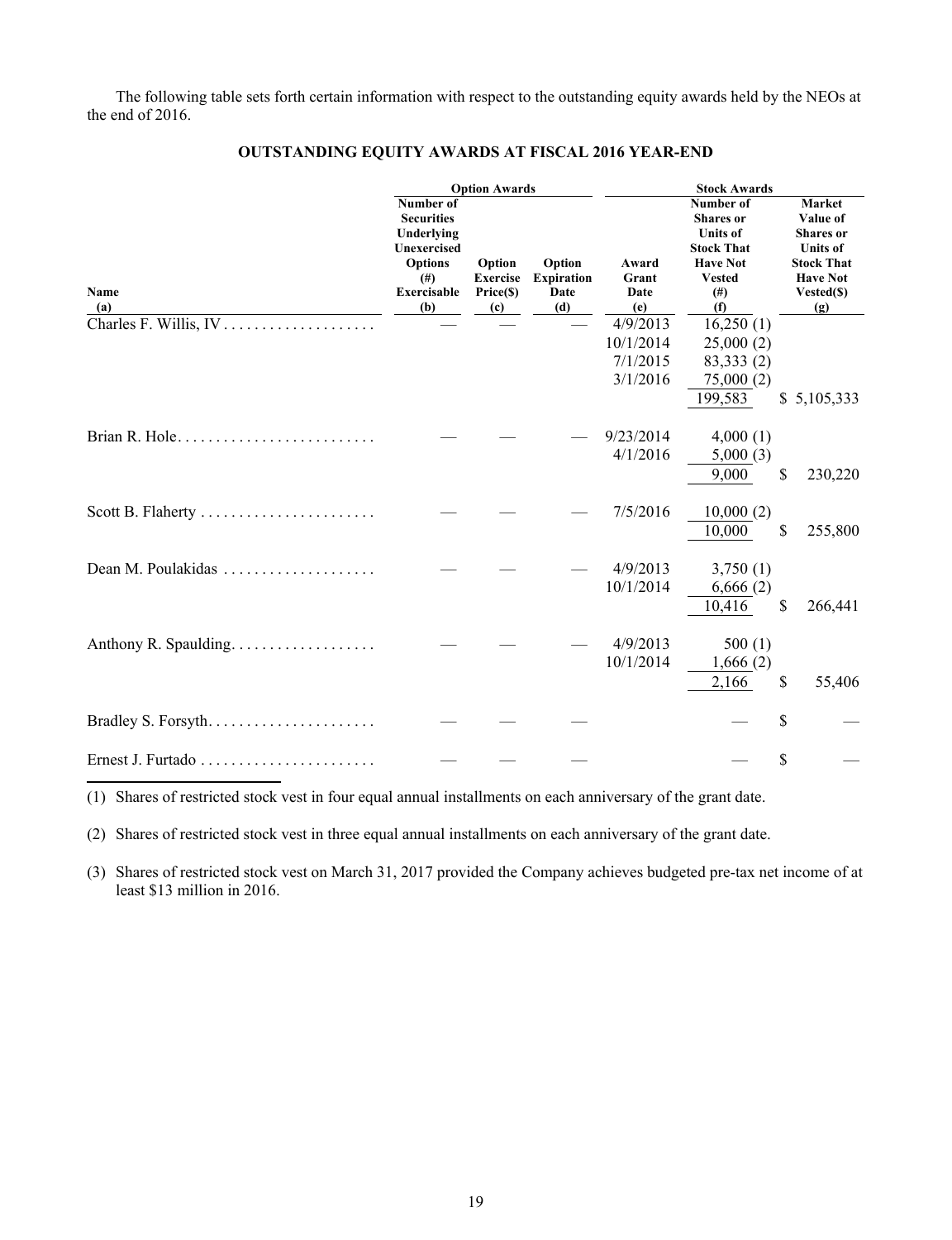The following table sets forth certain information with respect to options exercised by the Named Executive Officer and stock that vested during fiscal year 2016.

|                                  |                                       | <b>Option Awards</b>                        | <b>Stock Awards</b>           |    |                                     |  |
|----------------------------------|---------------------------------------|---------------------------------------------|-------------------------------|----|-------------------------------------|--|
|                                  | <b>Number of Shares</b>               |                                             | <b>Number of Shares</b>       |    |                                     |  |
|                                  | <b>Acquired on</b><br><b>Exercise</b> | <b>Value Realized on</b><br><b>Exercise</b> | <b>Acquired on</b><br>Vesting |    | <b>Value Realized</b><br>on Vesting |  |
| <b>Name of Executive Officer</b> | $^{(\#)}$                             | $($ (\$)(1)                                 | $^{(#)}$                      |    | (S)(2)                              |  |
| (a)                              | (b)                                   | (c)                                         | (d)                           |    | (e)                                 |  |
|                                  |                                       |                                             | 115.417                       |    | \$2,640,695                         |  |
|                                  |                                       |                                             | 2.000                         |    | 45,940                              |  |
|                                  |                                       |                                             |                               |    |                                     |  |
| Dean M. Poulakidas               |                                       |                                             | 10.417                        | S  | 238,987                             |  |
|                                  |                                       |                                             | 2.167                         | -S | 50,360                              |  |
|                                  |                                       |                                             | 5,000                         |    | 90,000                              |  |
|                                  |                                       |                                             |                               |    |                                     |  |

# **OPTION EXERCISES AND STOCK VESTED For Fiscal Year Ended 2016**

(1) The amount was calculated based on the difference between the market price of the Company's common stock on the date of exercise and the exercise price.

(2) The amount was calculated based on the market value of the Company's common stock on the vesting date.

# **Termination and Change in Control Payments**

Employment contracts for Messrs. Willis, Hole, Flaherty and Poulakidas specify certain severance benefits to be paid in the event of an "Involuntary Termination" (*i.e.*, termination of employment by the Company without cause or resignation by the employee for good reason) and, in the case of Messrs. Hole, Flaherty and Poulakidas, specified severance benefits in the event of an Involuntary Termination within 18 months following a change of control (a "Change of Control Termination").

The maximum of these benefits payable to Mr. Willis would represent (i) three times his base salary, plus (ii) a prorated portion of his annual incentives accrued during the year of termination, plus (iii) three times the average annual incentives he earned during the three years prior to his Involuntary Termination, plus (iv) distribution of unpaid deferred compensation, immediate vesting of all stock options and restricted stock, continued payment for three years for club memberships and financial, tax and estate planning, and continued coverage for three years under the Company's employee group benefit plans. Additionally, in the event Mr. Willis is terminated with less than the one year's notice required by his contract, he is entitled to a lump sum payment equal to his annual base salary prorated for the portion of the year for which he did not receive notice. Upon a change of control, Mr. Willis is entitled to immediate vesting of all stock options and restricted stock, whether or not his employment is terminated. In the event that Mr. Willis voluntarily retires, he is entitled to purchase or assume the lease for his company car, to continued payment for his club memberships and financial planning services in accordance with his contract, and to continued coverage under the Company's employee group benefit plans for one year following his retirement.

The maximum of these severance benefits payable to Mr. Hole would represent (i) six months of his base salary for an Involuntary Termination or one year's salary for a Change of Control Termination, plus (ii) payment of any vested annual incentives due as of his termination for an Involuntary Termination or Change of Control Termination, plus (iii) only in the case of a Change of Control Termination, the average annual incentives he earned during the two years prior to his termination. In addition, he is entitled to immediate vesting of all stock options and restricted stock scheduled to vest during the two years following the termination date, and continued coverage under the Company's employee group benefit plans for six months following an Involuntary Termination, or for one year following a Change of Control Termination. Additionally, in the event Mr. Hole is terminated with less than the six months' notice required by his contract, he is entitled to a lump sum payment equal to six months of his annual base salary.

The maximum of these severance benefits payable to Mr. Flaherty would represent (i) six months of his base salary for an Involuntary Termination or one year's base salary for a Change of Control Termination, plus (ii) payment of any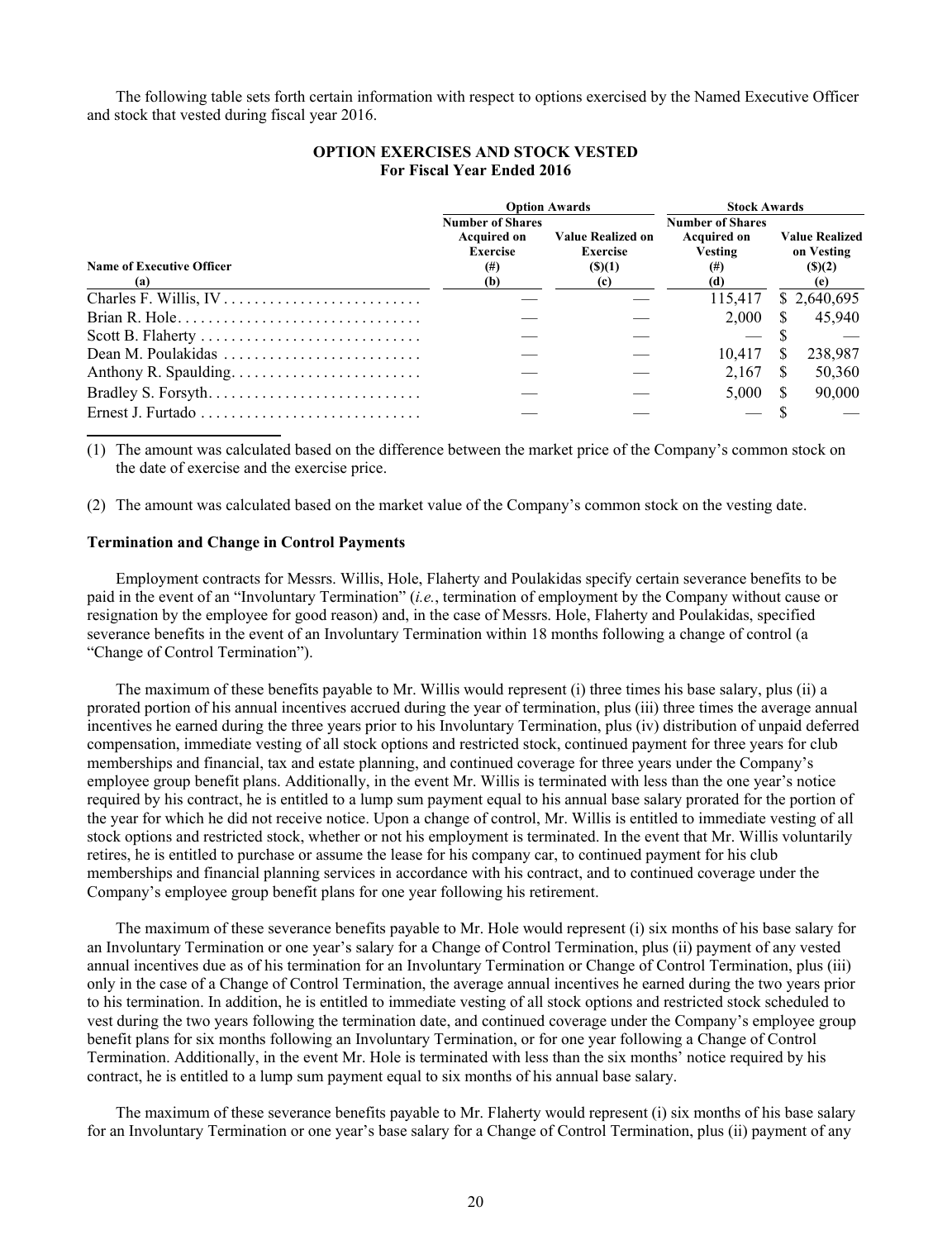vested annual incentives due as of his termination for an Involuntary Termination or Change of Control Termination, plus (iii) only in the case of a Change of Control Termination the average annual incentives he earned during the two years prior to his termination. In addition, he is entitled to immediate vesting of all stock options and restricted stock scheduled to vest during the two years following the termination date, and continued coverage under the Company's employee group benefit plans for six months following an Involuntary Termination, or for one year following a Change of Control Termination. Additionally, in the event Mr. Flaherty is terminated with less than the one year's notice required by his contract, he is entitled to a lump sum payment equal to six months of his annual base salary.

The maximum of these severance benefits payable to Mr. Poulakidas would represent (i) six months of his base salary for an Involuntary Termination or one year's salary for a Change of Control Termination, plus (ii) payment of any vested annual incentives due as of his termination for an Involuntary Termination or Change of Control Termination, plus (iii) only in the case of a Change of Control Termination, the average annual incentives he earned during the two years prior to his termination. In addition, he is entitled to immediate vesting of all stock options and restricted stock scheduled to vest during the two years following the termination date, and continued coverage under the Company's employee group benefit plans for six months following an Involuntary Termination, or for one year following a Change of Control Termination. Additionally, in the event Mr. Poulakidas is terminated with less than the six months' notice required by his contract, he is entitled to a lump sum payment equal to six months of his annual base salary.

If any of these payments or benefits would constitute a "parachute payment" within the meaning of Section 280G of the Internal Revenue Code, as amended, and would be subject to the Excise Tax imposed by Section 4999 of the Internal Revenue Code, the employment contracts of each of Messrs. Willis, Hole, Flaherty and Poulakidas stipulate that payments to each of them will be reduced, to the extent necessary, so that no portion of the payments would be subject to the Excise Tax. This reduction shall only occur if the after-tax net present value of the payments, as so reduced is greater than or equal to the after-tax present value of such payments without such reduction.

Other than as described above, if a NEO ceases to be employed by us because of his or her resignation or retirement (other than for reasons constituting a constructive termination under his or her employment agreement), no severance payments are owed by us.

The following table shows potential payments to our NEOs under existing contracts for (i) an Involuntary Termination, and (ii) Change of Control Termination, in each case, on December 31, 2016.

|                                    | Willis       |                    | Hole        |                   |                    | <b>Flaherty</b> |                    | Poulakidas        | Spaulding (3) |           |
|------------------------------------|--------------|--------------------|-------------|-------------------|--------------------|-----------------|--------------------|-------------------|---------------|-----------|
|                                    | Termination  | Change             | Termination | Change            | <b>Termination</b> | Change          | <b>Termination</b> | Change            | Termination   | Change    |
| Severance payment                  | 3,000,000    | 3.000.000          | 190.000     | 380,000           | 175.000            | 350,000         | 187.500            | 375.000           |               |           |
| In lieu of notice.<br>.            | 1.000.000    | 1.000.000          | 190.000     | 190,000           | 175.000            | 175.000         | 187.500            | 187,500           |               |           |
| Annual incentives<br>and a state   | 2,919,000    | 2,919,000          | 257,000     | 383,000           | 176.625            | 176.625         | 318,875            | 405,875           | 165,400       | 165,400   |
| Accelerated Vesting of             |              |                    |             |                   |                    |                 |                    |                   |               |           |
| Restricted Stock Awards(1)         | 5,105,333    | 5,105,333          | 230,220     | 230.220           | 170.542            | 170.542         | 266.441            | 266,441           |               |           |
| Accrued Vacation and Sick          |              |                    |             |                   |                    |                 |                    |                   |               |           |
| Pay<br>.                           | 173,100      | 173,100            | 58,400      | 58,400            | 23,300             | 23,300          | 56,700             | 56,700            | 13,400        | 13,400    |
| Continued Coverage under all       |              |                    |             |                   |                    |                 |                    |                   |               |           |
| group plans $\ldots \ldots \ldots$ | 161,134      | 161,134            | 14,703      | 29,405            | 13.550             | 27,100          | 5,953              | 11,905            |               |           |
| Club Memberships.                  |              |                    |             |                   |                    |                 |                    |                   |               |           |
| Financial/Tax/Estate Planning      | 90.000       | 90.000             |             |                   |                    |                 |                    |                   |               |           |
| <b>Total Severance Payment</b>     | \$12,448,567 | $$12,448,567(2)$ S | 940,323     | $$1,271,025(2)$ S | 734.017            | 922,567         | 1.022.969          | $$1,303,421(2)$ S | 178,800       | \$178,800 |

# **Potential Payments on Involuntary Termination or Change of Control Termination**

- (1) The value of the unvested restricted stock awards as of December 31, 2016 was set forth in the Outstanding Equity Awards at Fiscal 2016 Year-End table and based on the Company's closing stock price on December 31, 2016 of \$25.58. These values would be the same for both an Involuntary Termination and a Change of Control Termination. The additional aggregate value of equity vesting acceleration as of December 31, 2016 for both an Involuntary Termination and a Change of Control Termination for Mr. Hole, Mr. Flaherty and Mr. Poulakidas is limited to awards vesting in the two years following termination.
- (2) No adjustment in these numbers was made to reflect any reduction that would have been made so that payments would not trigger a parachute payment excise tax. However if a Change of Control Termination occurred on December 31, 2016, such a reduction may have been necessary.
- (3) Mr. Spaulding resigned from the Company effective April 14, 2017. He did not have an employment agreement with the Company.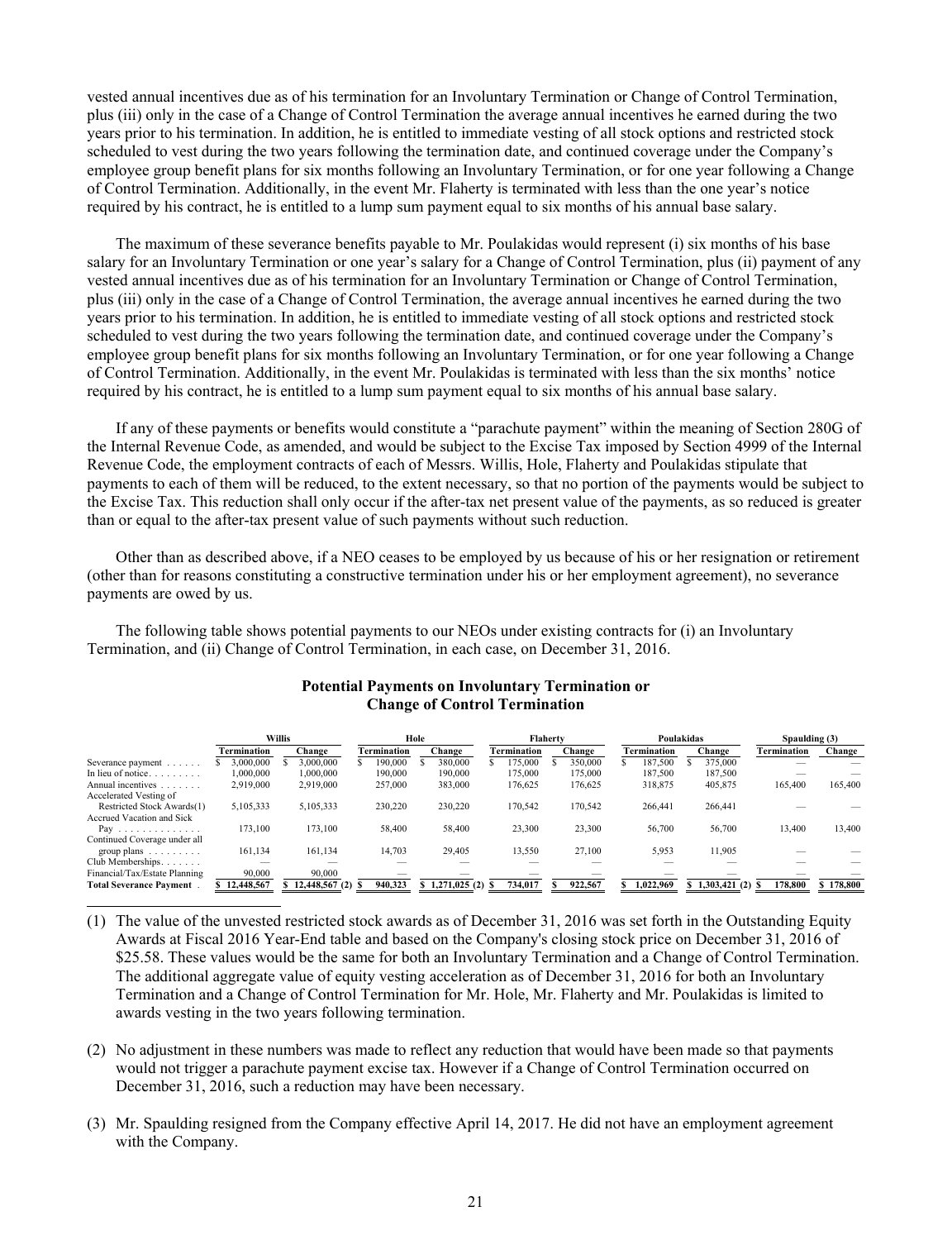The following table summarizes compensation by individual non-employee directors for 2016.

| DIKECTOR COMI ENGATION     |                               |               |        |                                            |                                                                                             |                  |              |  |  |  |  |
|----------------------------|-------------------------------|---------------|--------|--------------------------------------------|---------------------------------------------------------------------------------------------|------------------|--------------|--|--|--|--|
| For Fiscal Year Ended 2016 |                               |               |        |                                            |                                                                                             |                  |              |  |  |  |  |
|                            | <b>Fees Earned</b><br>or Paid | <b>Stock</b>  | Option | <b>Non-Equity</b><br><b>Incentive Plan</b> | Change in<br><b>Pension Value</b><br>and<br>Nonqualified<br><b>Deferred</b><br>Compensation | <b>All Other</b> |              |  |  |  |  |
|                            | in Cash                       | Awards        | Awards | Compensation                               | Earnings                                                                                    | Compensation     | Total        |  |  |  |  |
| Name                       | (\$)                          | (S)(2)        | (S)    | <b>(S)</b>                                 | (S)                                                                                         | (S)              | (S)          |  |  |  |  |
| (a)                        | (b)(1)                        | (c)           | (d)    | (e)                                        | (1)                                                                                         | (g)(3)           | (h)          |  |  |  |  |
| Hans Joerg Hunziker(3)     | 147,639<br>S.                 | 190,627<br>S. |        |                                            |                                                                                             |                  | 338,266<br>S |  |  |  |  |
| Robert J. Keady            | 85,076                        | 190,627       |        |                                            |                                                                                             |                  | 275,703      |  |  |  |  |
| Robert T. Morris           | 102,576                       | 190,627       |        |                                            |                                                                                             |                  | 293,203      |  |  |  |  |
| Austin C. Willis           | 18,769                        | 353,360       |        |                                            |                                                                                             | 331,009 (4)      | 703,138      |  |  |  |  |

**DIRECTOR COMPENSATION** 

(1) Each director received quarterly payments of \$18,769 (\$56,307) for the first three quarters of 2016. In the fourth quarter of 2016 each director received a quarterly payment of \$28,769 which included \$10,000 increase for 2016. For services as chair of the Audit Committee and Compensation Committee, respectfully, Mr. Morris and Mr. Hunziker receive an additional \$4,375 quarterly payment (\$17,500 for the year). Mr. Willis became an employee-Director in March 2016 and, therefore, he only received for his director service his first quarterly payment of \$18,769 and the additional restricted stock grant of 5,000 shares on March 1, 2016 in recognition of the Company's 2015 performance. On March 31, 2016, Mr. Willis received a restricted stock grant of 8,000 shares which will vest over four years for his service as an employee.

- (2) The amounts in this column represent the grant date fair value of awards computed in accordance with Financial Accounting Standards Board Accounting Standards Codification Topic 718.
- (3) In recognition of the adverse effects of European exchange rates against the U.S. dollar, the Compensation Committee agreed to allow the compensation of European directors to be adjusted based on the rate in effect on their first election to the Board, effective January 1, 2008. This adjustment is paid in cash.
- (4) Mr. Willis also received (i) salary compensation of \$191,250, (ii) \$1,674 for the allocated cost of Mr. Willis' participation in a group life, disability, and accidental death and dismemberment policy that covers certain of the Company's executive officers, (iii) \$99,500 2016 bonus payment, (vi) a 401(k) matching contribution in the amount of \$7,150, (v) \$20,000 moving reimbursement, and (vi) \$11,435 signing bonus.

The unvested restricted stock held by each Director is as follows: Mr. Hunziker, 9,283; Mr. Keady, 12,200; Mr. Morris, 9,283; Mr. Willis, 13,833. Under the 2007 Plan each non-employee Director received a restricted stock grant of 5,000 shares of common stock when first becoming a non-employee Board member. In addition, each Board member who is to continue to serve as an independent Director is granted restricted stock worth approximately the same dollar amount as the annual cash retainer based on the market price of our common stock on the date of the Company's Annual Meeting of Stockholders. Each 5,000 share initial restricted stock grant vests in a series of four successive equal annual installments over the recipient's period of continued service as a Director measured from the grant date. Each annual restricted stock grant based on the cash annual retainer amounts vests in one installment on the recipients' completion of one year of Board service measured from the grant date. In recognition of the Company's performance in 2015, each Board member received an additional restricted stock grant of 5,000 shares on March 1, 2016 which will vest over two years.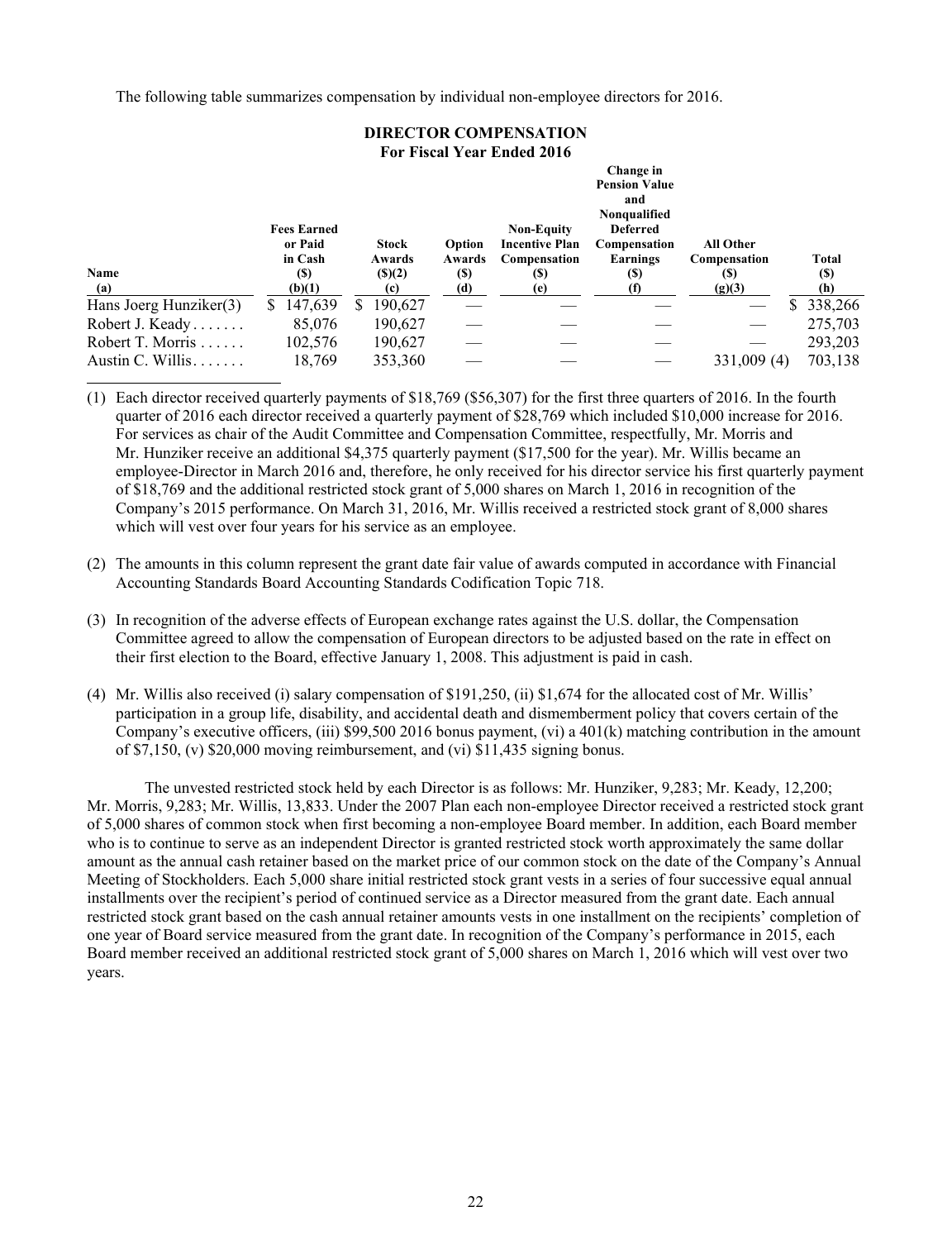# **PROPOSAL 2 ADVISORY VOTE ON APPROVAL OF EXECUTIVE COMPENSATION**

The Dodd-Frank Wall Street Reform and Consumer Protection Act of 2010 (the "Dodd-Frank Act") enables our stockholders to vote to approve, on an advisory (nonbinding) basis, the compensation of our NEOs as disclosed in this proxy statement in accordance with SEC rules.

As described in detail under the heading "Executive Compensation – Compensation Discussion and Analysis," our executive compensation philosophy and programs are designed to foster a performance-oriented culture that aligns our executive officers' interests with those of our stockholders. Please read the "Compensation Discussion and Analysis" in the proxy statement for details about our executive compensation programs, including information about the fiscal year 2016 compensation of our NEOs.

We are asking our stockholders to indicate their support for the compensation arrangements with our NEOs as described in this proxy statement. This proposal, commonly known as a "say-on-pay" proposal, gives our stockholders the opportunity to express their views on our NEOs' compensation. This vote is not intended to address any specific item of compensation, but rather the overall compensation of our NEOs and the philosophy, policies and practices described in this proxy statement. Accordingly, we are asking our stockholders to vote "FOR" the following resolution to be presented at the Annual Meeting:

"RESOLVED, that the Company's stockholders approve, on an advisory basis, the compensation of the named executive officers, as disclosed in the Company's Proxy Statement for the 2017 Annual Meeting of Stockholders pursuant to the compensation disclosure rules of the Securities and Exchange Commission, including the Compensation Discussion and Analysis, the 2016 Summary Compensation Table and the other related tables and disclosure."

This "say-on-pay" vote is advisory, and therefore is not binding on the Company, the Compensation Committee or our board of directors. Our board of directors and our Compensation Committee value the opinions of our stockholders, and to the extent there is any significant vote against the named executive officer compensation as disclosed in this proxy statement, we will consider our stockholders' concerns and the Compensation Committee will evaluate whether any actions are appropriate to address those concerns.

# **THE BOARD OF DIRECTORS UNANIMOUSLY RECOMMENDS A VOTE "FOR" THE APPROVAL OF THE RESOLUTION ABOVE, RELATING TO THE COMPENSATION OF OUR NAMED EXECUTIVE OFFICERS, AS DISCLOSED IN THIS PROXY STATEMENT PURSUANT TO THE COMPENSATION DISCLOSURE RULES OF THE SECURITIES AND EXCHANGE COMMISSION.**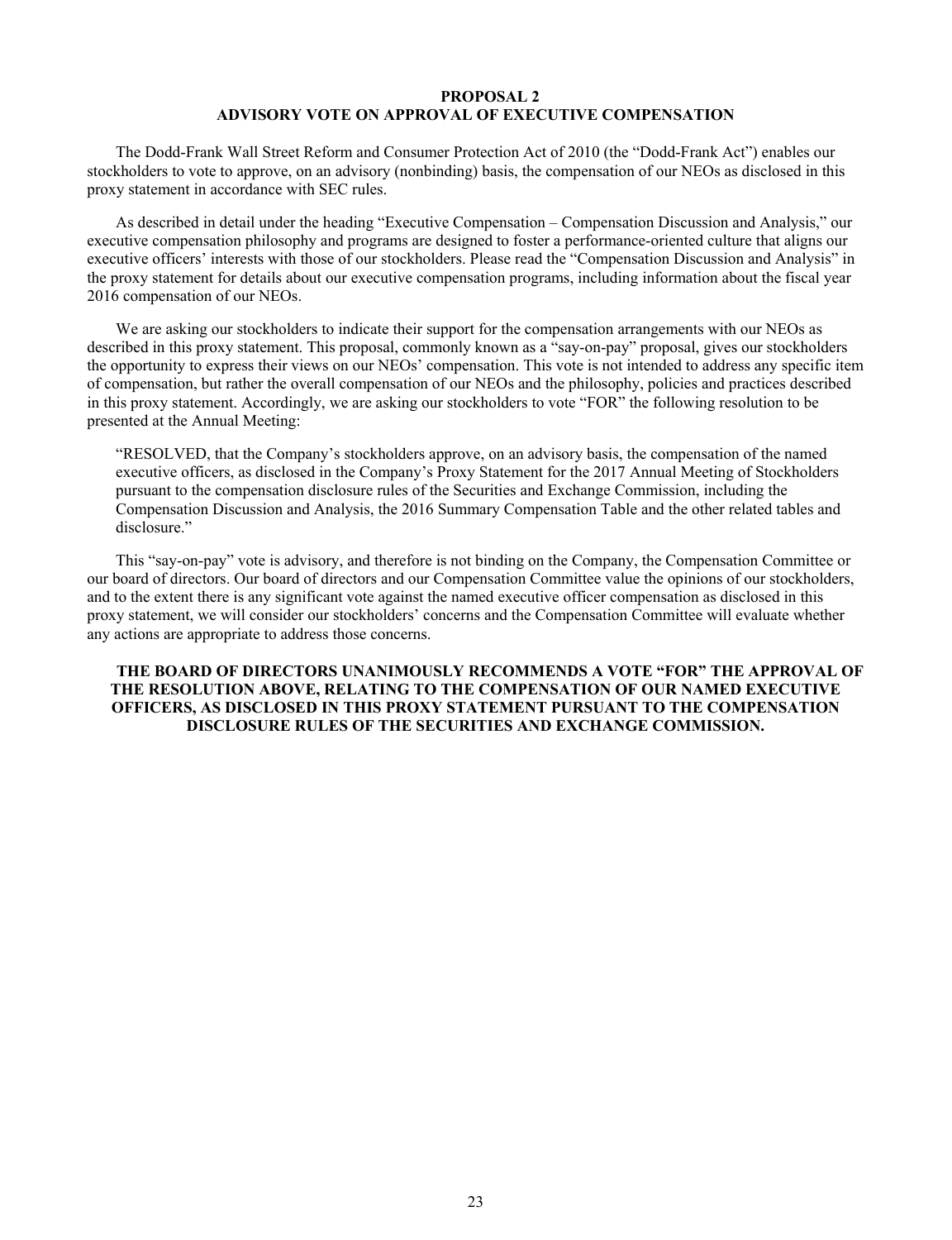### **PROPOSAL 3**

# **ADVISORY VOTE ON THE FREQUENCY OF FUTURE ADVISORY VOTING ON APPROVAL OF EXECUTIVE COMPENSATION**

As a result of the Dodd-Frank Act, publicly-traded companies were required to hold an initial advisory stockholder vote to determine the future frequency of advisory votes on approval of executive compensation, and are required to hold periodic subsequent votes to confirm that frequency. Advisory votes on executive compensation may be held every one, two or three years under the Dodd-Frank Act. At the Company's Annual Meeting of Stockholders in 2011, stockholders voted to hold such an advisory vote every three years. The Board is recommending to continue holding such an advisory vote every three years. This is because the Company's executive compensation programs are designed to drive long-term stockholder value. The Company believes, therefore, that holding an advisory vote on executive compensation every three years is sufficient and appropriate to assess whether these programs are appropriately motivating employees and driving stockholder value. If we were to hold such votes more frequently, we believe the potential for substantial changes in compensation programs as a result of those votes could interfere with the incentives being provided to executive officers to maximize long-term stockholder value. Corporate results could also be affected because the potential for more frequent changes in approach may result in a lack of focus on aligning compensation with longer-term Company strategies. In addition, due to the periodic volatility in our industry, the economy and in the stock markets, we believe a vote every three years will allow our stockholders to gain a more meaningful perspective on our compensation plans and programs than would occur with more frequent votes. Similar to the vote on executive compensation, this proposal is also an advisory vote and is not binding on the Company. However, the Company values the opinions expressed by our stockholders, and will consider the outcome of the votes both on executive compensation itself and on the frequency of votes when making future decisions on the frequency of such votes.

# **THE BOARD OF DIRECTORS UNANIMOUSLY RECOMMENDS THAT YOU VOTE FOR THE OPTION OF "EVERY THREE YEARS" FOR FUTURE ADVISORY VOTES ON APPROVAL OF EXECUTIVE COMPENSATION.**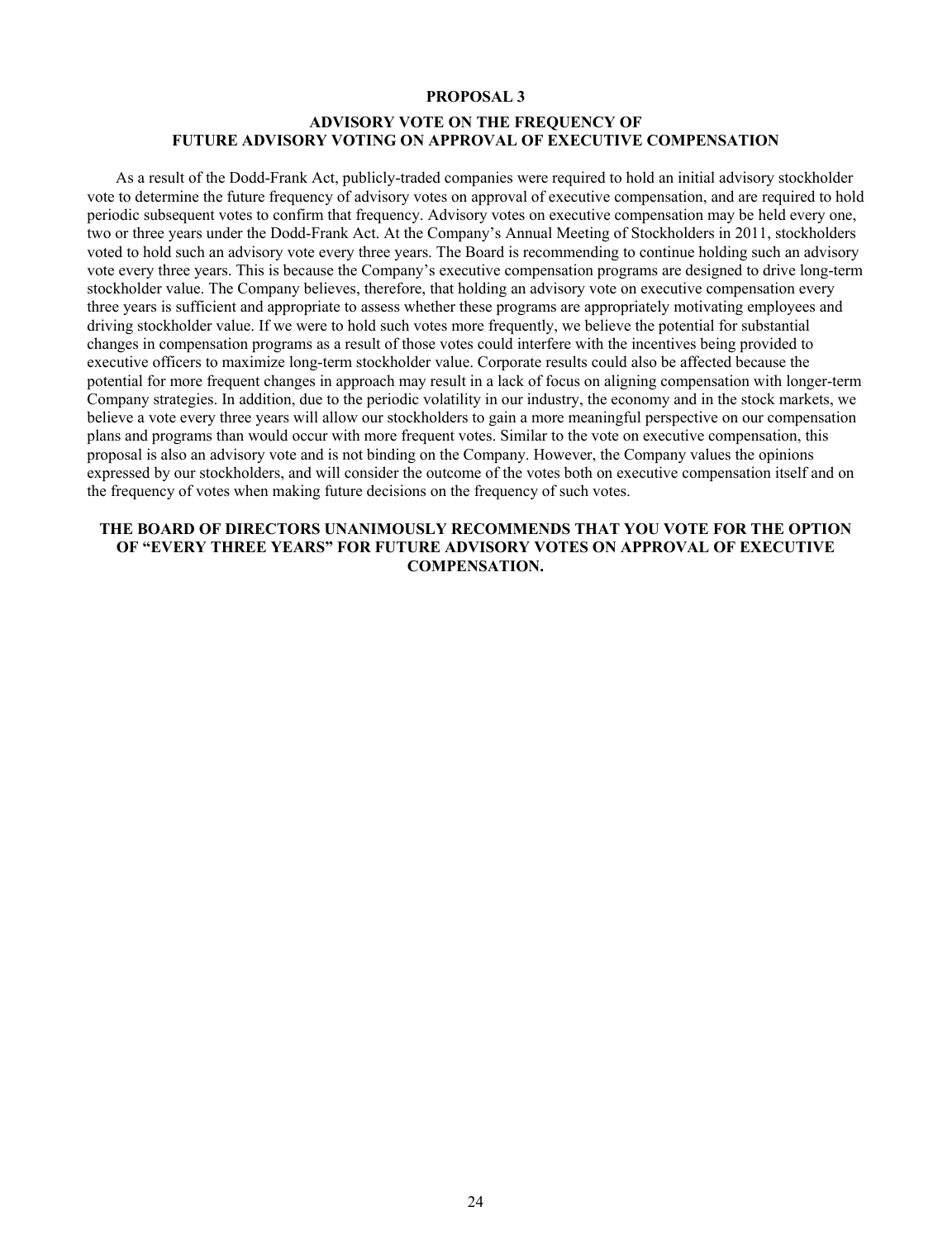# **PROPOSAL 4 AMENDMENT AND RESTATEMENT OF THE EMPLOYEE STOCK PURCHASE PLAN**

The Company's stockholders are being asked to approve an amendment and restatement to the ESPP that will increase the maximum number of shares of common stock authorized for issuance over the term of the ESPP from 250,000 to 325,000 and extend the term of the ESPP until the last business day of May 2027.

The ESPP is intended to provide employees of the Company and Willis Aeronautical Services, Inc. with additional incentives by permitting them to acquire a proprietary interest in the Company through the purchase of the Company's common stock. The ESPP was initially adopted by the Company's Board of Directors on June 20, 1996 and such adoption was subsequently approved by the Company's stockholders. It was amended and restated as of August 1, 1998 and August 1, 2004. It was again amended and restated as of May 20, 2010, and such amendment and restatement was subsequently approved by the Company's stockholders.

Of the 250,000 shares currently authorized under the ESPP, 247,167 shares have been issued as of April 3, 2017. If approved, the proposed authorized share increase will assure that a sufficient reserve of common stock is available under the ESPP to attract and retain the services of key individuals essential to the Company's long-term growth and success.

The amendment and restatement to the ESPP was adopted by the Board as of April 14, 2017. The following is a summary of the principal features of the ESPP, as most recently amended. However, the summary does not purport to be a complete description of all the provisions of the ESPP. A copy of the actual plan document is attached to this Proxy Statement as Exhibit A.

#### *Administration*

The Administration of the ESPP is overseen by the Compensation Committee of the Board of Directors. The committee has full power to interpret the ESPP and, subject to the express terms of the ESPP, to establish the terms of offerings under the ESPP. The decisions of the committee are final and binding on all participants.

#### *Eligibility*

All Employees of the Company (including officers and directors), who work more than twenty hours per week and more than five months in any calendar year (unless otherwise required by local law), and who commenced employment with the Company on or before the first day of the applicable Offering Period (as defined below), will be eligible to participate in the ESPP. However, an employee will not be eligible to participate if, as a result of participating, that employee would hold five percent or more of the total combined voting power or value of all classes of stock of the Company or of any subsidiary. Further, no employee's right to purchase common stock under the ESPP may accrue at a rate which exceeds \$25,000 per year of the fair market value of stock. Approximately 94 employees currently would be eligible to participate in the ESPP as of April 15, 2017.

# *Offerings Under the ESPP*

Eligible employees of the Company may elect to participate in the ESPP by giving notice to the Company and instructing the Company to withhold a specified percentage of the employee's salary during successive month periods. Generally, the periods run for up to twenty four months and each period is referred to as an "Offering Period." Each Offering Period is broken down into four Purchase Intervals of six months running from the first business day of August to the last business day of January, and the first business day of February to the last business day of July. An eligible employee may authorize a salary deduction of any whole percentage, up to ten percent, of his base, straight-time, gross earnings. An employee's salary deductions may be reduced to zero, without his or her consent, at any time during an Offering Period, to comply with the limitations contained in the ESPP or under Section 423 of the Internal Revenue Code of 1986, as amended (the "Code").

### *Purchase Price and Shares Purchased*

On the last business day of a Purchase Interval, the withheld salary will be used to purchase common stock at a price equal to 85% of the fair market value of the common stock on either the first day or the last day of the Offering Period, whichever price is less (the "Purchase Price"). For this purpose, fair market value is the closing sales price reported on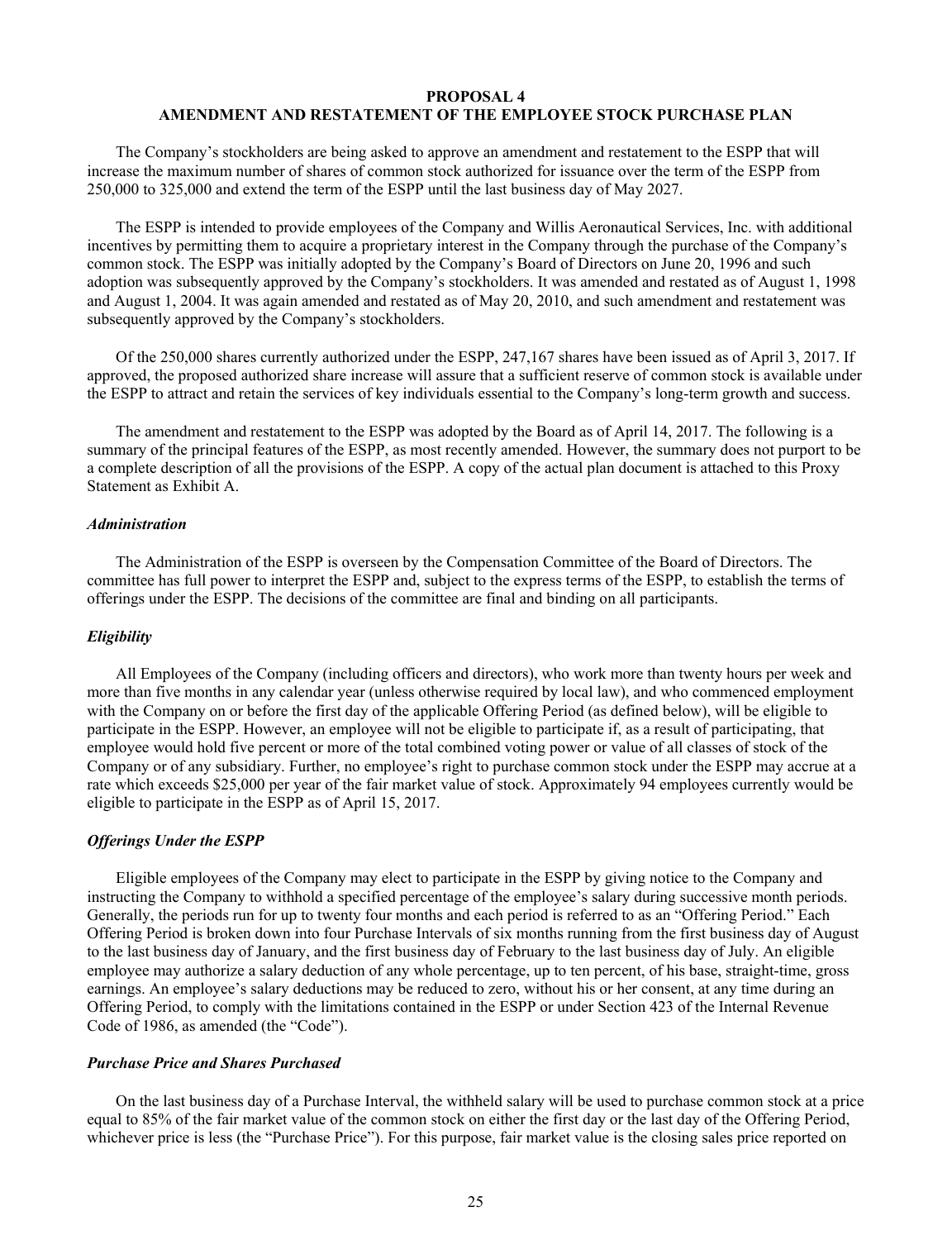the NASDAQ or, in the absence of reported sales on the relevant date, the closing sales price on the immediately preceding date on which sales were reported. If, on the last day of a Purchase Interval, the number of shares of common stock to be purchased by all participants exceeds the number of shares available for purchase during the Purchase Interval, the Company will make a pro rata allocation of the shares remaining available for purchase. The maximum number of shares purchasable by a participant on the last business day of a Purchase Interval is 500 shares.

# *Withdrawal/Termination of Participation*

Shares will be purchased automatically on the last day of the Purchase Interval for a participating employee who remains an eligible participant. Participation ends automatically upon an employee's termination of employment with the Company for any reason, including retirement or death. During any Purchase Interval, an employee may withdraw from participation in the ESPP at any time prior to the end of any Purchase Interval, or may during the Offering Period decrease the rate of salary deductions. Upon a participant's termination or withdrawal from the ESPP, all accumulated payroll deductions for the participant made prior to termination, are returned, without interest, and no shares are purchased for that employee's account.

# *Shares Subject to the ESPP*

The maximum number of shares of common stock which may be purchased by employees under the ESPP, if approved, will be 325,000 shares (of which 247,167 shares have been issued pursuant to the ESPP as of April 15, 2017), subject to adjustments for stock splits, stock dividends and similar transactions. The shares may be authorized but unissued shares of common stock, issued shares held in or acquired for the Company's treasury, or shares reacquired by the Company upon purchase in the open market. The closing price of a share of common stock on April 13, 2017 was \$22.32.

#### *Amendment and Termination of the ESPP*

The ESPP may be amended or terminated by the Board of Directors in any respect, except that no amendment shall be effective without stockholder approval if the amendment would, among other things, increase the aggregate number of shares of common stock which may be issued under the ESPP, and no termination, modification or amendment of the ESPP may, with respect to the Offering Period in which the termination, modification or amendment occurs, adversely affect the rights of an employee then participating in the ESPP without the employee's consent.

#### *Federal Income Tax Consequences*

The following general summary describes the typical U.S. federal income tax consequences of the ESPP based upon provisions of the Code as in effect on the date hereof, current regulations promulgated and proposed thereunder, and existing public and private administrative rulings of the Internal Revenue Service, all of which are subject to change (possibly with retroactive effect). This summary is not intended to be a complete analysis and discussion of the federal income tax treatment of the ESPP, and does not discuss gift or estate taxes or the income tax laws of any municipality, state, or foreign country.

The ESPP is intended to qualify as an "employee stock purchase plan" under Section 423 of the Code. An employee will not recognize income upon electing to participate in the ESPP or upon purchasing shares under the ESPP. If the employee does not dispose of shares for at least two years from the beginning of the Offering Period in which the shares were purchased, or in the event of his or her death (whenever occurring), the employee will realize ordinary income upon the disposition (including by sale, gift or death) in an amount equal to the lesser of: (i) the excess of the fair market value of the shares at the time of disposition over their Purchase Price; or (ii) the excess of the fair market value of the shares on the first day of the Offering Period over their Purchase Price. Any additional gain will be taxed as long-term capital gain. If the fair market value of the shares at the time of their disposition is below the Purchase Price, the employee will not recognize any ordinary income, and any loss will be a long-term capital loss. The Company will not have a deductible expense as a result of the purchase of stock under the ESPP, unless there is a "disqualifying" disposition, as described in the next paragraph.

If shares purchased under the ESPP are sold by an employee within two years after the beginning of the Offering Period in which the shares were purchased, then that sale constitutes a "disqualifying" disposition in which the employee will realize (1) ordinary income in an amount equal to the excess of the fair market value of the shares on the date of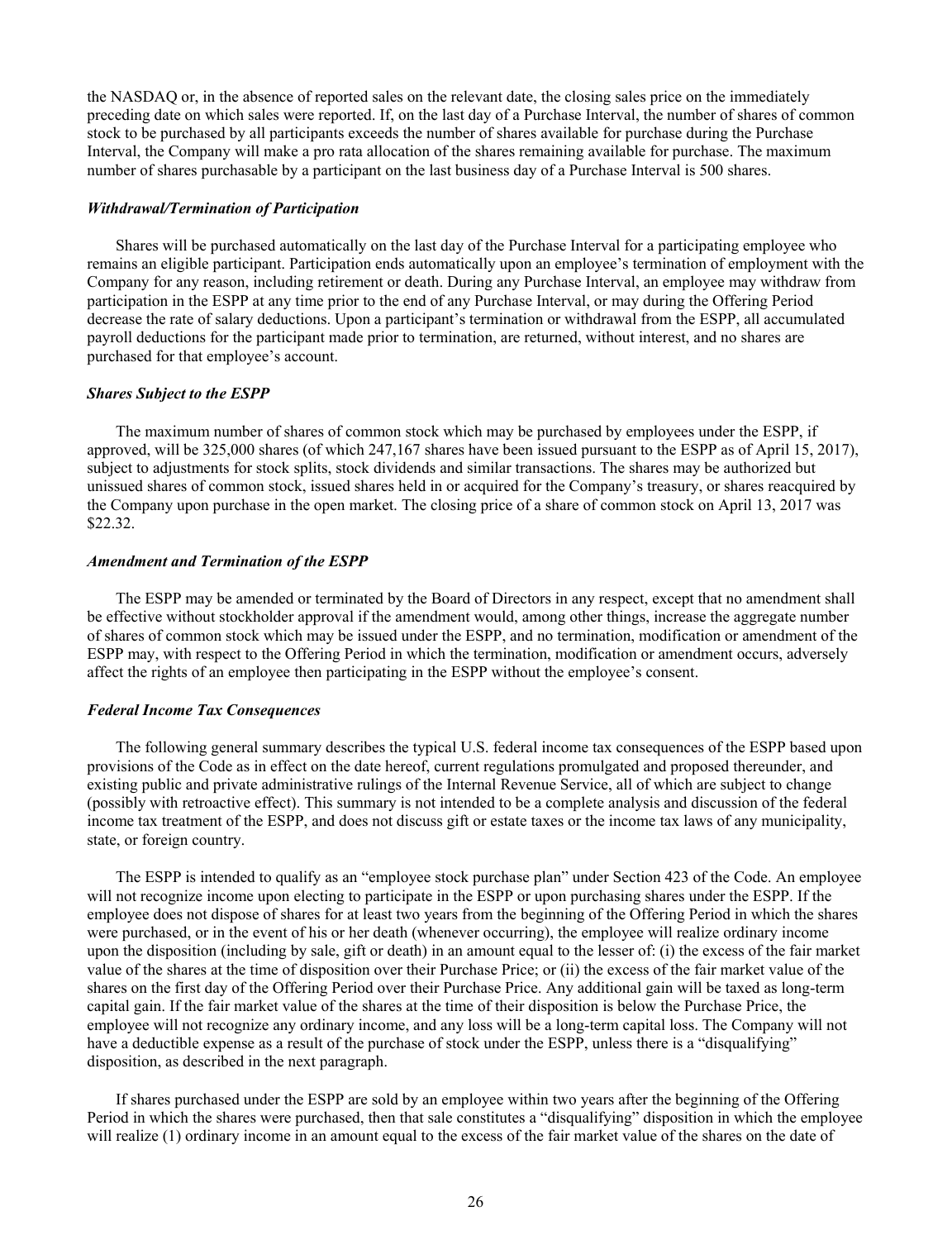purchase (*i.e.,* the last day of the Offering Period) over the Purchase Price, and (2) a capital gain or loss equal to the difference between: (i) the amount received for the shares; and (ii) the sum of the Purchase Price and the amount of ordinary income recognized. If the disqualifying disposition occurs more than one year after the date of purchase, any capital gain or loss will be long-term; otherwise it will be short-term. If an employee recognizes ordinary income as a result of a disqualifying disposition, the Company will be entitled to a corresponding deduction. To the extent required under the Code and Internal Revenue Service guidance, the Company will withhold income and employment taxes with respect to purchases and dispositions of shares under the ESPP.

# *Plan Benefits*

No purchase rights have been granted, and no shares have been issued, on the basis of the 75,000 share increase, which is the subject of this proposal. Participation in the ESPP is within the discretion of the eligible employees. Because benefits under the ESPP will depend on employees' elections to participate and the fair market value of the Company's common stock at various future dates, it is not possible to determine the benefits that will be received by executive officers and other employees if the share increase is approved by the stockholders. Mr. Willis and the nonemployee directors are not eligible to participate in the ESPP.

The following table outlines our Equity Compensation Plan Information as of December 31, 2016.

| <b>Plan Category</b>                                                                                    | Number of securities<br>to be issued upon<br>exercise of<br>outstanding options,<br>warrants and rights<br>(a) | Weighted-average<br>exercise price of<br>outstanding options,<br>warrants and rights<br>(b) | Number of securities<br>remaining available<br>for future issuance<br>under equity<br>compensation plan<br>(excluding securities<br>reflected in column (a))<br>(c) |  |
|---------------------------------------------------------------------------------------------------------|----------------------------------------------------------------------------------------------------------------|---------------------------------------------------------------------------------------------|---------------------------------------------------------------------------------------------------------------------------------------------------------------------|--|
| Plans Not Approved by Stockholders:                                                                     |                                                                                                                |                                                                                             |                                                                                                                                                                     |  |
|                                                                                                         | n/a                                                                                                            | n/a                                                                                         | n/a                                                                                                                                                                 |  |
| Plans Approved by Stockholders:                                                                         |                                                                                                                |                                                                                             |                                                                                                                                                                     |  |
| Employee Stock Purchase Plan                                                                            |                                                                                                                | n/a                                                                                         | 8,898(1)                                                                                                                                                            |  |
| 1996 Stock Option/Stock Issuance Plan <sup>*</sup>                                                      |                                                                                                                | - S                                                                                         |                                                                                                                                                                     |  |
|                                                                                                         |                                                                                                                | n/a                                                                                         | 555,388                                                                                                                                                             |  |
| $Total \dots \dots \dots \dots \dots \dots \dots \dots \dots \dots \dots \dots \dots \dots \dots \dots$ |                                                                                                                |                                                                                             | 564,286                                                                                                                                                             |  |

(1) On January 31, 2017, employees purchased 6,065 shares pursuant to the Employee Stock Purchase Plan resulting in 2,833 shares remaining available for issuance under the Employee Stock Purchase Plan as of April 15, 2017.

# **THE BOARD OF DIRECTORS UNANIMOUSLY RECOMMENDS A VOTE "FOR" THE PROPOSED AMENDMENT AND RESTATEMENT OF THE ESPP.**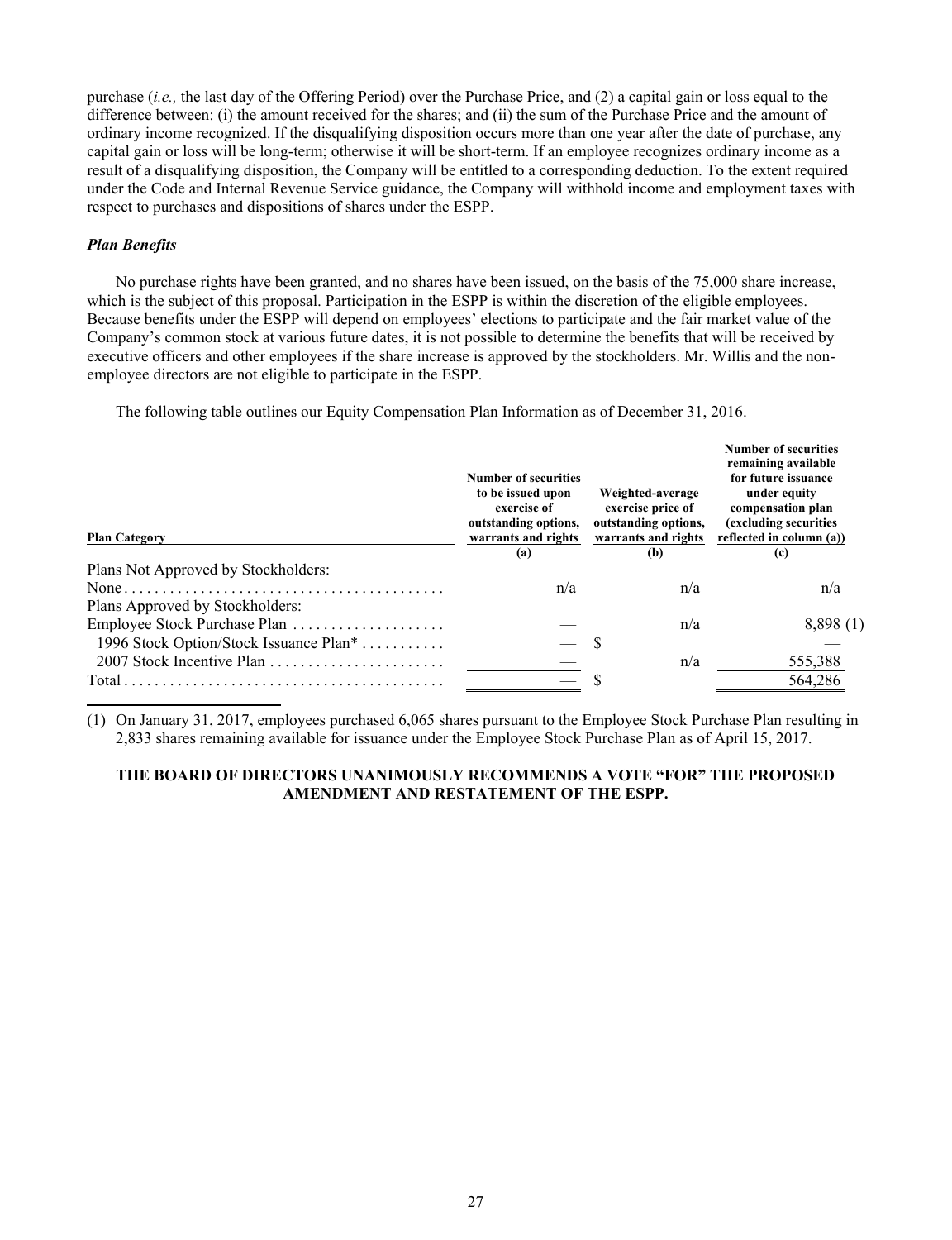### **REPORT OF THE AUDIT COMMITTEE**

The Audit Committee of the Board of Directors (the "Audit Committee") oversees our accounting function, internal controls and financial reporting process on behalf of the Board of Directors. The Audit Committee is composed of three Directors, each of whom is independent as defined by the NASDAQ listing standards and operates pursuant to the Audit Committee Charter which is available on the Company's website (*www.willislease.com*).

The Audit Committee reviews our financial reporting process on behalf of the Board. Management has primary responsibility for establishing and maintaining adequate internal financial controls, for preparing the financial statements and for the public reporting process. KPMG LLP ("KPMG"), the Company's independent registered public accounting firm for 2016, is responsible for expressing opinions on the conformity of the Company's audited financial statements with generally accepted accounting principles and on the Company's internal control over financial reporting.

In this context, the Audit Committee has reviewed and discussed with management and KPMG the audited financial statements for the year ended December 31, 2016 and KPMG's evaluation of the Company's internal control over financial reporting. The Audit Committee has discussed with KPMG the matters that are required to be discussed by Statement on Auditing Standards No. 16, as amended (Communication with Audit Committees). KPMG has provided to the Audit Committee the written disclosures and the letter required by applicable requirements of the Public Company Accounting Oversight Board regarding the independent accountant's communications with the Audit Committee concerning independence, and the Audit Committee has discussed with KPMG that firm's independence. The Audit Committee has concluded that KPMG's provision of audit and non-audit services to the Company is compatible with KPMG's independence.

Based on the review and discussions referred to above, the Audit Committee recommended to our Board that the audited financial statements for the year ended December 31, 2016 be included in our Annual Report on Form 10-K for 2016 for filing with the SEC. This report is provided by the following independent Directors, who comprise the Audit Committee:

Robert T. Morris, Committee Chair Hans Joerg Hunziker Robert J. Keady

#### **PROPOSAL 5**

# **ADVISORY VOTE ON RATIFICATION OF THE APPOINTMENT OF KPMG LLP AS THE COMPANY'S INDEPENDENT REGISTERED PUBLIC ACCOUNTING FIRM**

The Audit Committee has appointed the firm of KPMG to audit our 2017 financial statements, and KPMG also served in this capacity in 2016. Although not required by the Company's bylaws or otherwise, the Audit Committee and the Board of Directors believe it appropriate, as a matter of good corporate practice, to request that the stockholders ratify the appointment of KPMG as the Company's independent registered public accounting firm for fiscal year 2017. If the stockholders do not so ratify, the Audit Committee will reconsider the appointment and may retain KPMG or another firm without re-submitting the matter to the Company's stockholders. Even if the stockholders vote on an advisory basis in favor of the appointment, the Audit Committee may, in its discretion, direct the appointment of a different independent registered public accounting firm at any time during the year if it determines that such a change would be in the best interests of the Company and the stockholders.

# **THE BOARD OF DIRECTORS UNANIMOUSLY RECOMMENDS A VOTE "FOR" THE RATIFICATION OF THE APPOINTMENT OF KPMG LLP AS THE COMPANY'S INDEPENDENT REGISTERED PUBLIC ACCOUNTING FIRM.**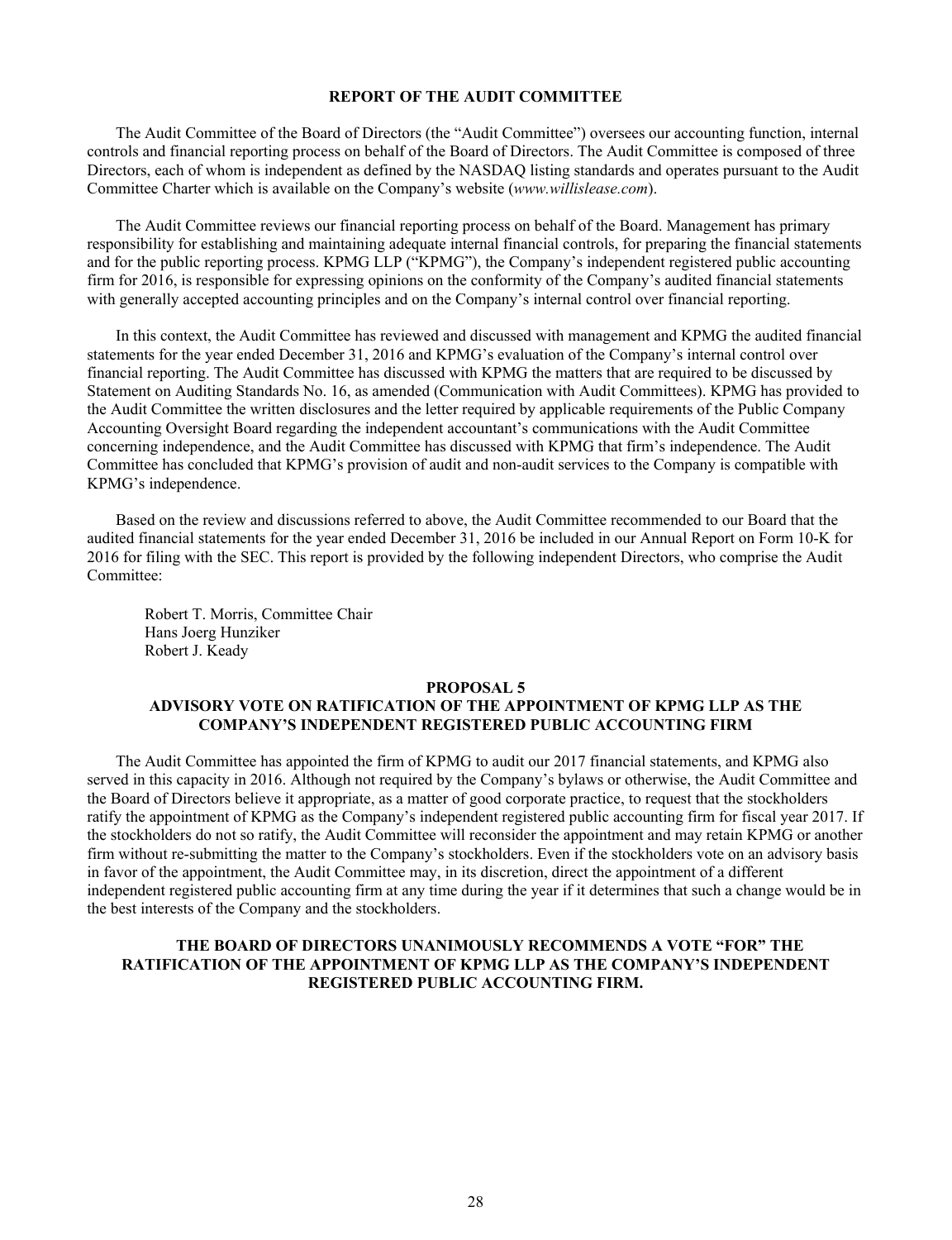# **Fees Billed to Willis Lease by KPMG**

For the 2016 and 2015 fiscal years, fees for services provided by KPMG to us were as follows:

|  | 2016 — 2016 | 2015                      |
|--|-------------|---------------------------|
|  |             |                           |
|  |             | 270.350 132.635           |
|  |             | 38,051 43,640             |
|  |             | $$1,455,151$ $$1,272,272$ |

(1) Audit fees billed to us by KPMG during the 2016 and 2015 fiscal years include the audit of our annual financial statements and quarterly reviews of financial statements included in our quarterly reports on Form 10-Q.

(2) Fees billed to us by KPMG during 2016 and 2015 for professional services rendered in providing international tax consulting services.

All fees described above were approved by the Audit Committee.

The Audit Committee requires that any services to be provided by our auditors must be approved in advance by the Audit Committee. If approval is required before the Committee can act, a single member of the Committee can approve an engagement, subject to ratification by the Committee at its next meeting. All services were pre-approved by the Committee or its Chair.

KPMG will be at our Annual Meeting. They will have the opportunity to make a statement, if they desire to do so. They will be available to respond to appropriate questions from stockholders.

# **CERTAIN RELATIONSHIPS AND RELATED TRANSACTIONS**

As required by NASDAQ rules, all material discretionary transactions between us and our Directors, executive officers or known principal stockholders (or their respective affiliates) must be approved by the Audit Committee. The Audit Committee does not intend to approve any such transactions unless it believes that they are on terms no less favorable to us than could be obtained from unaffiliated third parties. On June 18, 2009, the Board adopted a formal policy governing the disclosure and approval of related party transactions. That policy is available on the Company's web site *(www.willislease.com).*

On April 1, 2016, in a transaction approved by a special committee of the Board of Directors, the Company purchased 60,000 shares of its common stock directly from the Company's Chief Executive Officer, Charles F. Willis. The purchase price was \$20.59 per share, the closing price of the Company's common stock as of March 31, 2016.

On September 28, 2016, following approval from a special committee of the Board of Directors, the Company purchased from Charles F. Willis, IV, the Company's Chief Executive Officer, one used 2013 Riddle Marine model RMX21 fishing boat for a purchase price of \$72,000.

On December 8, 2016, in a transaction approved by a special committee of the Board of Directors, the Company purchased 40,000 shares of its common stock directly from the Company's Chief Executive Officer, Charles F. Willis. The purchase price was \$24.95 per share, a 2% discount to the closing price of the Company's common stock as of December 8, 2016 of \$25.46.

On May 25, 2011, we entered into an agreement with Mitsui & Co., Ltd. to participate in a joint venture formed as a Dublin-based Irish limited company — Willis Mitsui & Company Engine Support Limited ("WMES") for the purpose of acquiring and leasing jet engines. Each partner holds a fifty percent interest in the joint venture. "Other revenue" on the Consolidated Statement of Income includes management fees earned of \$2.1 million, \$1.7 million and \$2.0 million during the years ended December 31, 2016, 2015 and 2014, respectively, related to the servicing of engines for the WMES lease portfolio.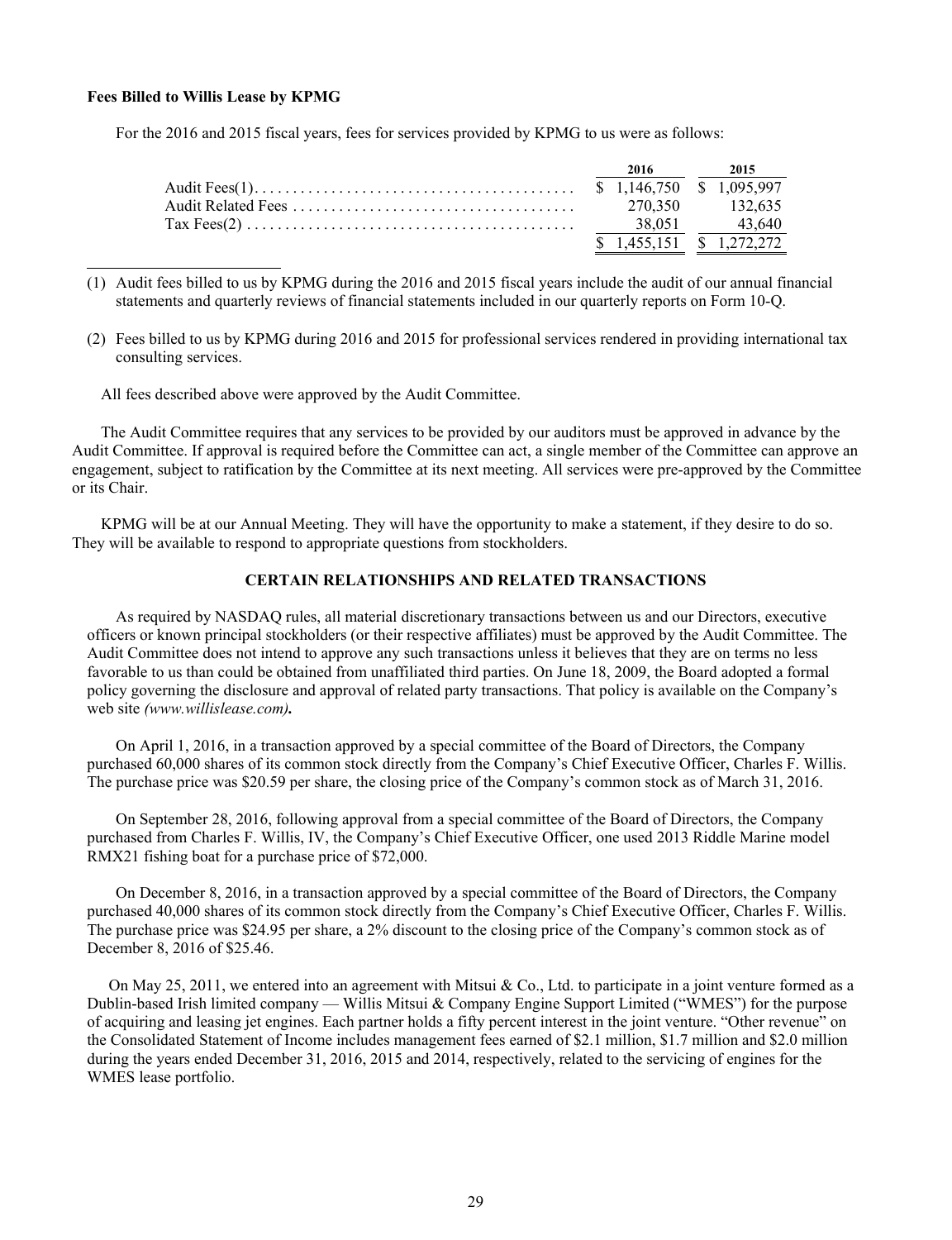# **STOCKHOLDER PROPOSALS**

Stockholder proposals intended to be considered at the 2018 Annual Meeting of Stockholders must, under Rule 14a-8 of the Securities Exchange Act of 1934, be received by us no later than December 30, 2017. Your proposal(s) must be mailed to our executive offices, 773 San Marin Drive, Suite 2215, Novato, California 94998, Attention: Corporate Secretary. Your proposal(s) may be included in next year's proxy statement if they comply with certain rules and regulations promulgated by the Securities and Exchange Commission.

Alternatively, under our bylaws, a proposal or nomination that you do not seek to include in our proxy statement pursuant to Rule 14a-8 may be submitted in writing to our Corporate Secretary for the 2018 Annual Meeting of Stockholders not less than 90 days prior to the first anniversary of the preceding year's annual meeting, unless the date of the 2018 Annual Meeting of Stockholders is advanced by more than 30 days or delayed (other than as a result of adjournment) by more than 60 days from the anniversary of the 2017 Annual Meeting. For our 2018 Annual Meeting of Stockholders, this means that your proposal(s) or nomination(s) must be submitted no later than February 23, 2018 (which is 90 calendar days before the anniversary of the 2017 Annual Meeting). If the date of our 2018 Annual Meeting of Stockholders is advanced by more than 30 days or delayed (other than as a result of adjournment) by more than 60 days from the anniversary of our 2017 Annual Meeting, you must submit any such proposal or nomination no later than the close of business on the later of the 90th day prior to the 2018 Annual Meeting of Stockholders or the 10th day following the day on which public announcement of the date of such meeting is first made. Your submission must include certain specified information concerning the proposal or nominee, as the case may be, and information as to your ownership of our common stock.

# **STOCKHOLDERS SHARING THE SAME LAST NAME AND ADDRESS**

We are sending only one copy of our annual report and proxy statement to stockholders who share the same last name and address unless they have notified us that they want to continue receiving multiple copies. If you would like to have additional copies of our annual report and/or proxy statement mailed to you, or you would like to opt out of this practice for future mailings, please either contact us at 415-408-4700 or submit your request to Willis Lease Finance Corporation, attention Assistant Secretary, 773 San Marin Drive, Suite 2215, Novato, CA 94998. We will promptly send additional copies of the annual report and/or proxy statement upon receipt of such request. Also, if you received multiple copies of the annual meeting materials and would prefer to receive a single copy in the future, following receipt of such request, we will ensure that change for future mailings of annual meeting materials.

# **OTHER MATTERS**

Our management does not know of any matters to be presented at the 2017 Annual Meeting of Stockholders other than those set forth herein and in the Notice accompanying this proxy statement.

By Order of the Board of Directors,

The

Charles F. Willis, IV *Chairman of the Board*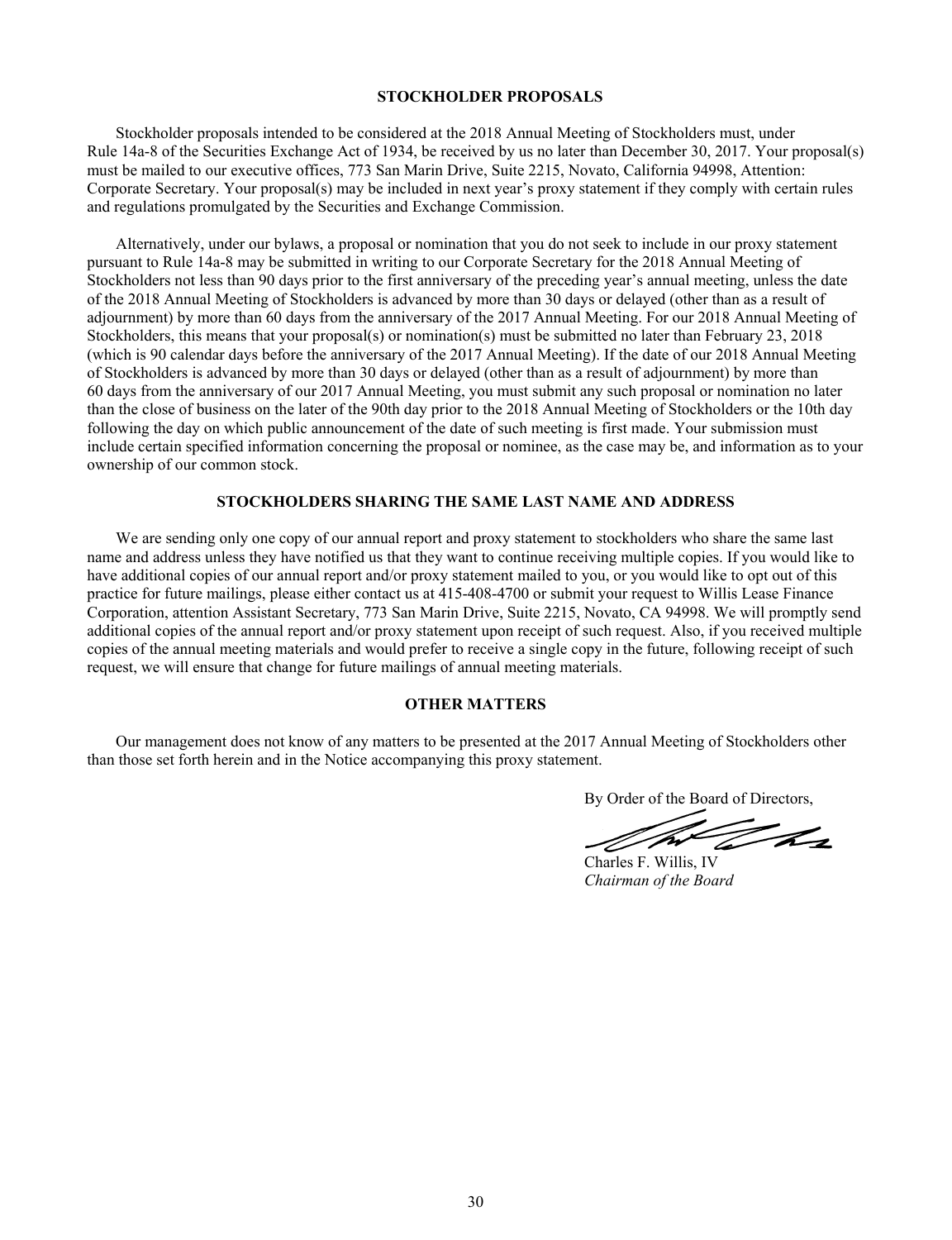# EXHIBIT A AMENDED AND RESTATED EMPLOYEE STOCK PURCHASE PLAN

# **WILLIS LEASE FINANCE CORPORATION EMPLOYEE STOCK PURCHASE PLAN As Amended and Restated Effective May 25, 2017**

# **ARTICLE I—PURPOSE OF THE PLAN AND DEFINITIONS**

1.1 This Employee Stock Purchase Plan is intended to promote the interests of Willis Lease Finance Corporation by providing eligible employees with the opportunity to purchase shares of the Corporation's common stock through participation in a payroll-deduction based employee stock purchase plan designed to qualify under Section 423 of the Code.

1.2 Capitalized terms herein shall have the meanings assigned to such terms in the attached Appendix.

# **ARTICLE II—ADMINISTRATION OF THE PLAN**

2.1. The Plan Administrator shall have full authority to interpret and construe any provision of the Plan and to adopt such rules and regulations for administering the Plan as it may deem necessary in order to comply with the requirements of Code Section 423. Decisions of the Plan Administrator shall be final and binding on all parties having an interest in the Plan.

# **ARTICLE III—STOCK SUBJECT TO PLAN**

3.1. The stock purchasable under the Plan shall be shares of authorized but unissued or reacquired Common Stock, including shares of Common Stock purchased on the open market. The maximum number of shares of Common Stock which may be issued over the term of the Plan shall not exceed 325,000 shares.

3.2. If any change is made to the Common Stock by reason of any stock split, stock dividend, recapitalization, combination of shares, exchange of shares or other change affecting the outstanding Common Stock as a class without the Corporation's receipt of consideration, appropriate adjustments shall be made to: (i) the maximum number and class of securities issuable under the Plan; (ii) the maximum number and class of securities purchasable per Participant on any one Purchase Date and (iii) the number and class of securities and the price per share in effect under each outstanding purchase right in order to prevent the dilution or enlargement of benefits thereunder.

# **ARTICLE IV—OFFERING PERIODS**

4.1. Shares of Common Stock shall be offered for purchase under the Plan through a series of successive Offering Periods until such time as: (i) the maximum number of shares of Common Stock available for issuance under the Plan shall have been purchased or (ii) the Plan shall have been sooner terminated.

4.2. Each Offering Period shall be of such duration (not to exceed twenty-four months) as determined by the Plan Administrator. The Offering Periods shall commence as designated by the Plan Administrator.

4.3. Each Offering Period shall be comprised of a series of one or more successive Purchase Intervals. Purchase Intervals shall run from the first business day in February each year to the last business day in July of the same year and from the first business day in August each year to the last business day in January of the following year.

4.4. If the Fair Market Value per share of Common Stock on any Purchase Date within an Offering Period be less than the Fair Market Value per share of Common Stock on the start date of that Offering Period, then that Offering Period shall automatically terminate immediately after the purchase of shares of Common Stock on such Purchase Date. A new Offering Period shall commence on the next business day following such Purchase Date. The new Offering Period shall have a duration of twenty four months, unless a shorter duration is established by the Plan Administrator within ten business days following the start date of that Offering Period.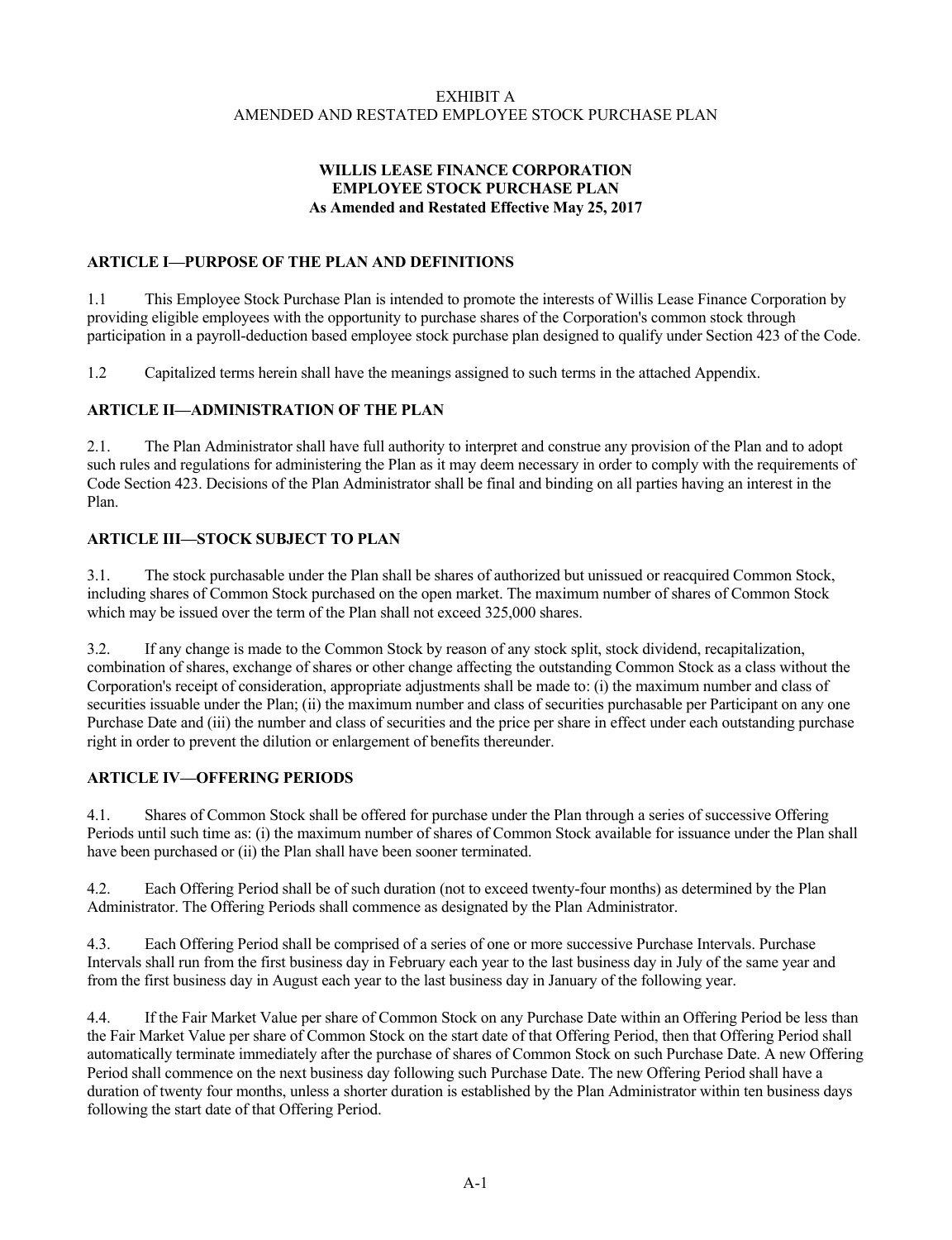# **ARTICLE V—ELIGIBILITY**

5.1. Each individual who is an Eligible Employee at the beginning of an Offering Period may enter that Offering Period at such time or at the beginning of a subsequent Purchase Interval within that Offering Period, provided he or she remains an Eligible Employee.

5.2. Each individual who first becomes an Eligible Employee after the start date of an Offering Period may enter that Offering Period on the first day of any subsequent Purchase Interval within that Offering Period.

5.3. The date an individual enters an Offering Period shall be designated his or her Entry Date for purposes of that Offering Period.

5.4. To participate in the Plan for a particular Offering Period, an Eligible Employee must complete the enrollment forms prescribed by the Plan Administrator (including a stock purchase agreement and a payroll deduction authorization) and file such forms with the Plan Administrator (or its designate) on or before his or her scheduled Entry Date.

# **ARTICLE VI—PAYROLL DEDUCTIONS**

6.1. The payroll deduction authorized by the Participant for purposes of acquiring shares of Common Stock during an Offering Period may be any multiple of one percent of the Base Salary paid to the Participant during each Purchase Interval within that Offering Period, up to a maximum of ten percent. The deduction rate so authorized shall continue in effect throughout the Offering Period. The rate may be changed as provided below:

a. The Participant may, at any time during the Offering Period, reduce his or her rate of payroll deduction to become effective as soon as possible after filing the appropriate form with the Plan Administrator. The Participant may not, however, effect more than one such reduction per Purchase Interval.

b. The Participant may, prior to the commencement of any new Purchase Interval within an Offering Period, increase the rate of his or her payroll deduction by filing the appropriate form with the Plan Administrator. The new rate (which may not exceed the ten percent maximum) shall become effective on the start date of the first Purchase Interval following the filing of such form.

6.2. Payroll deductions shall begin on the first payday following the Participant's Entry Date and shall (unless sooner terminated or reduced by the Participant) continue through the payday ending with or immediately prior to the last day of that Offering Period. The amounts so collected shall be credited to the Participant's account under the Plan, but no interest shall be paid on the balance from time to time in such account. The amounts collected from the Participant shall not be held in any segregated account or trust fund and may be commingled with the general assets of the Corporation and used for general corporate purposes.

6.3. Payroll deductions shall automatically cease upon the termination of the Participant's purchase right in accordance with the provisions of the Plan.

6.4. The Participant's acquisition of Common Stock under the Plan on any Purchase Date shall neither limit nor require the Participant's acquisition of Common Stock on any subsequent Purchase Date, whether within the same or a different Offering Period.

# **ARTICLE VII—PURCHASE RIGHTS**

7.1. A Participant shall be granted a separate purchase right for each Offering Period in which he or she participates. The purchase right shall be granted on the Participant's Entry Date and shall provide the Participant with the right to purchase shares of Common Stock, in a series of successive installments over the remainder of such Offering Period, upon the terms set forth below. The Participant shall execute a stock purchase agreement embodying such terms and such other provisions (not inconsistent with the Plan) as the Plan Administrator may deem advisable.

Under no circumstances shall purchase rights be granted under the Plan to any Eligible Employee if such individual would, immediately after the grant, own (within the meaning of Code Section 424(d)) or hold outstanding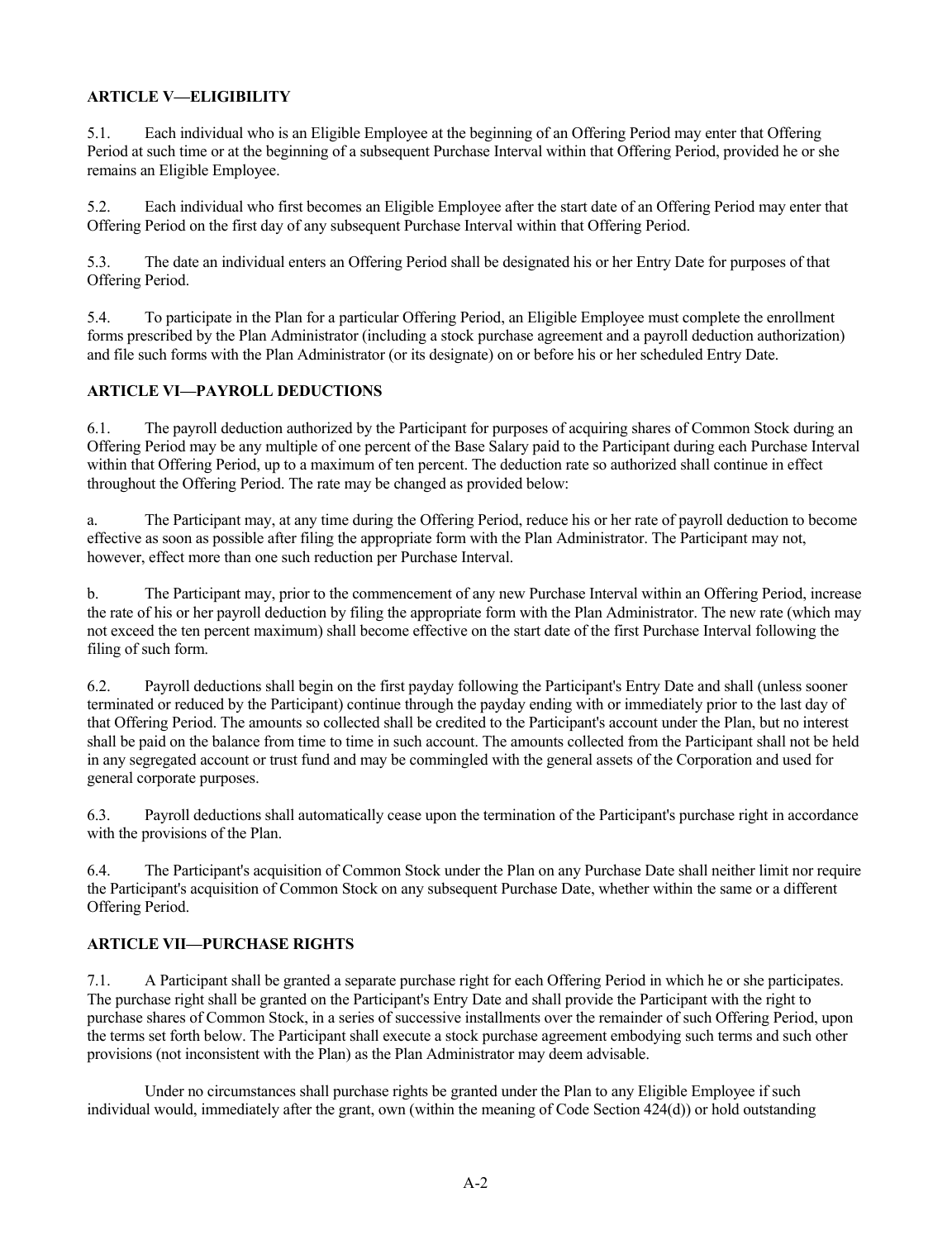options or other rights to purchase, stock possessing five percent or more of the total combined voting power or value of all classes of stock of the Corporation or any Corporate Affiliate.

7.2. Each purchase right shall be automatically exercised in installments on each successive Purchase Date within the Offering Period, and shares of Common Stock shall accordingly be purchased on behalf of each Participant (other than Participants whose payroll deductions have previously been refunded pursuant to the termination of purchase right provisions of Section 7.6 below). The purchase shall be effected by applying the Participant's payroll deductions for the Purchase Interval ending on such Purchase Date to the purchase of whole shares of Common Stock as provided below.

7.3. The purchase price per share at which Common Stock will be purchased on the Participant's behalf on each Purchase Date within the Offering Period shall not be less than eighty-five percent of the *lower* of (i) the Fair Market Value per share of Common Stock on the Participant's Entry Date into that Offering Period or (ii) the Fair Market Value per share of Common Stock on that Purchase Date.

7.4. The number of shares of Common Stock purchasable by a Participant on each Purchase Date during the Offering Period shall be the number of whole shares obtained by dividing the amount collected from the Participant through payroll deductions during the Purchase Interval ending with that Purchase Date by the purchase price in effect for the Participant for that Purchase Date. However, the maximum number of shares of Common Stock purchasable per Participant on any one Purchase Date shall not exceed five hundred shares, as adjusted pursuant to Section 3.2 of this Plan.

7.5. Any payroll deductions not applied to the purchase of shares of Common Stock on any Purchase Date because they are insufficient to purchase a whole share of Common Stock shall be held for the purchase of Common Stock on the next Purchase Date. However, any payroll deductions not applied to the purchase of Common Stock by reason of the limitation on the maximum number of shares purchasable by the Participant on the Purchase Date shall be promptly refunded.

7.6. The following provisions shall govern the termination of outstanding purchase rights:

a. A Participant may, at any time prior to the next scheduled Purchase Date in the Offering Period, terminate his or her outstanding purchase right by filing the appropriate form with the Plan Administrator (or its designate), and no further payroll deductions shall be collected from the Participant with respect to the terminated purchase right. Any payroll deductions collected during the Purchase Interval in which such termination occurs shall be immediately refunded to the Participant.

b. The termination of such purchase right shall be irrevocable, and the Participant may not subsequently rejoin the Offering Period for which the terminated purchase right was granted. In order to resume participation in any subsequent Offering Period, such individual must re-enroll in the Plan (by making a timely filing of the prescribed enrollment forms).

c. If the Participant ceases to be an Eligible Employee for any reason (including death, disability or change in status) while his or her purchase right remains outstanding, then that purchase right shall immediately terminate, and all of the Participant's payroll deductions for the Purchase Interval in which the purchase right so terminates shall be immediately refunded. However, if the Participant ceases to remain in active service by reason of an approved unpaid leave of absence, then the Participant shall have the right, exercisable up until the last business day of the Purchase Interval in which such leave commences, to (a) withdraw all the payroll deductions collected to date on his or her behalf for that Purchase Interval or (b) have such funds held for the purchase of shares on his or her behalf on the next scheduled Purchase Date. In no event shall any further payroll deductions be collected on the Participant's behalf during such leave. On the Participant's return to active service, his or her payroll deductions under the Plan shall automatically resume at the rate in effect at the time the leave began, unless the Participant reduces such contributions or withdraws from the Plan prior to his or her return.

7.7. Each outstanding purchase right shall automatically be exercised, immediately prior to the effective date of any Corporate Transaction, by applying the payroll deductions of each Participant for the Purchase Interval in which such Corporate Transaction occurs to the purchase of whole shares of Common Stock at a purchase price per share not less than eighty-five percent of the lower of (i) the Fair Market Value per share of Common Stock on the Participant's Entry Date into the Offering Period in which such Corporate Transaction occurs or (ii) the Fair Market Value per share of Common Stock immediately prior to the effective date of such Corporate Transaction. The applicable limitation on the number of shares of Common Stock purchasable per Participant shall continue to apply to any such purchase.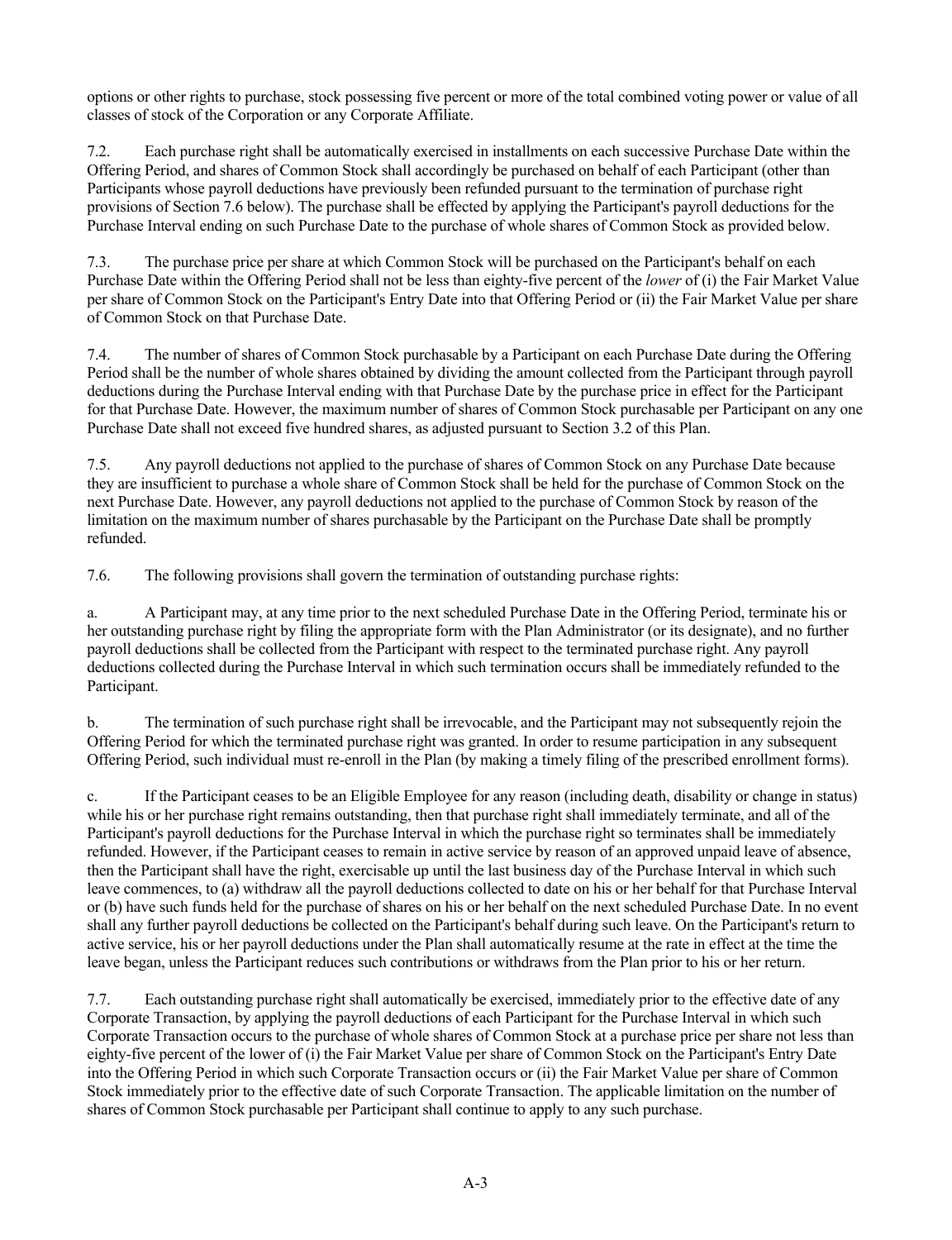The Corporation shall use its best efforts to provide at least ten days prior written notice of the occurrence of any Corporate Transaction, and Participants shall, following the receipt of such notice, have the right to terminate their outstanding purchase rights prior to the effective date of the Corporate Transaction and receive a refund of their accumulated payroll deductions.

7.8. If the total number of shares of Common Stock to be purchased pursuant to outstanding purchase rights on any particular date exceed the number of shares then available for issuance under the Plan, the Plan Administrator shall make a pro-rata allocation of the available shares on a uniform and nondiscriminatory basis, and the payroll deductions of each Participant, to the extent in excess of the aggregate purchase price payable for the Common Stock pro-rated to such individual, shall be refunded.

7.9. The purchase right shall be exercisable only by the Participant and shall not be assignable or transferable by the Participant.

7.10. A Participant shall have no stockholder rights with respect to the shares subject to his or her outstanding purchase right until shares are purchased on the Participant's behalf in accordance with the provisions of the Plan and the Participant has become a holder of record of the purchased shares.

# **ARTICLE VIII—ACCRUAL LIMITATIONS**

8.1. No Participant shall be entitled to accrue rights to acquire Common Stock pursuant to any purchase right outstanding under this Plan if and to the extent such accrual, when aggregated with (i) rights to purchase Common Stock accrued under any other purchase right granted under this Plan and (ii) similar rights accrued under other employee stock purchase plans (within the meaning of Code Section 423) of the Corporation or any Corporate Affiliate, would otherwise permit such Participant to purchase more than Twenty-Five Thousand Dollars (\$25,000) worth of stock of the Corporation or any Corporate Affiliate (determined on the basis of the Fair Market Value per share on the date or dates such rights are granted) for each calendar year such rights are at any time outstanding.

8.2. For purposes of applying such accrual limitations to the purchase rights granted under the Plan, the following provisions shall be in effect:

a. The right to acquire Common Stock under each outstanding purchase right shall accrue in a series of installments on each successive Purchase Date during the Offering Period on which such right remains outstanding.

b. No right to acquire Common Stock under any outstanding purchase right shall accrue to the extent the Participant has already accrued in the same calendar year the right to acquire Common Stock under one or more other purchase rights at a rate equal to Twenty-Five Thousand Dollars (\$25,000) worth of Common Stock (determined on the basis of the Fair Market Value per share on the date or dates of grant) for each calendar year such rights were at any time outstanding.

8.3. If by reason of such accrual limitations, any purchase right of a Participant does not accrue for a particular Purchase Interval, then the payroll deductions which the Participant made during that Purchase Interval with respect to such purchase right shall be promptly refunded.

8.4. If there is any conflict between the provisions of this Article and one or more provisions of the Plan or any instrument issued thereunder, the provisions of this Article shall be controlling.

# **ARTICLE IX—EFFECTIVE DATE AND TERM OF THE PLAN**

9.1. The Plan was initially adopted by the Board on June 20, 1996, amended and restated on August 1, 1998, further amended and restated as of August 1, 2004 and as of May 20, 2010 and further amended and restated as of May 25, 2017, provided no purchase rights granted under the Plan shall be exercised, and no shares of Common Stock shall be issued hereunder beyond those 250,000 authorized as of May 20, 2010, until (i) the Plan shall have been approved by the stockholders of the Corporation and (ii) the Corporation shall have complied with all applicable requirements the Securities Act of 1933, all applicable listing requirements of the Nasdaq National Market or any stock exchange on which the Common Stock is listed for trading and all other applicable requirements established by law or regulation.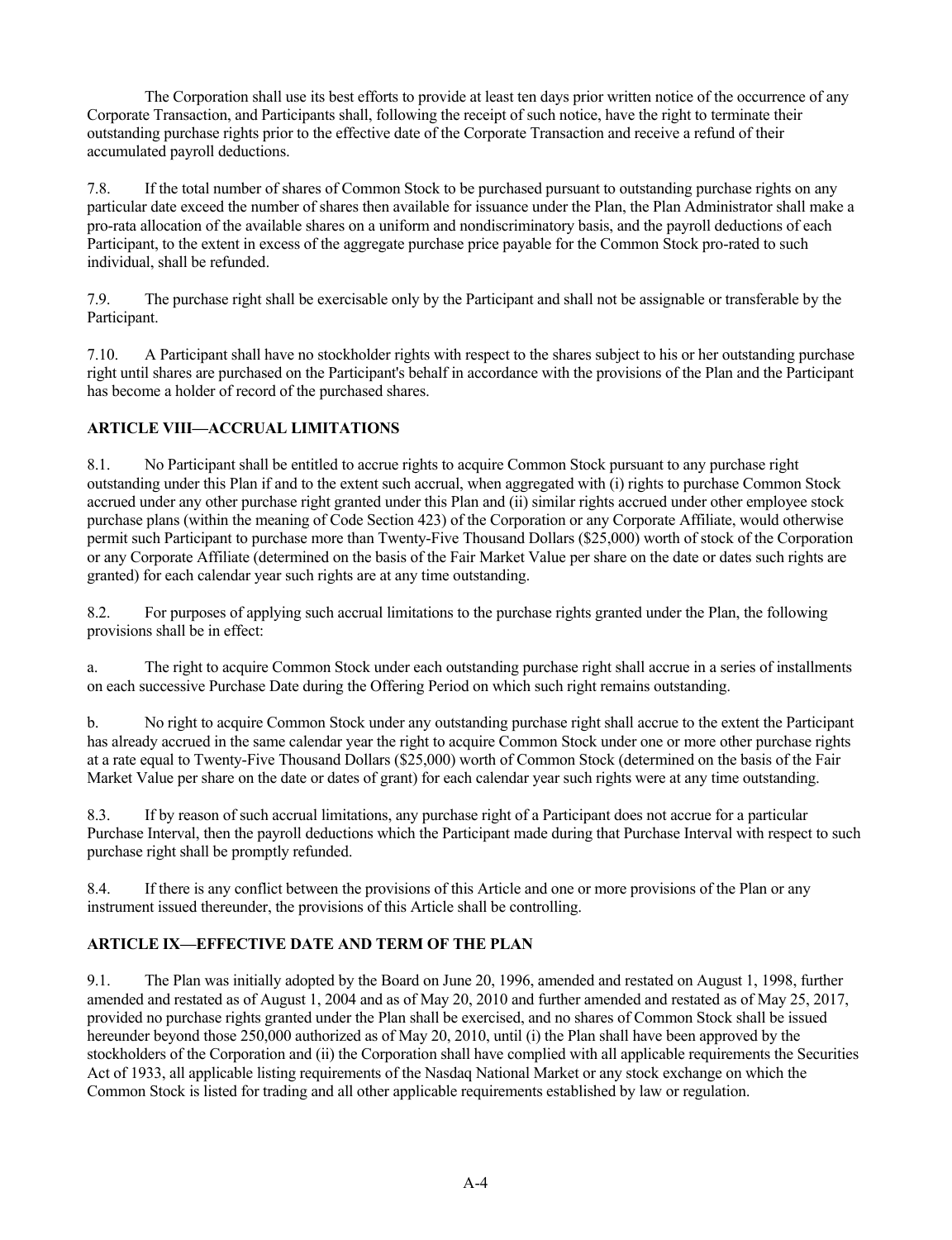9.2. Unless sooner terminated by the Board, the Plan shall terminate on the earliest of (i) May 25, 2027, (ii) the date on which all shares available for issuance under the Plan shall have been sold pursuant to purchase rights exercised under the Plan or (iii) the date on which all purchase rights are exercised in connection with a Corporate Transaction. No further purchase rights shall be granted or exercised, and no further payroll deductions shall be collected, under the Plan following such termination.

# **ARTICLE X—AMENDMENT OF THE PLAN**

10.1. The Board may alter, amend, suspend or discontinue the Plan at any time to become effective immediately following the close of any Purchase Interval.

10.2. In no event may the Board effect any of the following amendments or revisions to the Plan without the approval of the Corporation's stockholders: (i) materially increase the number of shares of Common Stock issuable under the Plan or the maximum number of shares purchasable per Participant on any one Purchase Date, except for permissible adjustments pursuant to Section 3.2.; (ii) alter the purchase price formula so as to reduce the purchase price payable for the shares of Common Stock purchasable under the Plan or (iii) materially increase the benefits accruing to Participants under the Plan or materially modify the requirements for eligibility to participate in the Plan.

# **ARTICLE XI—GENERAL PROVISIONS**

11.1. All costs and expenses incurred in the administration of the Plan shall be paid by the Corporation.

11.2. Nothing in the Plan shall confer upon the Participant any right to continue in the employ of the Corporation or any Corporate Affiliate for any period of specific duration or interfere with or otherwise restrict in any way the rights of the Corporation (or any Corporate Affiliate employing such person) or of the Participant, which rights are hereby expressly reserved by each, to terminate such person's employment at any time for any reason, with or without cause.

11.3. The provisions of the Plan shall be governed by the laws of the State of California without resort to that State's conflict-of-laws rules.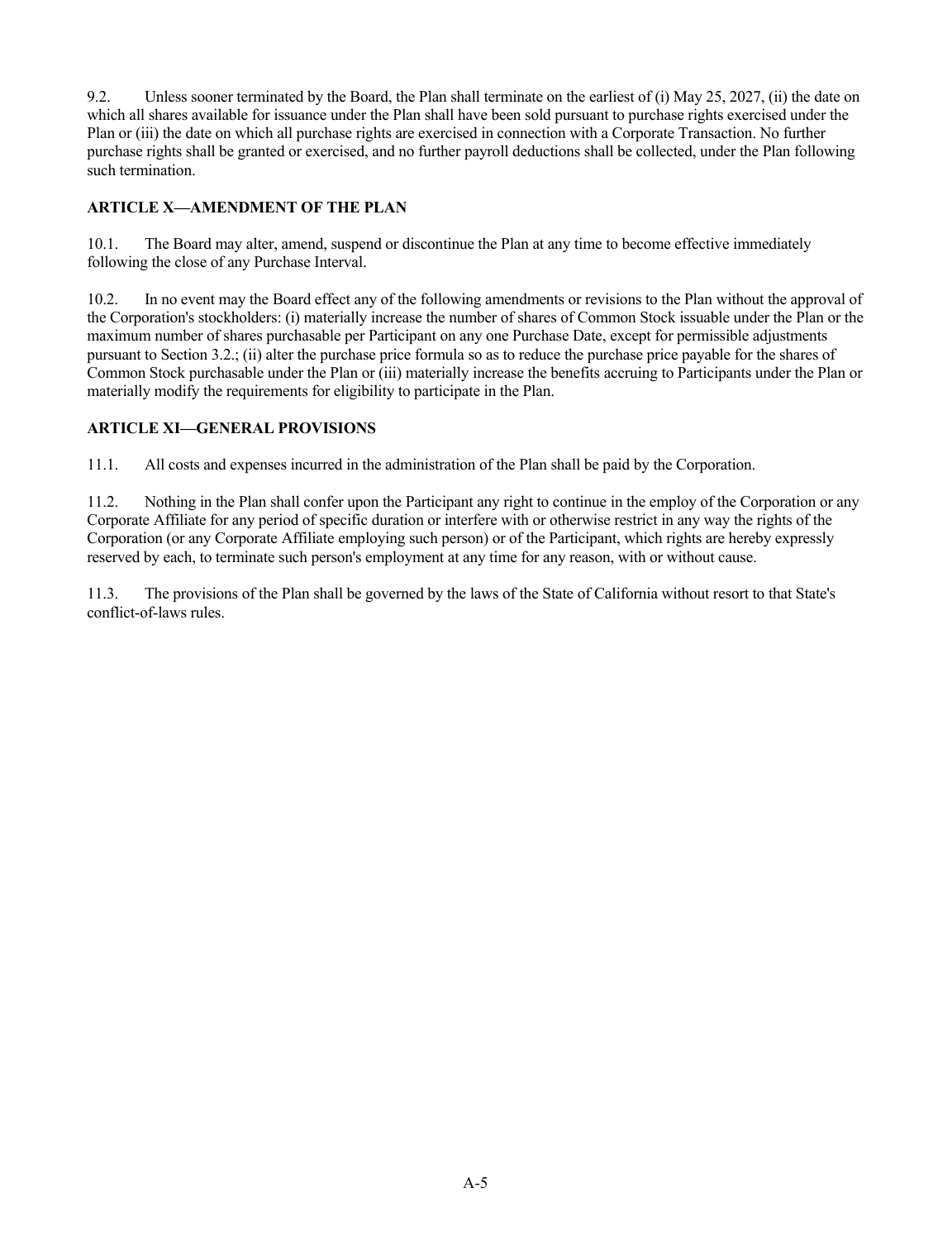# *Schedule A*

# **Corporations Participating in Employee Stock Purchase Plan As of May 25, 2017**

Willis Lease Finance Corporation Willis Aeronautical Services, Inc.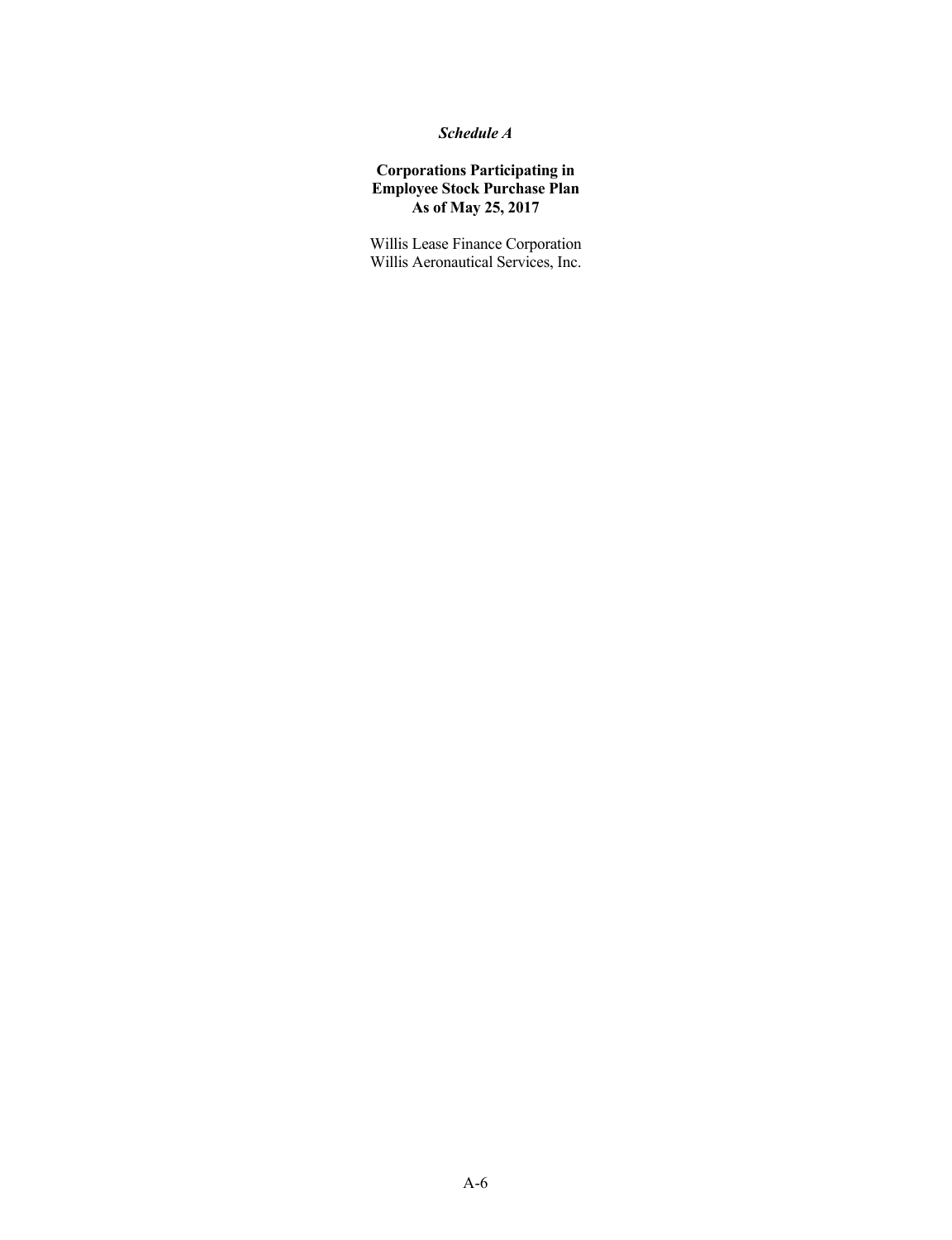# *APPENDIX*

The following definitions shall be in effect under the Plan:

A. *Base Salary* shall mean the (i) regular base salary paid to a Participant by one or more Participating Companies during such individual's period of participation in one or more Offering Periods under the Plan plus (ii) any pre-tax contributions made by the Participant to any Code Section 401(k) salary deferral plan or any Code Section 125 cafeteria benefit program now or hereafter established by the Corporation or any Corporate Affiliate. The following items of compensation shall **not** be included in Base Salary: (i) all overtime payments, bonuses, commissions (other than those functioning as base salary equivalents), profit-sharing distributions and other incentive-type payments and (ii) any and all contributions (other than Code Section 401(k) or Code Section 125 contributions) made on the Participant's behalf by the Corporation or any Corporate Affiliate under any employee benefit or welfare plan now or hereafter established.

B. *Board* shall mean the Corporation's Board of Directors.

C. *Code* shall mean the Internal Revenue Code of 1986, as amended.

D. *Common Stock* shall mean the Corporation's common stock.

E. *Corporate Affiliate* shall mean any parent or subsidiary corporation of the Corporation (as determined in accordance with Code Section 424), whether now existing or subsequently established.

F. *Corporate Transaction* shall mean either of the following stockholder-approved transactions to which the Corporation is a party:

(i) a merger or consolidation in which securities possessing more than fifty percent of the total combined voting power of the Corporation's outstanding securities are transferred to a person or persons different from the persons holding those securities immediately prior to such transaction, or

(ii) the sale, transfer or other disposition of all or substantially all of the assets of the Corporation in complete liquidation or dissolution of the Corporation.

G. *Corporation* shall mean Willis Lease Finance Corporation, a California corporation, and any corporate successor to all or substantially all of the assets or voting stock of Willis Lease Finance Corporation which shall by appropriate action adopt the Plan.

H. *Effective Time* shall mean the time at which the Board adopts the Plan in accordance with applicable law. Any Corporate Affiliate which becomes a Participating Corporation after such Effective Time shall designate a subsequent Effective Time with respect to its Participants.

I. *Eligible Employee* shall mean any person who is employed by a Participating Corporation on a basis under which he or she is regularly expected to render more than twenty hours of service per week for more than five months per calendar year for earnings considered wages under Code Section 3401(a).

J. *Entry Date* shall mean the date an Eligible Employee first commences participation in the Offering Period in effect under the Plan. The earliest Entry Date under the Plan shall be the Effective Time.

K. *Fair Market Value* per share of Common Stock on any relevant date shall be determined in accordance with the following provisions:

(i) If the Common Stock is at the time traded on the Nasdaq National Market, then the Fair Market Value shall be the closing selling price per share of Common Stock on the date in question, as such price is reported by the National Association of Securities Dealers on the Nasdaq National Market or any successor system. If there is no closing selling price for the Common Stock on the date in question, then the Fair Market Value shall be the closing selling price on the last preceding date for which such quotation exists.